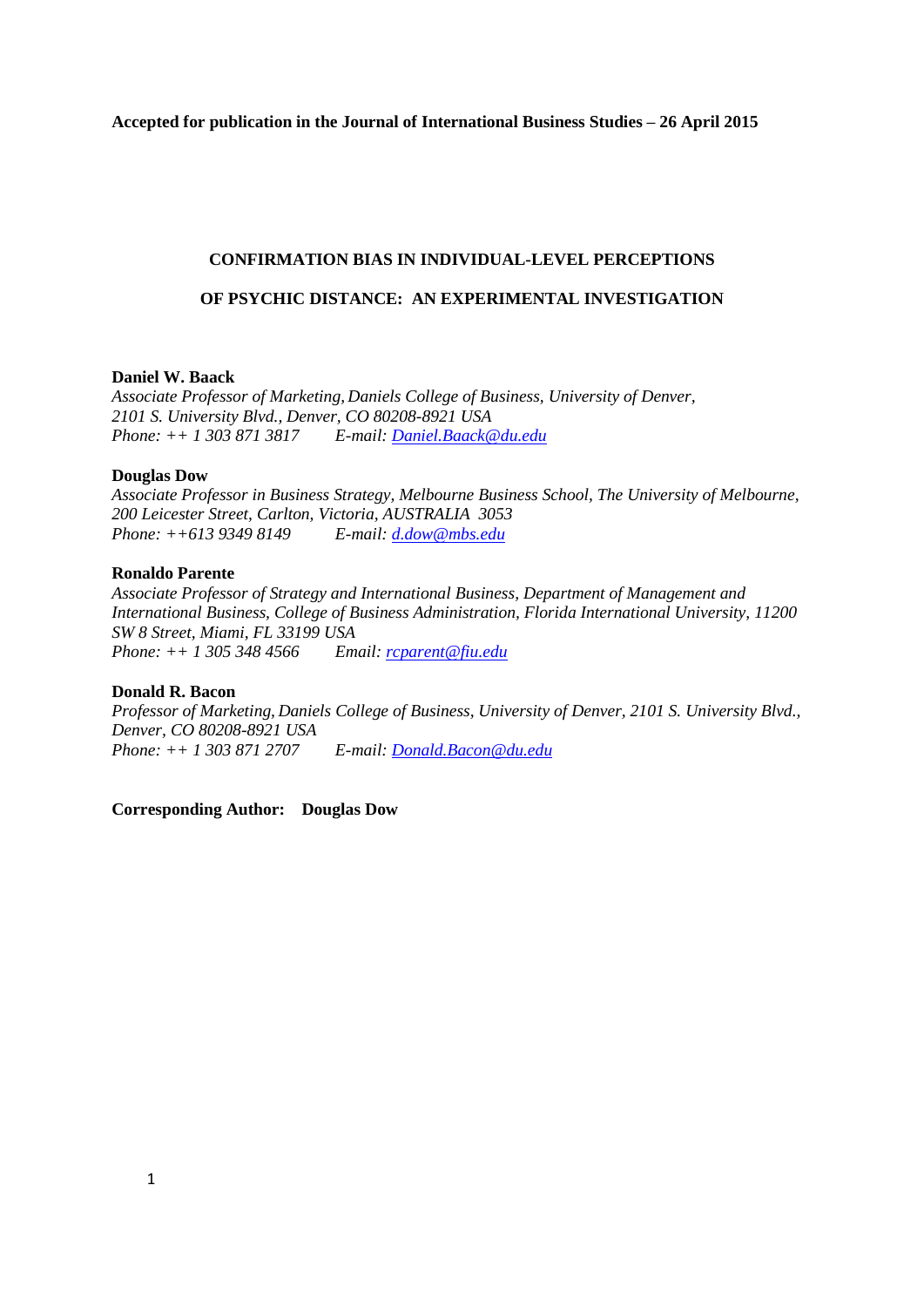# **CONFIRMATION BIAS IN INDIVIDUAL-LEVEL PERCEPTIONS OF PSYCHIC DISTANCE: AN EXPERIMENTAL INVESTIGATION**

#### **ABSTRACT**

In this article we draw from social cognition theory to explore the influence of confirmation bias on perceptions of psychic distance. Despite the prominence of psychic distance, and other forms of distance, as potential predictor variables in international business research, very little work has been done exploring the factors and processes that shape a decision maker's perceptions of distance. We argue in this paper that social cognition theory can help fill that void. Specifically, we hypothesize that confirmation bias may influence managers' processing of information concerning differences between cultures. Such a bias may cause managers to attend more to information that confirms preexisting beliefs, and discount information that contradicts pre-existing beliefs, thus biasing their perceptions of psychic distance. Using an experimental approach, the impact of confirmation bias on perceptions of psychic distance is confirmed in a sample of 200 Australian managers. The observed changes in perceptions are also associated with changes in perceptions of risk and preferences for entry modes in a hypothetical business scenario. As a result this paper demonstrates how the application of social psychology theories and methods can provide new theoretical perspectives to explain when, how, and why individual-level perceptions of psychic distance might diverge from national-level averages.

Keywords: Social cognition, psychic distance, country risk, foreign market entry, experiment, confirmation bias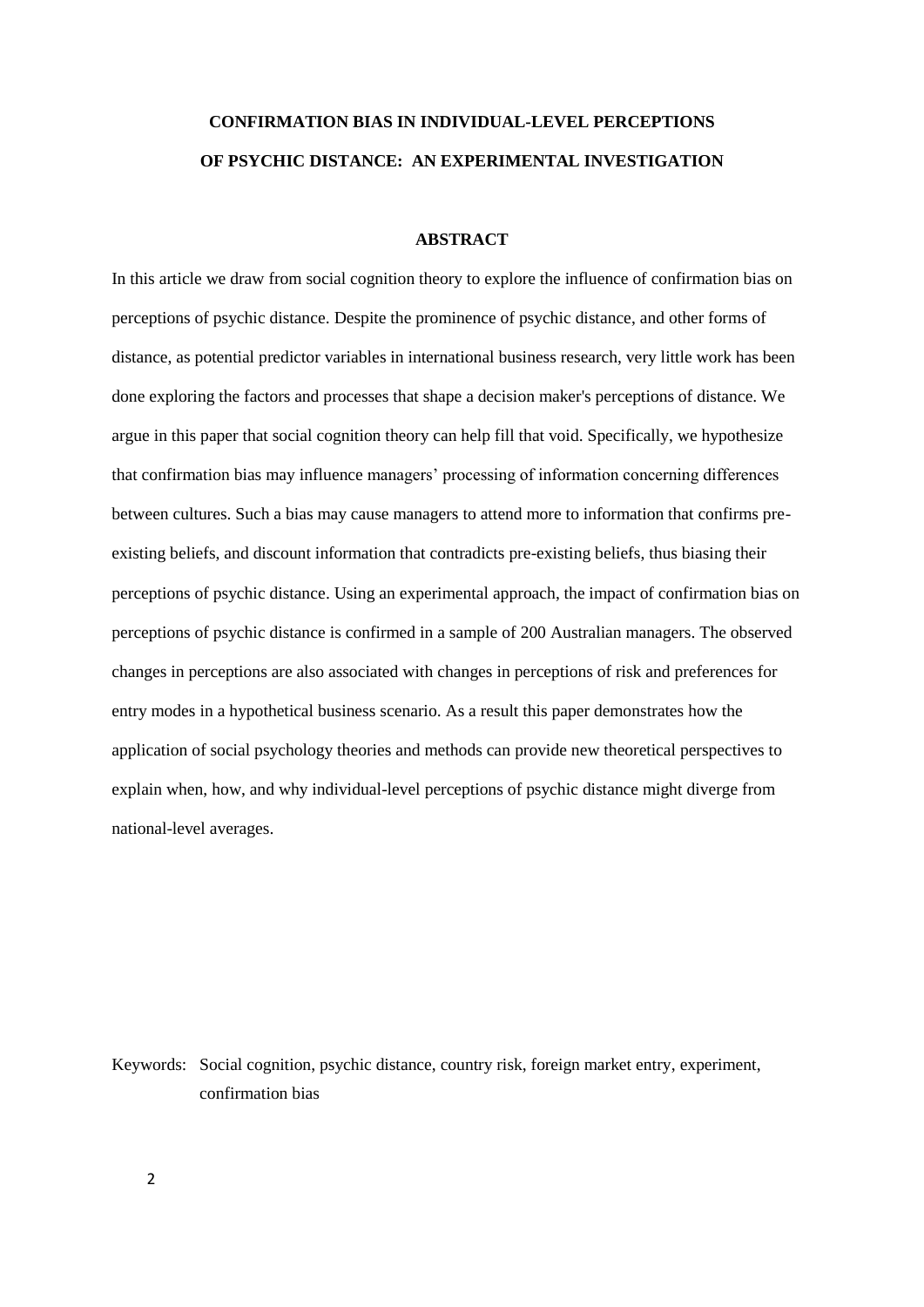#### **INTRODUCTION**

In this article we explore the role that confirmation bias, or a tendency to focus more heavily on information which confirms one's beliefs (Nickerson, 1998), may play in the processing of information about cross-national differences and thus, in the formation of managers' perceptions of psychic distance. Working with the assumption that a lack of foreign market knowledge is an obstacle to international expansion, Johanson and Wiedersheim-Paul (1975: 308) defined psychic distance as "the sum of factors preventing or disturbing the flow of information between firm and market. Examples of such factors are differences in language, culture, political systems, level of education, level of industrial development, etc." This observation initiated a new wave of research in international business (IB) research in which distance, as a metaphor for cross-national differences, has become a key predictor variable. Indeed, Cho and Padmanabhan (2005: 309) assert, "almost … no international business study can be complete unless there is an explicit variable controlling for cultural distance." Since 2005, the inclusion of various forms of distance in international business research has accelerated even further, more than doubling between 2005 and 2010 (Em, 2011). However, this stream of research is not without its controversies.

As the trend to incorporate distance into empirical international business studies began to increase, criticisms emerged regarding how the concept of distance should be conceptualized and measured (e.g. Harzing, 2003; Shenkar, 2001; Stahl and Tung, 2015; Tung & Verbeke, 2010). In particular, many of these calls have argued for distance to be measured as an individual-level perception. This is in response to the fact that, to date, distance has typically been measured using exogenous national-level indicators (Zhao, Luo, & Suh, 2004), without considering individual level characteristics, differences and biases. We agree with the aforementioned criticism, and argue that because it is individuals who make decisions, the perceptions of those decision makers are critical elements in any model of how distance may impact managerial decisions (Harzing, 2003; Shenkar, 2001; Sousa & Bradley, 2006; Tung & Verbeke, 2010; Zaheer, Schomaker, & Nachum, 2012). Exogenous national-level measures of distance may be a useful starting point for some research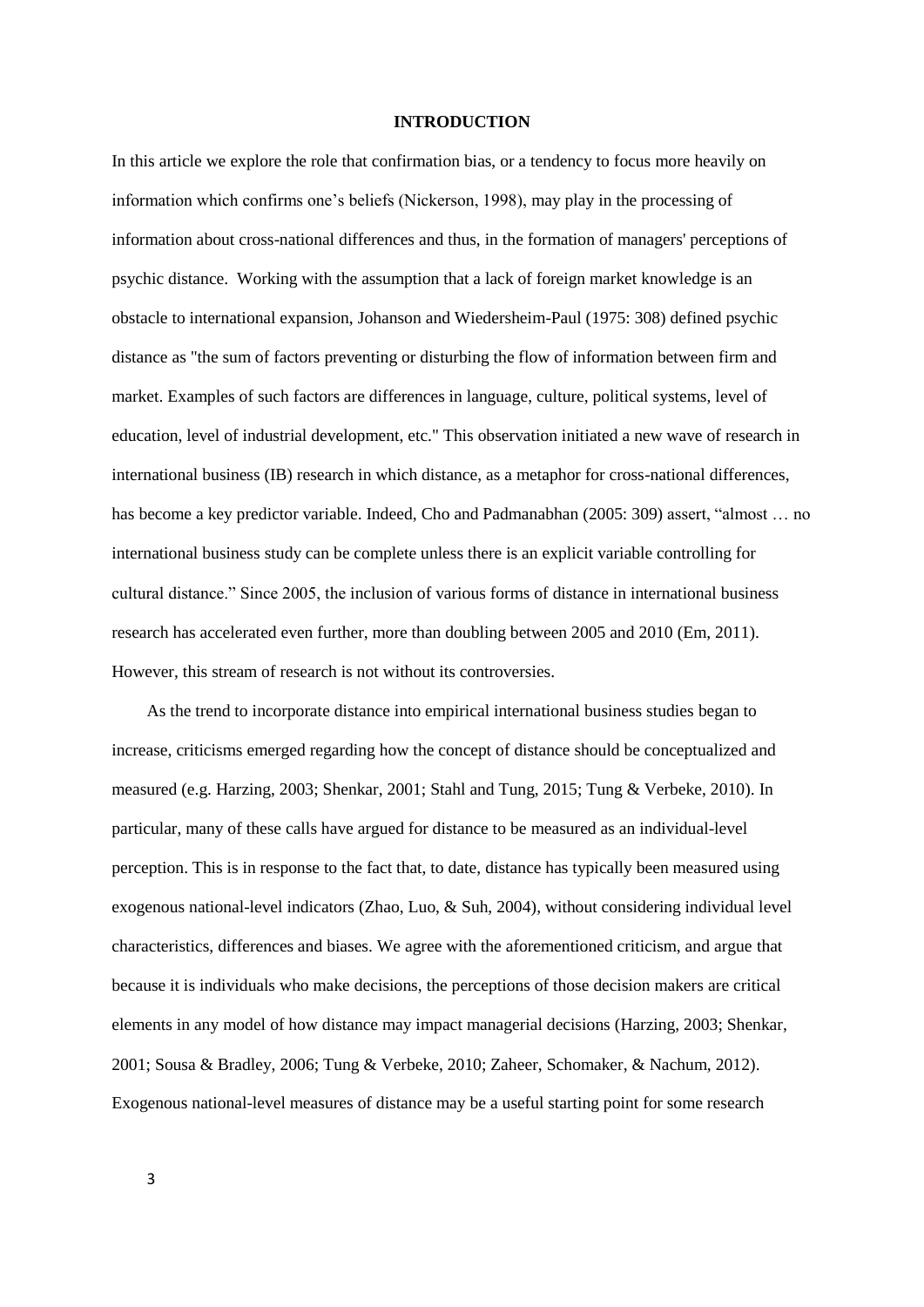questions, but it is also important that we are able to explain when, how, and why individual-level perceptions of the decision makers might diverge from such national-level averages.

The preceding arguments highlight a significant gap in the distance literature. To our knowledge, only four papers (Dow, 2008; Håkanson & Ambos, 2010; Sousa & Bradley, 2006; Williams & Gregoire, 2015) have begun to explore the factors and processes that shape decision makers' perceptions of distance, or more specifically psychic distance. To date, no overarching theoretical perspective or framework for exploring these issues has been developed. For assistance in this task, we turn to the field of social psychology. The research on social cognition within the field of social psychology provides rich descriptions of perceptual processes and biases that can provide insights into the formation of individual perceptions. In particular, the concept of confirmation bias predicts how individuals might process information in a biased manner (Klayman, 1995; Nickerson, 1998; Wason, 1960). For this article, we define confirmation bias as an individual-level process whereby individuals seek out and give more credence to information that confirms preexisting beliefs while ignoring or discounting information that disconfirms preexisting beliefs (based on Klayman, 1995). With respect to international business, we believe that confirmation bias may play an important role in explaining how managers process new information about foreign markets, thus shaping their perceptions of the distance of each market, and in turn influencing their preferences for particular business decisions. Recent work (Monteiro, 2015) affirms this, as it finds that pre-existing knowledge influences country choice for market entry.

As a result, the purpose of the present research is to demonstrate, using individual-level experiments, the role that confirmation bias plays in how managers change their perceptions of psychic distance and in turn, how these changes in perceptions may be related to changes in the managers' preferences in hypothetical scenarios involving international expansion. Thus, our core research question is: How does confirmation bias affect perceptions of psychic distance? By so doing, this paper contributes to the international business literature in a number of ways. In particular, it demonstrates that individual perceptions of psychic distance are malleable and subject to individuallevel biases and importantly, are linked to managers' preferences when making international business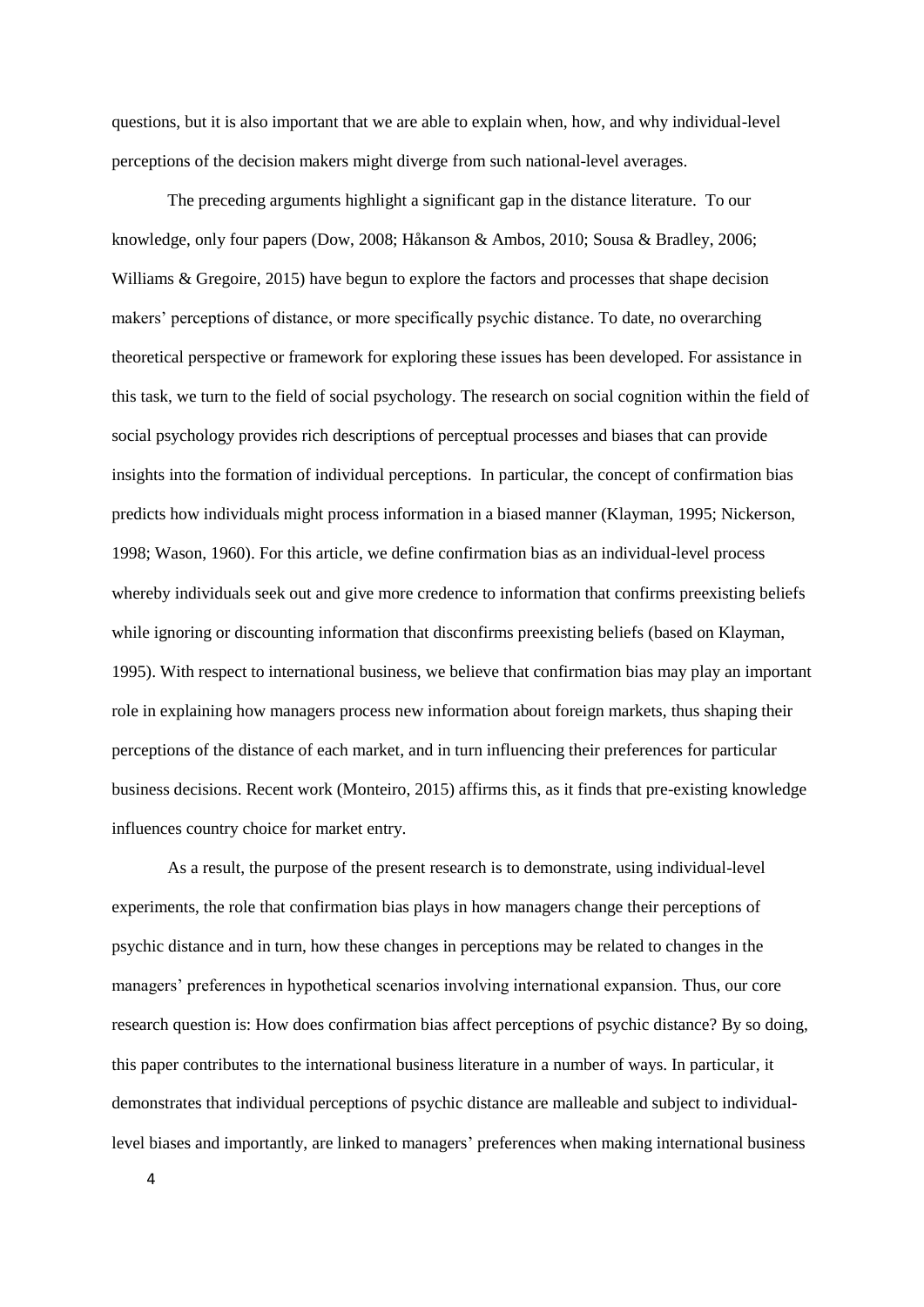decisions. This point re-emphasizes the need for further research into the micro foundations of the role that psychic distance plays in IB decisions. The research also draws on social psychology theories, and specifically the concept of confirmation bias, to provide new theoretical perspectives to explain when, how, and why individual-level perceptions of distance might diverge from nationallevel averages<sup>i</sup>. The study also demonstrates how a methodological technique that is underutilized in IB research – individual-level experiments (Leung, Bhagat, Buchan, Erez, & Gibson, 2005) – can be utilized to explore such issues.

We divide the remainder of the paper into six sections. In the literature review, we briefly review the history of the measurement of psychic distance, establish a working definition of the term *perceived psychic distance*, and explain how this research represents what Beugelsdijk (2013) describes as "the new wave of cultural research" in that literature. We then discuss the factors that may shape an individual's perceptions of distance and provide a brief review of the concept of confirmation bias. Next, we develop three hypotheses concerning confirmation bias and perceptions of psychic distance. In the subsequent two sections, we explain our methodological approach and present the results of the experiments. Our paper closes with an analysis of the contributions, implications, and limitations of the research.

## **LITERATURE REVIEW**

#### **Psychic Distance: A Brief History and Definition**

Beckerman (1956) often receives credit for the origin of the concept of psychic distance; however, the concept did not capture significant attention until two articles, which are now referred to as the Uppsala model included psychic distance as one of the key drivers of the internationalization process (Johanson & Vahlne, 1977; Johanson & Wiedersheim-Paul, 1975). From that point, psychic distance and related concepts such as cultural distance (Kogut & Singh, 1988) and institutional distance (e.g. Xu & Shenkar, 2002) began to grow in prominence.<sup>ii</sup> Research associates these various distance constructs with a broad range of international business issues ranging from export market selection (Ellis, 2008), FDI flows (Davidson, 1980), and entry mode choice (Hennart & Larimo, 1998), to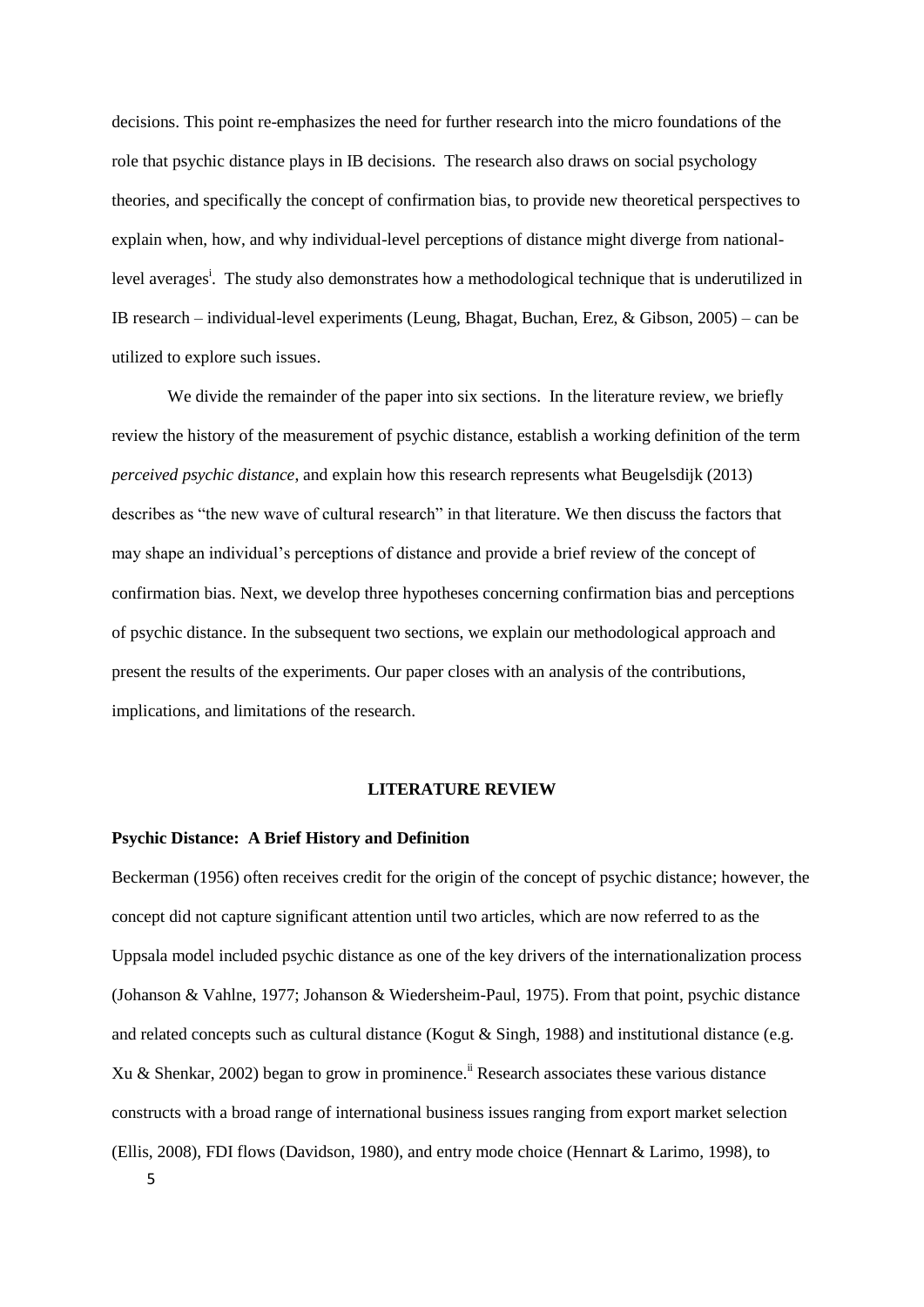establishment mode choice (Brouthers & Brouthers, 2000), cross-border acquisitions (Cuypers, Ertug, & Hennart, 2015), adaptation in foreign markets (Dow, 2001), performance in foreign markets (Evans & Mavondo, 2002) and the use of human resource management practices (Boyacigiller, 1990).

Over this period, the vast majority of researchers operationalized distance using exogenous national-level indicators. Specifically, Kogut and Singh's (1988) index of national cultural distance became the most popular choice (Harzing, 2003). Several recent efforts to broaden the range of national-level measures occurred (e.g. Berry, Guillen, & Zhou, 2010; Dow & Karunaratna, 2006; House, Hanges, Dorfman, & Gupta, 2004; Schwartz, 1999). There are some exceptions to this trend, most notably in terms of some researchers collecting self-reported perceptions of distance (e.g. Brouthers, 2002; Evans & Mavondo, 2002; Håkanson & Ambos, 2010; Sousa & Bradley, 2006). However, such self-reported measures are a minority of the instruments used.

Concerned with the widespread use of exogenous national-level indices, numerous researchers have criticized the practice (e.g. Evans & Mavondo, 2002; Harzing, 2003; Shenkar, 2001; Tung & Verbeke, 2010). They assert that individuals or small groups ultimately make managerial decisions. Consequently, the perceptions of those individuals are most relevant. Zhao et al*.* (2004) reinforce this line of argument in their meta-analysis that finds that survey-based approaches to measuring cultural distance, while less common, result in significantly stronger effect sizes when predicting entry mode choice. This difference between national-level indices and individual perception measures represents a consistent finding of the various meta-analyses on the topic (Magnusson, Baack, Zdravkovic, Staub, & Amine, 2008; Reus & Rottig, 2009; Stahl & Voigt, 2008; Tihanyi, Griffith, & Russell, 2005).

We agree with these concerns about the use of national-level indices, and argue that distance does not affect international business activities except through the decision-making processes of individual managers. Thus, to understand how distance affects decisions, we must understand how the perceptions of distance are formed or revised in the minds of individuals. As a result, in this study, rather than focusing on distance in the abstract, we focus on individual perceptions of psychic distance. We adopt the concept of *perceived psychic distance* that has precedence in the IB literature (e.g. Dow & Larimo, 2009; Ellis, 2008; Evans & Mavondo, 2002), and we borrow heavily from the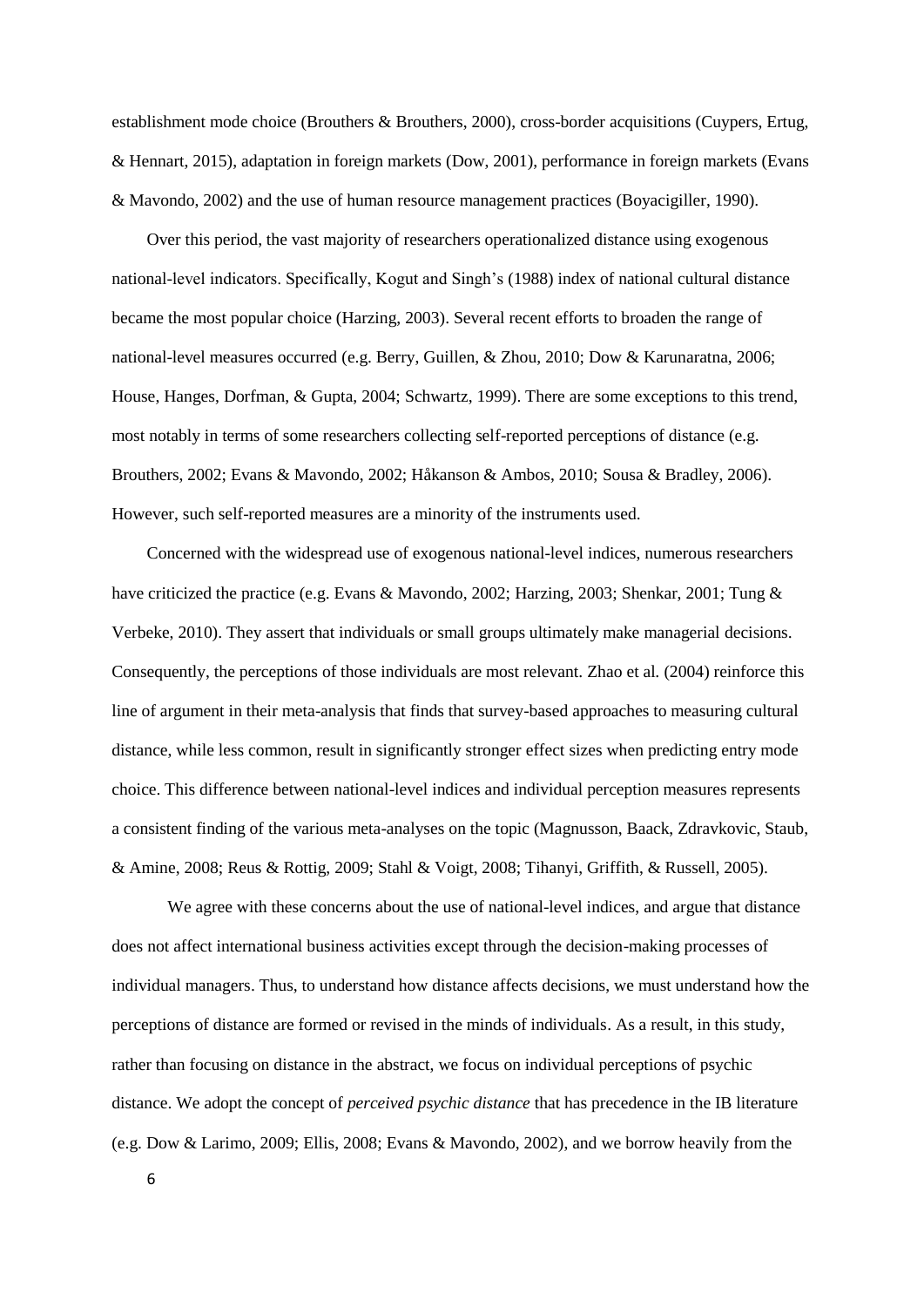preceding Uppsala definition to define perceived psychic distance as: "*an individual's perception about the collective magnitude of the factors preventing or disrupting the flow of information between firm and market."* 

A direct implication of the preceding arguments is that if a decision maker's perceptions of psychic distance are important, and do at times diverge from exogenous national-level indices, then we need to understand when, how, and why such deviations might occur. We must understand the factors and processes that shape individual perceptions of distance.

#### **The Factors and Processes That Shape Individual-Level Perceptions of Psychic Distance**

To date, the research on the antecedents of individual-level perceptions of distance is very limited (Dow, 2008; Håkanson & Ambos, 2010; Sousa & Bradley, 2006); however, a moderately consistent pattern does seem to be emerging. While national-level factors are statistically significant predictors of individual-level perceptions of distance, the overall effect sizes remain quite small. Thus, an important issue is the identification of the other factors and processes shaping individual perceptions of psychic distance above and beyond national-level differences.

One potential factor shaping individual-level perceptions is within-country diversity (Dow, 2008; Shenkar, 2001; Sivakumar & Nakata, 2001; Tung & Verbeke, 2010). Each nation contains variance in language, religion, and ethnicity. For example, while substantial linguistic differences exist between Japan and the United States, many Japanese business people are fluent in English, and some Americans are fluent in Japanese. For these individuals, national-level indicators of distance may be inconsistent with their own circumstances. Shenkar (2001: 525) labels this concern with individual differences as the "assumption of spatial homogeneity." Challenging this assumption constitutes a valid criticism of exogenous national-level indicators. However, the underlying problem is not a divergence between perceptions and reality, but instead an issue regarding the appropriate unit of analysis. The question emerges as to how much accuracy a study loses if the research employs a national average rather than incorporating the actual characteristics of the decision makers. This complication receives a moderate acknowledgement conceptually in recent work (e.g. Tung &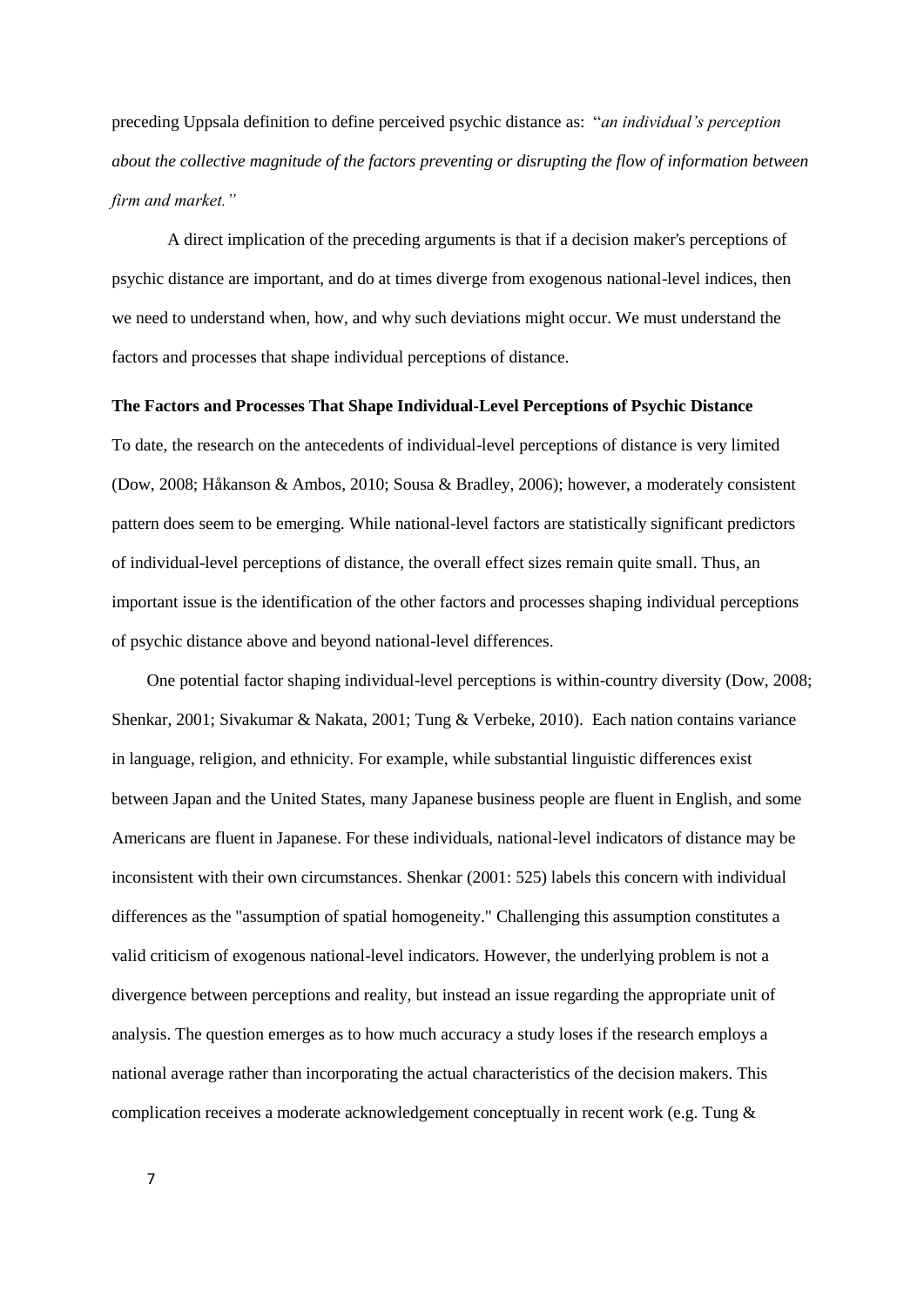Verbeke, 2010) although empirical investigation continues to be quite limited (Beugelsdijk, Maseland, Onrust, van Hoorn & Slangen, 2015; Beugelsdijk, Slangen, Maseland, & Onrust, 2013).

A second potential factor shaping individual-level perceptions is the accumulation of international experience. At the level of the firm, international experience has long been acknowledged as a distance-bridging factor (Child, Ng, & Wong, 2002; Zhao et al*.*, 2004). Indeed, in the Uppsala internationalization model, international experience embodies one of the two key factors moderating the impact of psychic distance on firm behavior. At the level of the individual, it appears that the same processes may be at work. As an individual travels internationally, he or she may become more comfortable with other nations. This in turn may reduce perceptions of the degree of distance in those countries, and also reduce the individual's perceptions of the distance of all foreign countries. Once again, little research exists that pertains to this issue. The available studies (Dow, 2008; Sousa & Bradley, 2006) indicate that both of the aforementioned factors (i.e. individual-level attributes and international experience) are statistically significant predictors of the individual-level perceptions about distance, but once again with small effect sizes.

In our view, a third set of potential factors contains the greatest potential to advance our understanding of how individual perceptions about psychic distance are shaped. These factors are drawn from the social psychology literature and, more particularly, the social cognition literature. This perspective emphasizes the fundamental processes that shape people's beliefs, along with the potential biases in how people form those beliefs. As applied to psychic distance, this perspective has received very limited attention within the international business literature - the work of Williams and Gregoire (2015) on similarity comparisons being one of the few exceptions. However, it can be argued that one of the more famous articles in the field, specifically O'Grady and Lane's Psychic Distance Paradox (1996) partially reflects some of these arguments. While O'Grady and Lane did not cite any social cognition literature, elements of their argument have strong parallels to the concept of confirmation bias (Klayman, 1995). Specifically O'Grady and Lane (1996) suggested that because the USA is so close to Canada in multiple dimensions, Canadian managers may focus excessively on the similarities and underestimate the differences. In turn, these managers under-prepare for entry into the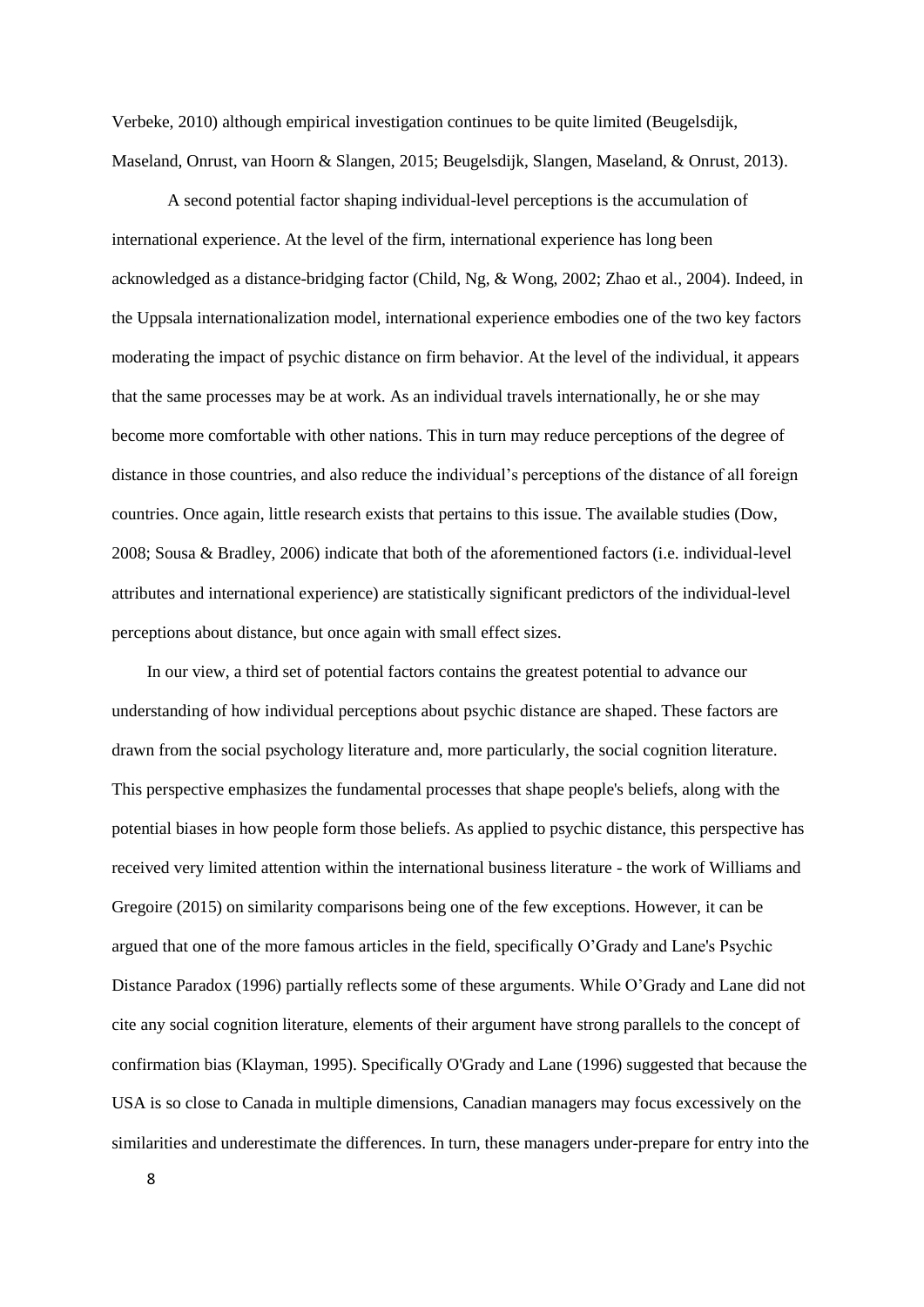US market, detrimentally affecting their firm's performance (Evans & Mavondo, 2002; Magnusson, Schuster & Taras, 2014).

# **The Implications of Social Psychology and Social Cognition Theories for Psychic Distance** Despite the dearth of literature addressing the role of perception from a psychic distance perspective, social psychology research regarding individual-level perceptions of differences between people dates back to the beginning of the field. Augoustinos, Walker, and Donaghue (2014: 15) describe social cognition as a field "with a short history but a long past." This previous work focuses on a range of perception-based topics (e.g. biases, cultural norms, attraction, group behaviors/dynamics, stereotypes, perception, attitudes, and cultural intelligence) and clearly applies to any discussion of managerial perception of psychic distance. This work also suggests the need for a shift in the view of perceptions of differences for international business scholars. Psychic distance can no longer be captured by a single set of national-level scores. Further, perceptions of distance are not fixed and cannot be taken as pre-specified for individual decision makers. Perceptions of psychic distance may be altered by new experiences, and are likely in a constant process of revision in the minds of individual managers.

Of the many possible perception-based topics in social psychology, we focus here on confirmation bias. As one of the oldest concepts in psychology, confirmation bias traces its origins to the original writings on the philosophy of science by Francis Bacon, Karl Popper, and others (Nickerson, 1998). By examining individual-level processes, these writings root the bias in how an individual's existing beliefs influence the process by which they seek out and process new information. The overarching premise is that when individuals have a hypothesis about a particular issue, the hypothesis then influences the inferences they draw about any new information. This premise forms a key foundation of the social constructionist school of thought (Jussim, 1991). As a result, we argue that confirmation bias may play a potentially important role in the formation of perceptions of psychic distance.

Wason (1960, 1968) conducted the original experimental work on confirmation bias. In these social cognition studies, individuals completed a selection task wherein they attempted to establish a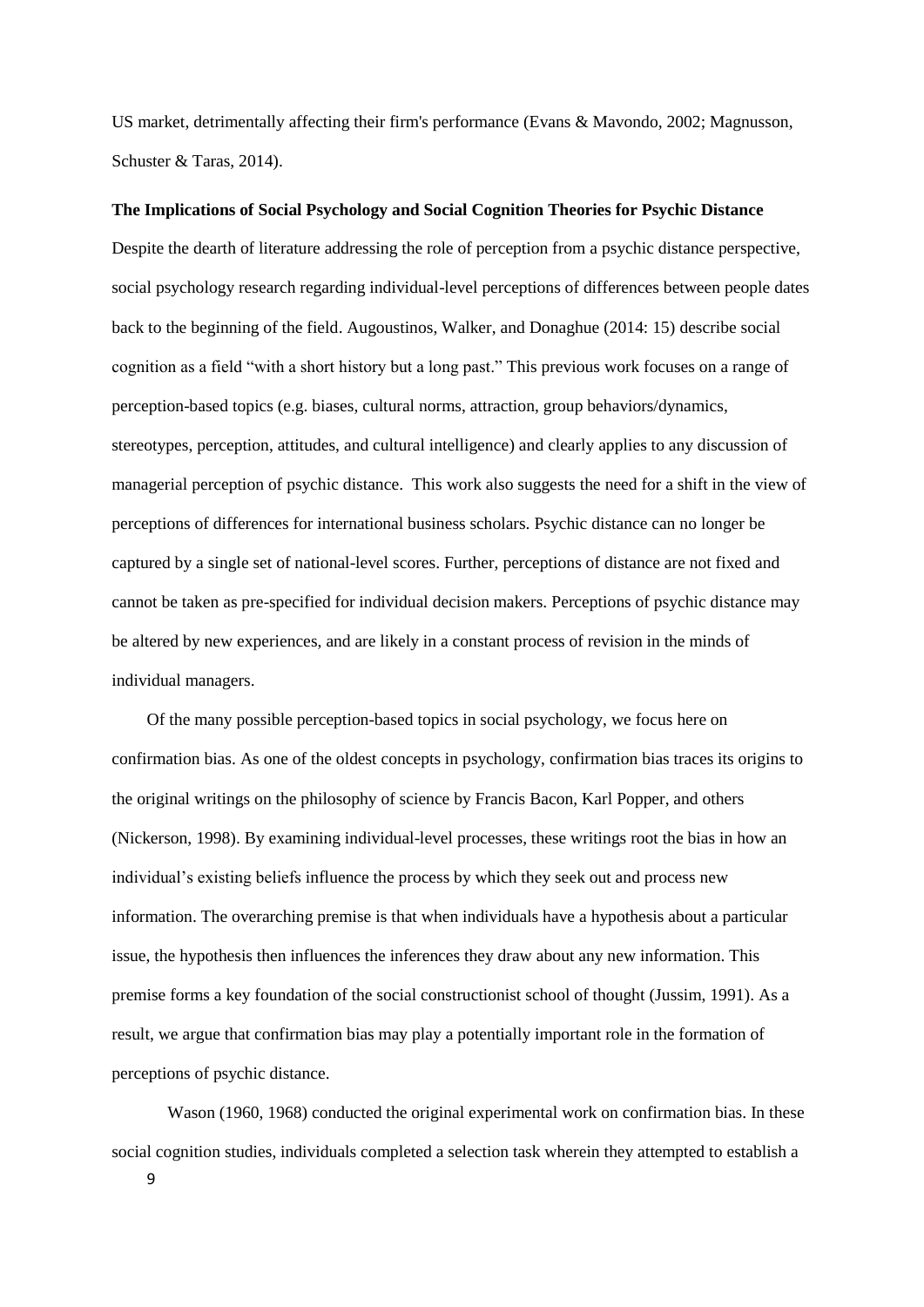rule. This early work revealed that individuals tend to have what was later called a "positive test strategy" (Klayman & Ha, 1987). This strategy means that individuals tend to seek information that confirms the rule they have established, while not seeking or even avoiding information that disconfirms the rule. Subsequent authors have debated the precise definition of confirmation bias. For example, Klayman and Ha (1987) and Larrick and Wu (2007) view confirmation bias as individuals skewing the testing of hypotheses in ways that conform to their already-held beliefs. Other researchers, such as Jones and Sugden (2001), Nickerson (1998), and Jonas, Schulz-Hardt, Frey, and Thelen (2001), view confirmation bias as a tendency to search for evidence that confirms an already held belief. Still others take the perspective that the bias involves both processes (Friedrich, 1993; Mynatt, Doherty, & Tweney, 1977). To deal with this proliferation of definitions, Klayman (1995) breaks confirmation bias down into five elements:

- 1. An individual might start out overconfident in an initial belief.
- 2. An individual may search for evidence in a way that biases the data to favor the individual's hypothesis.
- 3. The individual's interpretation of the information received might be biased in favor of the individual's hypothesis. For example, the individual may regard hypothesisconfirming data as trustworthy and disconfirming data as dubious.
- 4. The individual might revise his or her confidence in his or her hypothesis insufficiently given his or her beliefs about the strength of the data.
- 5. The individual may have trouble generating viable new hypotheses even when the individual feels like abandoning an old one.

Confirmation bias has been linked to many different business topics. Within advertising, researchers have linked the concept to how consumers process advertising claims and then apply the information to product experience (Hoch  $\&$  Ha, 1986), how positive publicity coupled with advertising can influence attitudes towards a brand (Kim, Yoon, & Lee, 2010), how advertising messages can influence order of information search (Obermiller & Sawyer, 2011). Decision-making research looks at the effect for both consumers and managers, including a call for incorporating the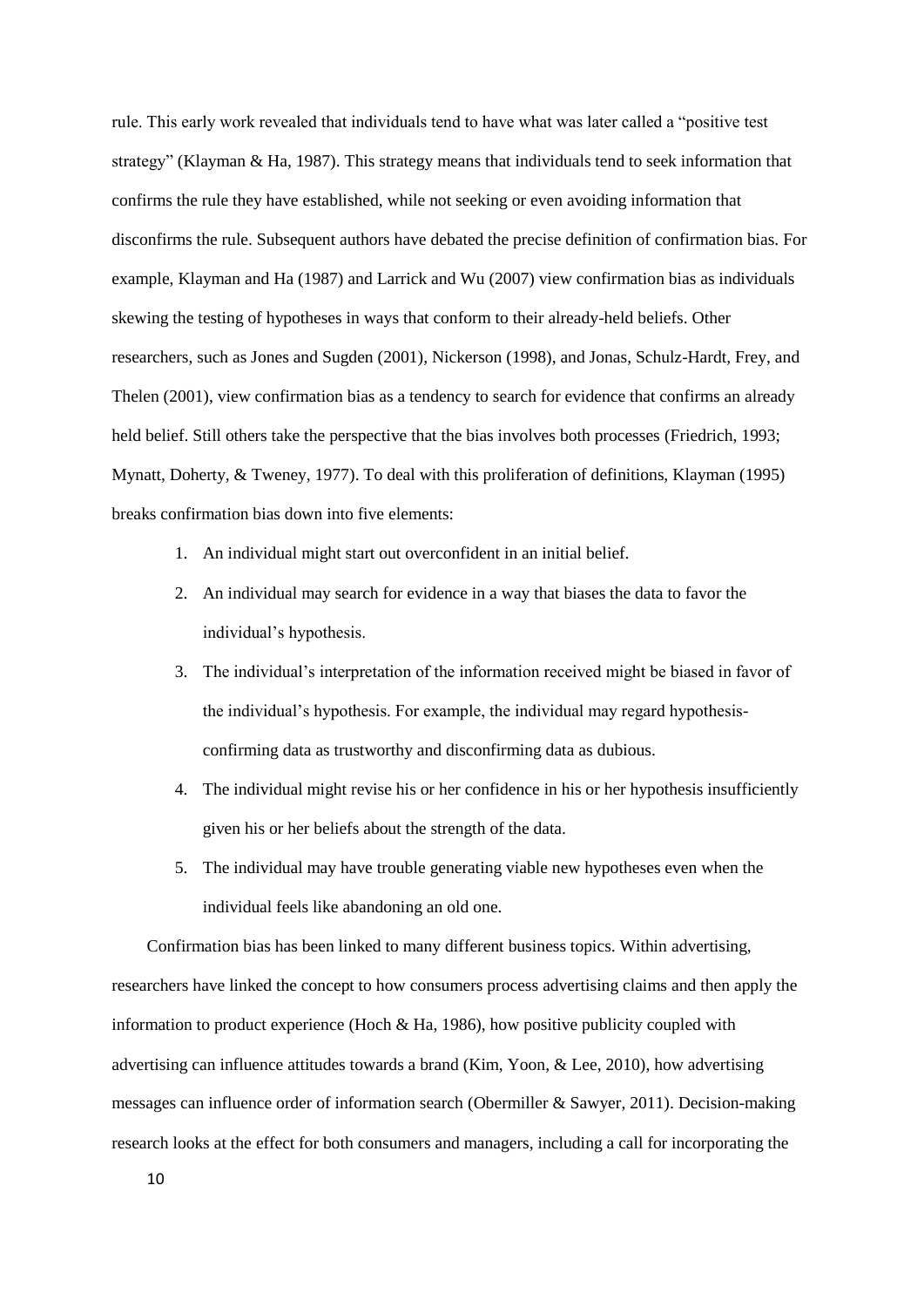bias into modeling of consumer and managerial behaviors (Narasimhan et al*.*, 2005). Research links the bias to attitude-formation (Cohen & Reed II, 2006) and decisions in cases of conflict (Krishnamurthy & Nagpal, 2010). Studies find that confirmation bias is more present for indecisive managers (Brooks, 2011), and leads to overconfidence (Van den Steen, 2011). The bias also relates to judgements salespeople in a service environment (Naylor, 2007). Practitioner-focused strategy writing emphasizes the need for managers to consider the effects of the bias (Schoemaker & Day, 2009; Urbany, Reynolds, & Phillips, 2008). Thus, it seems clear that confirmation bias represents a fundamental aspect of how individuals process information, regardless of setting or context (e.g. Duong, Pescetto & Santamaria, 2014, Minas, Potter, Dennis, Bartelt & Bae, 2014).

Within the wide-ranging research of the concept of confirmation bias, it seems surprising that, to the best of our knowledge, this paper represents one of the few applications of the concept in the international business literature, and specifically one of the first to apply it to an investigation of psychic distance. We believe that the concept of confirmation bias may provide insights into understanding how managers form and revise their perceptions of the psychic distance between themselves and other business actors. This may be particularly true in the early stages of internationalization where managers may have lower levels of international experience and the process of information gathering is often more haphazard and opportunistic (e.g. Bilkey & Tesar, 1977; Cavusgil, 1980; Ellis, 2011). First, the frequency with which managers encounter new information, and thus have to process this information for the first time, will tend to be higher. This may provide greater opportunity for biases in the processing of that information. In contrast, in the later stages of internationalization, more comprehensive and repeated exposure to such information may weaken the biases as managers find it increasingly difficult to ignore any disconfirming information. Second, early information gathering of market selection data appears to rely heavily on low involvement sources (Reid, 1984), such as trade shows, government export promotion programmes, etc. With these types of low involvement information sources, the potential to discount or disregard information that contradicts existing perceptions may be high; whereas, with high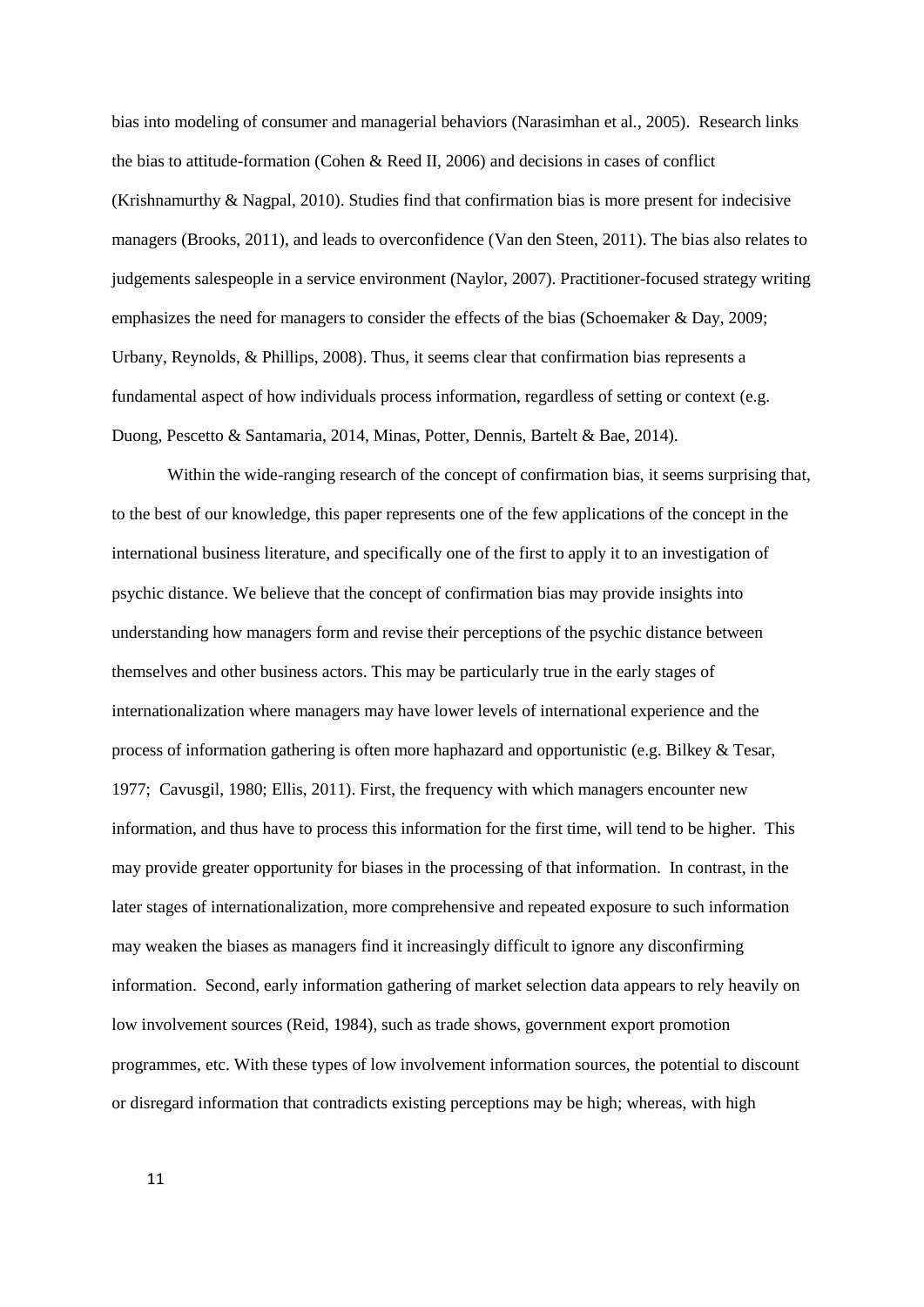involvement sources, such as prior operating experience in the country, disregarding such information may be more difficult.

Given the huge number of potential foreign markets, in the early stages of internationalization managers may selectively investigate the markets for which they already have some familiarity. Thus, if managers do exhibit a tendency to focus heavily on information that confirms their existing perceptions of psychic distance while avoiding or doubting information contrary to that perception, then it may lead to faulty decision-making processes similar to those predicted by O'Grady & Lane (1996). Therefore, this study seeks to contribute to the international business literature by introducing the social cognition effect of confirmation bias to the study of psychic distance and to test the effects of confirmation bias on the perception of psychic distance with an experiment. By bridging two fields that often talk to disparate audiences, we add insight to past and future research on psychic distance.

#### **THEORETICAL FRAMEWORK AND HYPOTHESIS DEVELOPMENT**

We propose that confirmation bias may affect how individuals process information about foreign countries, which in turn influences their perceptions of the psychic distance of those countries. In instances where information confirms pre-existing beliefs, confirmation bias predicts that the information will be attended to and seen as trusted, thus reinforcing those perceptions. In cases of disconfirming information, the information will be ignored or viewed as dubious. In this context, we propose three hypotheses.

#### **The Belief Confirming Hypothesis**

In some cases, individuals encounter information that confirms their existing belief. In the case of psychic distance, this situation might involve a manager being exposed to information that stresses similarities with a country that the manager already perceives to be close in terms of psychic distance, such as a Canadian manager's view of USA as proposed by O'Grady and Lane (1996). In this case, the manager tends to agree with, accept, and assimilate the information. As a result, the manager perceives the country to be even closer than prior to learning the new information. Similarly, a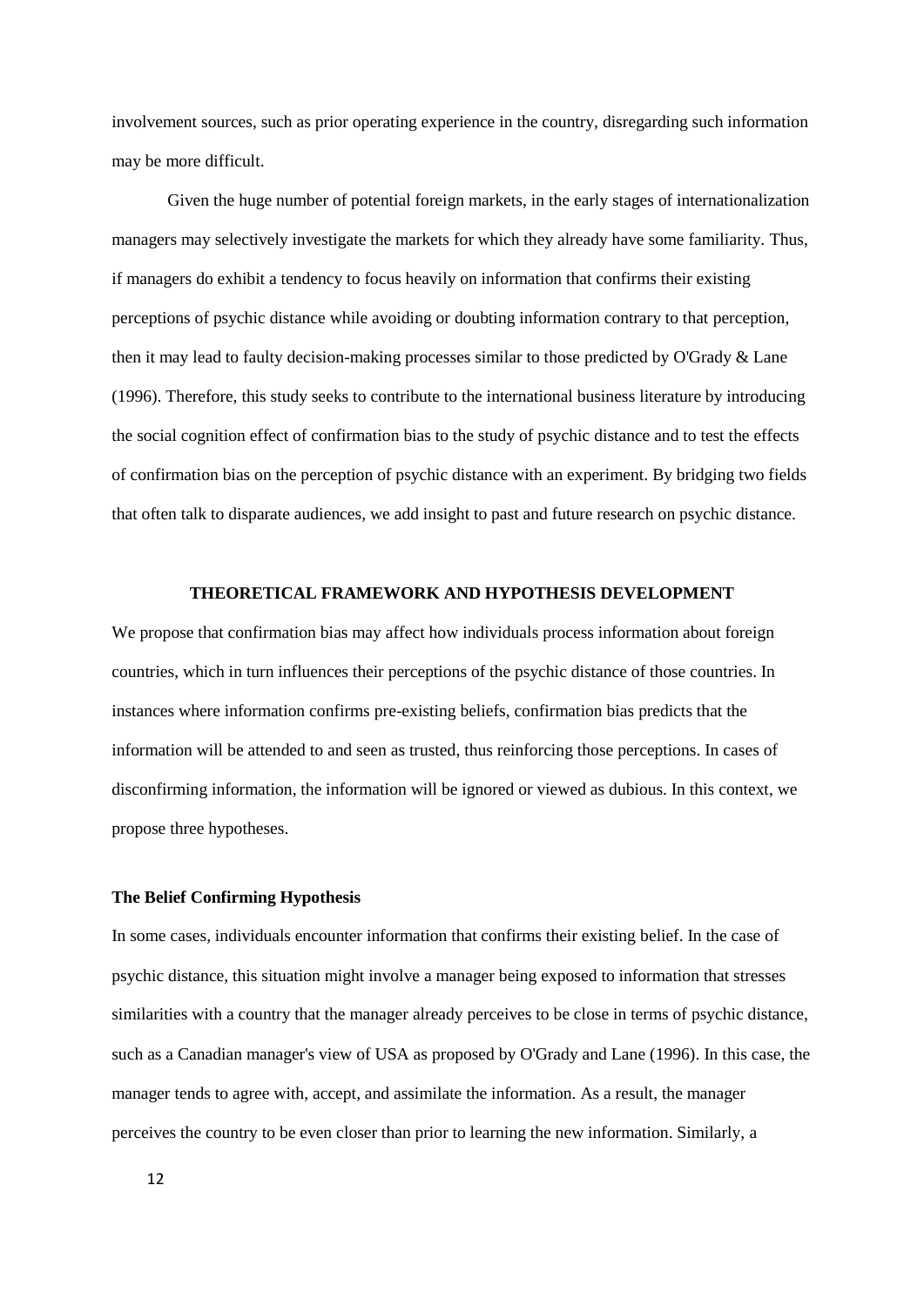manager may be exposed to information that stresses the differences for a country that the manager already perceives to exhibit greater psychic distance. Once again, the manager tends to agree with, accept, and assimilate the information (Klayman, 1995). This leads the manager to perceive the country to be even further away than prior to the exposure. Note that the direction of change in these two cases is opposing (one positive and one negative), but in both cases the information confirms and potentially strengthens a pre-existing belief. This bias in the processing of information, specifically a focus on information consistent with existing beliefs, reflects the third and fourth components of Klayman's (1995) model, and more broadly reflects confirmation bias as conceptualized by Jones and Sugden (2001), Nickerson (1998), and Jonas et al*.* (2001). Thus, the confirmation bias will lead individuals to shift perceptions to a stronger version of their initial beliefs. This leads to our first hypothesis:

**Hypothesis 1:** In cases of a belief-confirming information, the post-exposure perceptions of psychic distance of the host country will shift in the direction of the pre-exposure perceptions (i.e. distant countries will be perceived as being even more distant, and proximate countries will be perceived as being even more proximate).

### **The Belief Disconfirming Hypothesis**

In some cases, managers encounter information contrary to their initial beliefs. In cases where the information stresses the similarities for a country perceived to be distant, managers tend to dismiss the information. As a result, their perceptions of the country do not change from pre- to post-exposure. Their biases result in the information being ignored. The managers assume the new data to be incorrect rather than consider that their initial beliefs might be incorrect. Similarly, information that stresses the differences for a country believed to be proximate in terms of psychic distance will result in managers tending to dismiss the information. Again, perceptions of the country do not change. In both of these instances, the presented information is contrary to the existing belief, and as a result, will be ignored or downplayed. Such a perspective continues the application of the writings of Klayman (1995) and others regarding the information processing implications of confirmation bias. Thus, we predict the following: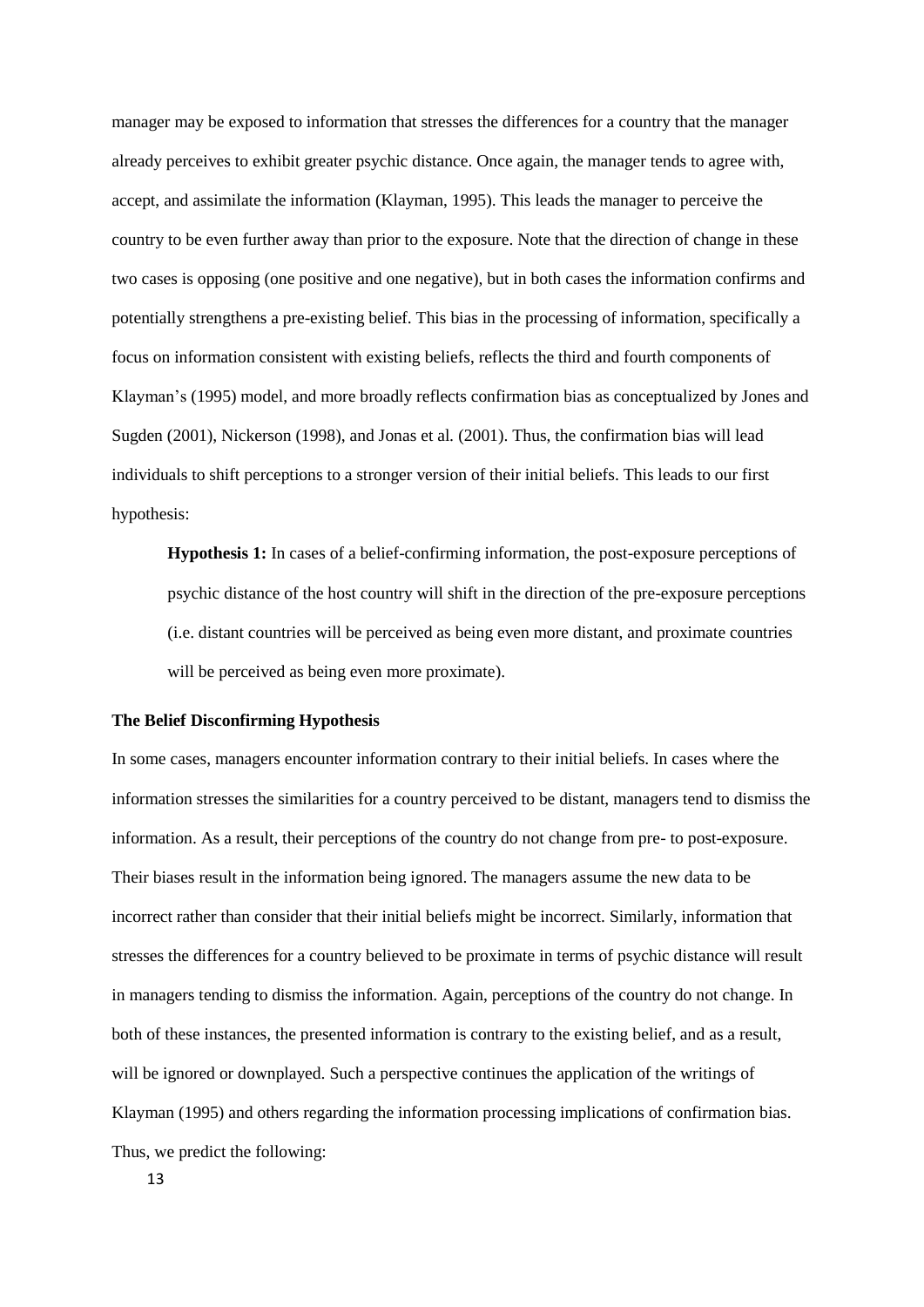**Hypothesis 2:** In cases of belief disconfirming information, the post-exposure perceptions of psychic distance of the host country will not change relative to the pre-exposure perceptions.

#### **The Neutral Scenario Hypothesis**

In other cases, managers encounter complex discussions of other countries. They receive both kinds of information (belief confirming and belief disconfirming). A key question emerges regarding the ways in which confirmation bias influences managerial perceptions in this context. According to past research (Friedrich, 1993; Klayman, 1995; Mynatt et al*.*, 1977), when faced with balanced information, at least in terms of its emphasis on similarities and differences between countries, confirmation bias skews managerial processing. This scenario allows for the clearest test of confirmation bias. According to the confirmation bias theory, the pre-existing beliefs s held by managers should influence the processing of information. As a result, when respondents are asked to consider a distant country, they will tend to process information emphasizing differences, but they will also tend to ignore or dismiss similarities. As a result, their post-exposure perceptions of psychic distance will tend to be higher. Similarly, when respondents are asked to consider a psychically proximate country, they will tend to process information emphasizing similarities, but they will tend to ignore or dismiss the differences. As a result, their post-exposure perceptions of psychic distance will tend to be lower. As an application of the confirmation bias literature (e.g. Klayman, 1995), this leads to the final hypothesis:

**Hypothesis 3:** In cases of balanced information, the post-exposure perceptions of psychic distance of the host country will shift in the direction of the pre-exposure perceptions (i.e. distant countries will be perceived as being even more distant, and proximate countries will be perceived as being even more proximate).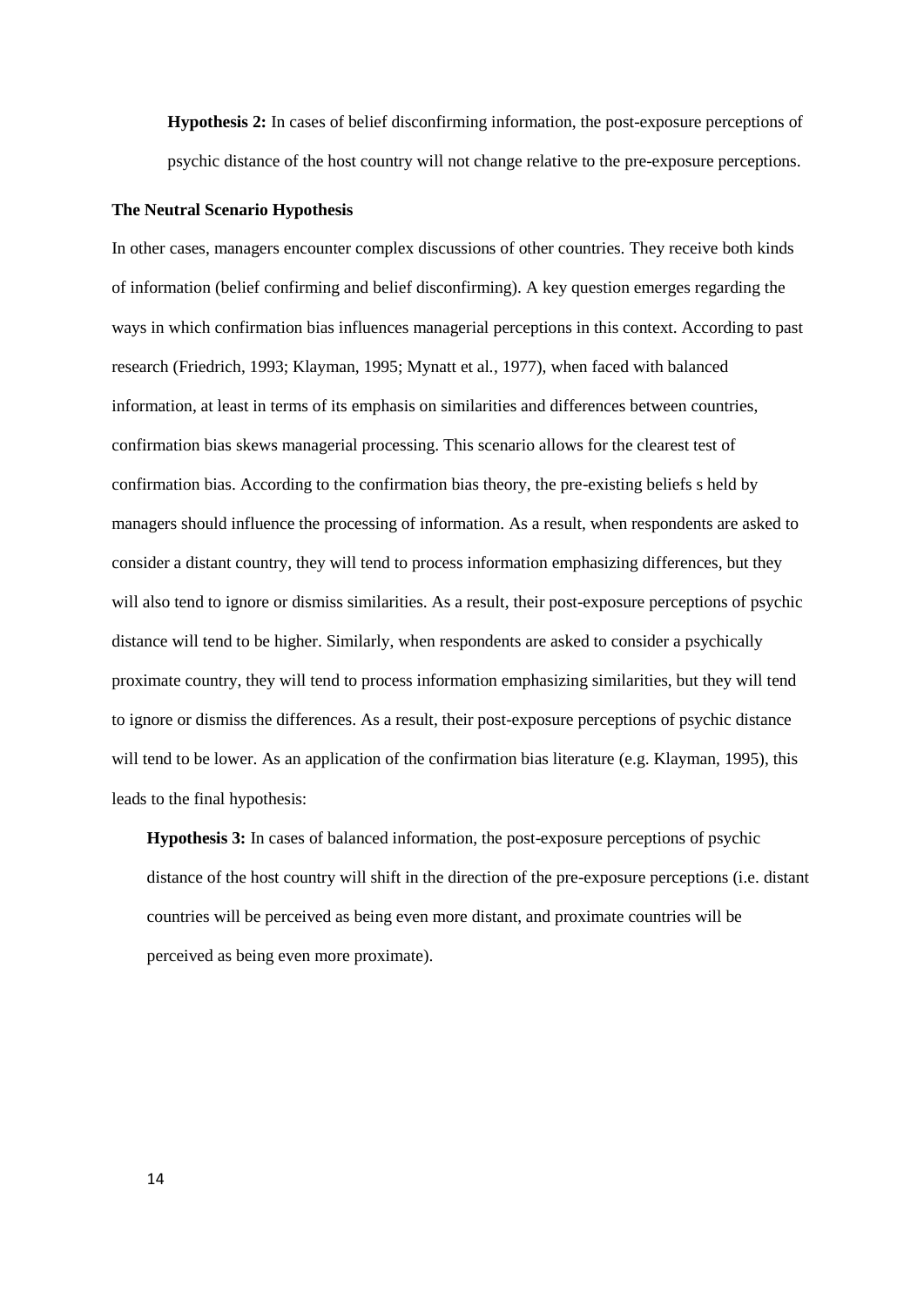#### **METHODOLOGY**

#### **Sample**

Participants for this experiment were a randomly selected sample of experienced, Australian-based managers drawn from a database of alumni for management education programs (both degree granting and executive short-courses) offered by a university in Australia. Respondents were solicited in two waves of 600 and 400 emails respectively in November 2010 and February 2011. To encourage participation, the participants for each wave of data collection were entered into raffles for an iPad. The first wave yielded 129 complete surveys for a net response rate of 21.5%, and the second wave yielded 71 complete responses for a net response rate of 17.8%. The instrument was piloted on a sample of 35 mature age business students - an average of 35.2 years old.

The two waves of data collection were compared on seven respondent characteristics (Appendix I) and no overall statistically significant difference was found (Manova:  $df = 7$ ,  $F = 0.998$ ,  $p > .05$ ). In total, 73% of the respondents were male, which is broadly comparable to the population of Australian managers in general - 70.2% male as reported by ABS (2009). Overall, the respondents' average age was 41.2 years with 19.4 years of work experience. Thirty-three percent (33%) of respondents classified themselves as senior managers, 29% classified themselves as middle managers, and 34% classified themselves as professionals or consultants.

## **Experimental Design and the Main Independent Variables**

To investigate the confirmation bias effects, the sample of practicing managers completed a 2 x 3 between-subject experimental design<sup>iii</sup>. Each manager (participant) was assigned a specific foreign country (either psychically distant or psychically proximate to the manager's home country), and then exposed to one of three video conditions (varying the nature of the information concerning the country). This design was administered using an on-line survey containing embedded videos. The use of video as an experimental manipulation is commonly found in the psychology and business literatures (e.g. Chen, Yao, & Kotha, 2009; Oaksford, Morris, Grainger, & Williams, 1996). Videos can be characterized as a low involvement, or low attention, source of information about another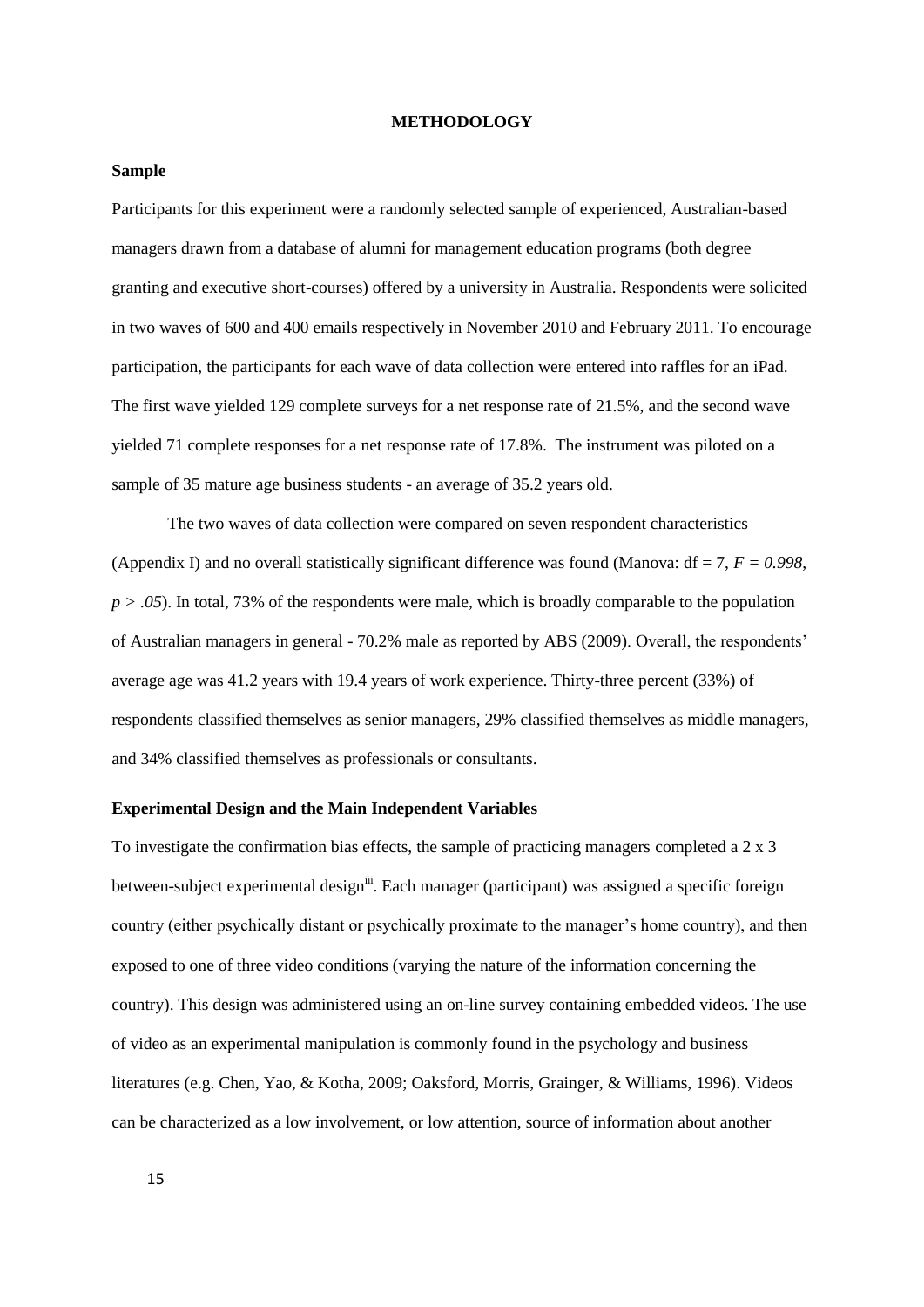country, particularly when compared to the experience of actually living and working in a foreign country. This form of a low involvement source of information is similar to sources of information that a manager may receive prior to actually committing an investment to a particular country, such as a government export promotion program (Reid, 1984), advertising by foreign governments encouraging FDI, training videos preparing employees for overseas postings, or what may be obtained in brief exploratory visits to a foreign country. Fine-grained research (e.g. Bilkey & Tesar, 1977; Calof & Beamish, 1995; Cavusgil, 1980) confirms that the early stages of internationalization, and the accompanying information searches, are often much more opportunistic and unplanned than the one characterized by formal models, and thus rely on such low involvement sources of information.

In order to select two near (proximate) and two far (distant) countries in terms of psychic distance, 119 nations were rank-ordered in terms of their distance from Australia using a formative index based on five dimensions selected from Dow and Karunaratna's (2006) psychic distance stimuli scales (differences in language, religion, industrial development, education and political systems). Using this criterion variable, Vietnam and China were selected as the distant countries from Australia (respectively ranked  $90<sup>th</sup>$  and  $92<sup>nd</sup>$  most distant from Australia out of 119 countries) while the United States of America and the Netherlands were selected as the near countries  $(4<sup>th</sup>$  and  $8<sup>th</sup>$  most distant). Two countries were selected for each condition (near and far) to increase the generalizability of the results. Each respondent was asked to consider one of those four countries.

Three videos were prepared for each of the host countries in order to reflect each of the three hypotheses:

- 1. A video emphasizing similarities between the nominated country and the manager's home country,
- 2. A video emphasizing differences between the nominated country and the manager's home country, or
- 3. A video presenting a balanced view of the similarities and differences between the nominated country and the manager's home country.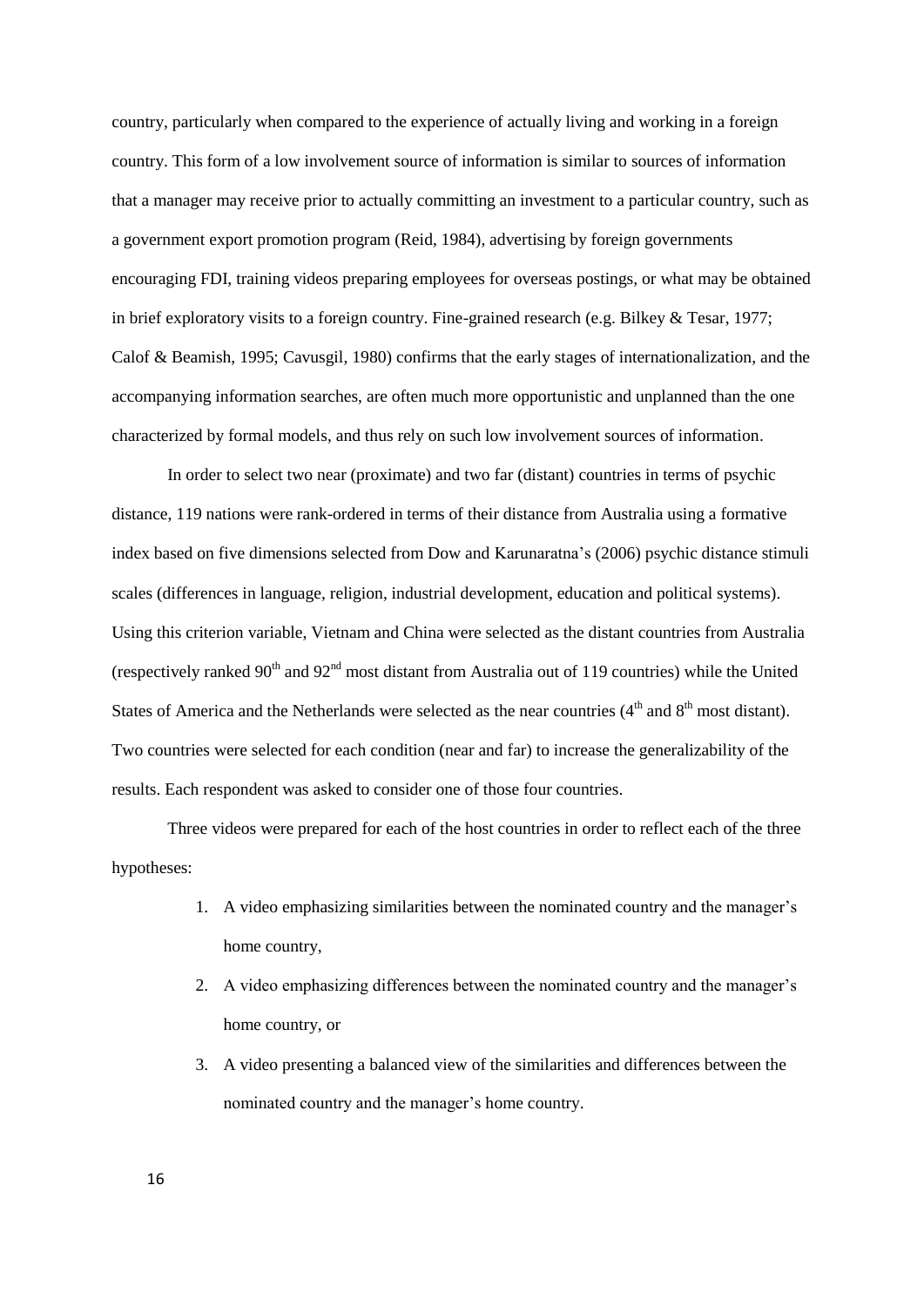The manipulation through this combination of videos and assigned countries results in six distinct treatments. Two are belief confirming, two are belief disconfirming, and two are neutral (see Table 1). This experimental design only tests the third and fourth elements of confirmation bias as espoused by Klayman (1995), i.e. the biases in the interpretation of information and the reluctance to revise beliefs in light of contradictory information. Participants were not given the opportunity to search for new evidence or to develop new hypotheses.

Given time restrictions and concerns about respondent fatigue and response rates, both conditions were tested using a between-subject design; each respondent was only asked to consider one host country and only shown one video condition for that country. The specific details concerning the content and creation of the videos are discussed in the Materials section.

### Insert Table 1 Here \_\_\_\_\_\_\_\_\_\_\_\_\_\_\_\_\_\_\_\_\_\_\_\_\_\_

\_\_\_\_\_\_\_\_\_\_\_\_\_\_\_\_\_\_\_\_\_\_\_\_\_\_

## **Dependent Variable – Perceived Psychic Distance**

Ultimately the primary dependent variable of interest in this study is the change in perceived psychic distance in response to the video treatment. As such, perceived psychic distance was measured both before and after exposure to the video for each participant using best-worst scaling (BWS). Borrowed from the field of choice modeling, the BWS technique is an efficient method for determining the strength of an individual's preferences amongst multiple discreet alternatives (Marley & Louviere, 2005), and the technique has recently been validated with respect to the measurement of psychic distance (Dow, 2008). In the present study, respondents were asked to compare the psychic distance from Australia of nine different countries. This set of nine includes the four host countries under investigation, plus five benchmark countries (UK, Japan, Mexico, Brasil and Ecuador). The benchmark countries were selected to maximize the variance in terms of psychic distance from Australia. As is the case in traditional best-worse scaling, each respondent was presented with multiple subsets of countries. In this instance, each subset contained three of the nine countries. For each three-country set, the respondent was asked to select the country "nearest to you in terms of psychic distance" and the country "furthest from you in terms of psychic distance." This ranking of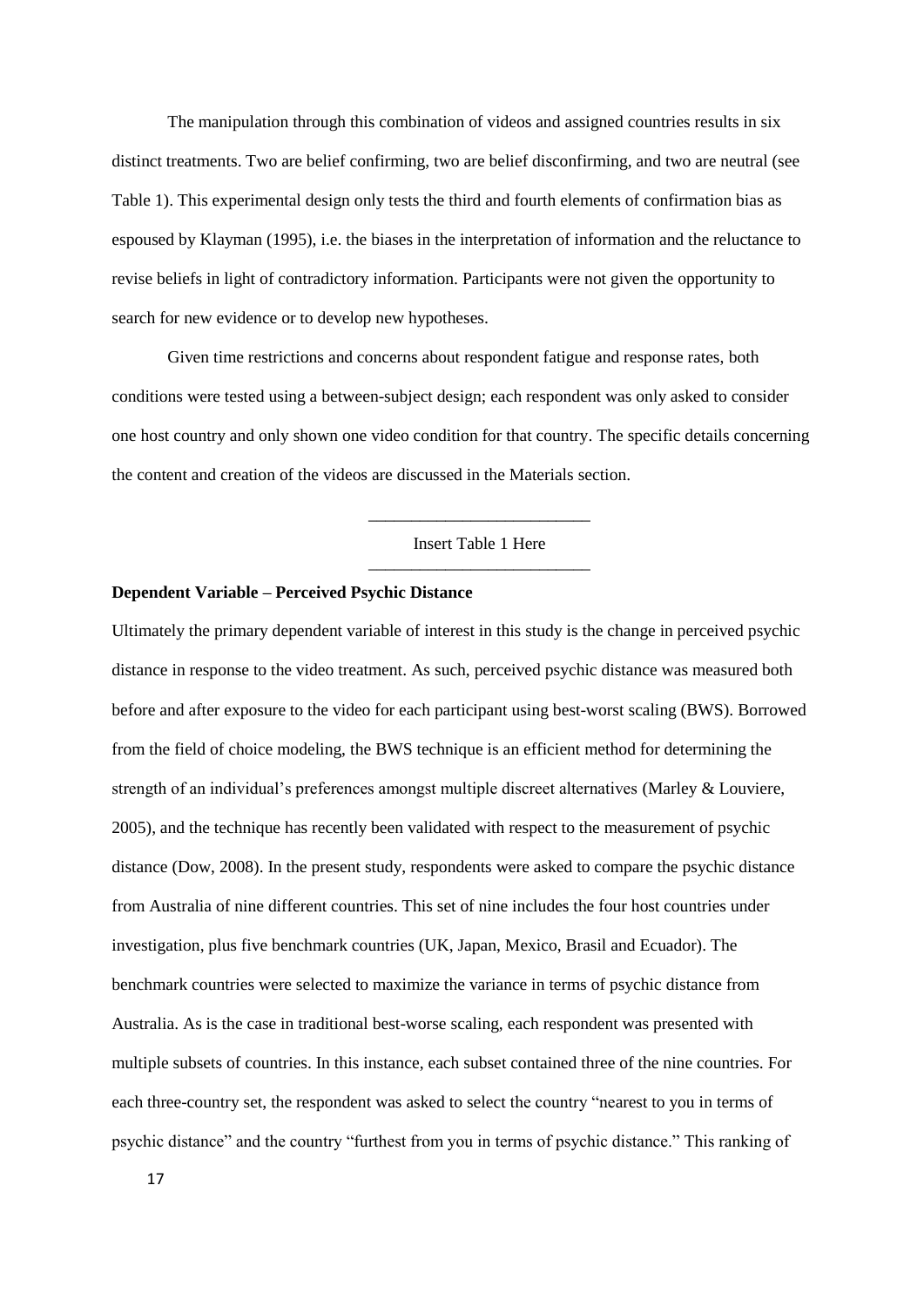the nearest and furthest within each group of three countries was repeated for different sets of countries for a total of 12 iterations. This approach enables each country pair to be presented an equal number of times. To score these responses, each time a country is ranked as the nearest in its group of three nations, it is given one point. Each time it is ranked as the furthest, one point is subtracted. Each respondent was cued with the traditional Uppsala definition of psychic distance: "the sum of factors preventing or disturbing the flow of information between firm and market. Examples of such factors are differences in language, culture, political systems, level of education, level of industrial development, etc.," (Johanson & Wiedersheim-Paul, 1975). A minor additional instruction was appended indicating that we wanted their personal perceptions of this distance.

For analysis purposes, we adopted the approach of Nunnally (1982) and retained the posttreatment score as the dependent variable and used the pre-treatment score as a control variable, rather than explicitly calculating a difference score. Various researchers argue this method offers a superior approach to modeling errors compared to calculating difference scores and using them as the dependent variable (Cronbach & Furby, 1970; Shadish, Cook, & Campbell, 2002).

### **Supplementary Dependent Variables**

We acknowledge perceived psychic distance to be the primary dependent variable for this paper and the focus of our hypotheses. However, two related dependent variables were also measured: (1) the perceived business risk of the host country and (2) the participant's entry mode preference in a fictitious business scenario. These two additional variables are potential consequences or actions in response to a change in perceived psychic distance; and thus, act as validity checks on our measure of perceived psychic distance. For each of these supplementary variables, participants were given a fictitious business scenario in which they are the most senior manager of a medium-sized Australian manufacturing firm that is considering possible entry modes for a foreign investment in a specific host country. The firm is a high-technology company with difficult to protect tacit firm-specific assets (FSA). We chose this scenario because the impact of psychic distance on perceptions of risk and entry mode choices are thought to be greatest when the firm's FSAs are difficult to protect (Brouthers & Hennart, 2007).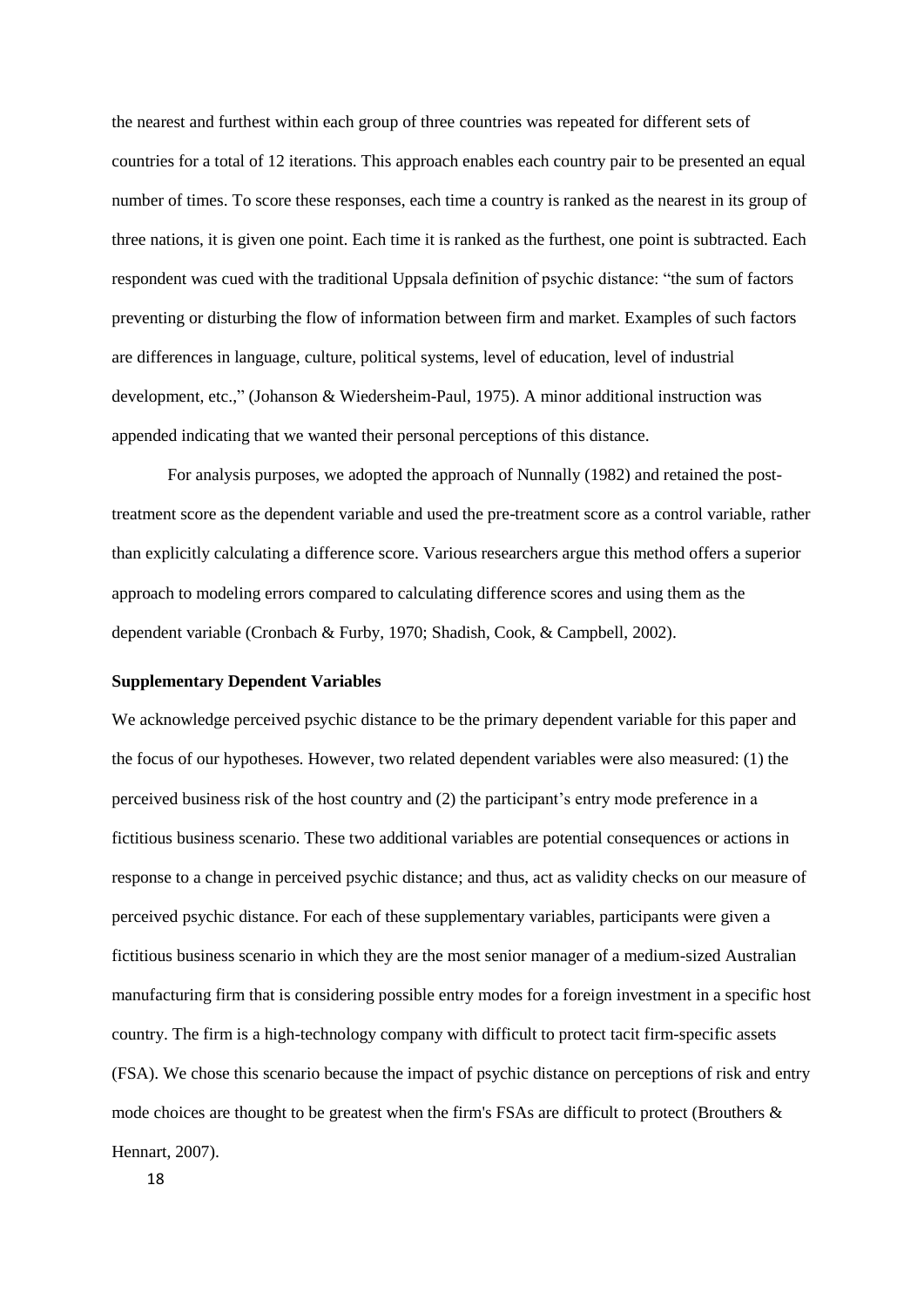#### *Perceptions of Business Risk*

Johanson and Vahlne (1977) popularized the psychic distance concept as one of the key antecedents in their internationalization process model. The Uppsala model predicts that psychic distance will influence managerial actions by increasing the perceived business risk of the host country. In extreme circumstances, the presence of large psychic distances might raise the perceived risk above the firm's tolerable limit. Thus, management would avoid or delay investing in that country. In effect, psychic distance can be viewed as an antecedent of perceptions of country-specific business risk. Thus, we use these perceptions of country-specific business risk as a criterion-related validity check (Kerlinger, 1986) on our measure of perceived psychic distance. For this reason, we measured each participant's perceptions of the riskiness of the host market, both pre- and post-video manipulation, using Forlani, Parthasarathy, and Keaveney's (2008) three item, 7-point Likert scale for measuring risk.

## *Preferences for a Joint Venture*

The underlying logic of the Uppsala internationalization process model (Johanson & Vahlne, 1977) also suggests that another potential reaction of a firm to higher than acceptable levels of business risk (brought about by large psychic distances) would be to adjust the mode in which the firm enters the country. The Uppsala *market commitment postulate* – i.e. the prediction that a firm would enter a market in a low commitment mode until it is able to reduce the risk by accumulating additional experiential knowledge - provides an example of such an adjustment. In a parallel line of argument, Kogut and Singh (1988) suggested that the use of a joint venture with local equity partners may also ameliorate the impact of psychic distance and lower the business risk of the venture. The joint venture partner effectively provides an immediate source of otherwise difficult to acquire experiential knowledge about the local market. This latter prediction, complemented by the transaction cost economics (TCE) literature (e.g. Hennart, 1988), has subsequently influenced a substantial portion of international business research and become virtually synonymous with the term entry mode.

For these reasons, we also measured the participant's preference for a joint venture both preand post-video manipulation. In particular, the instrument used is similar to the one employed by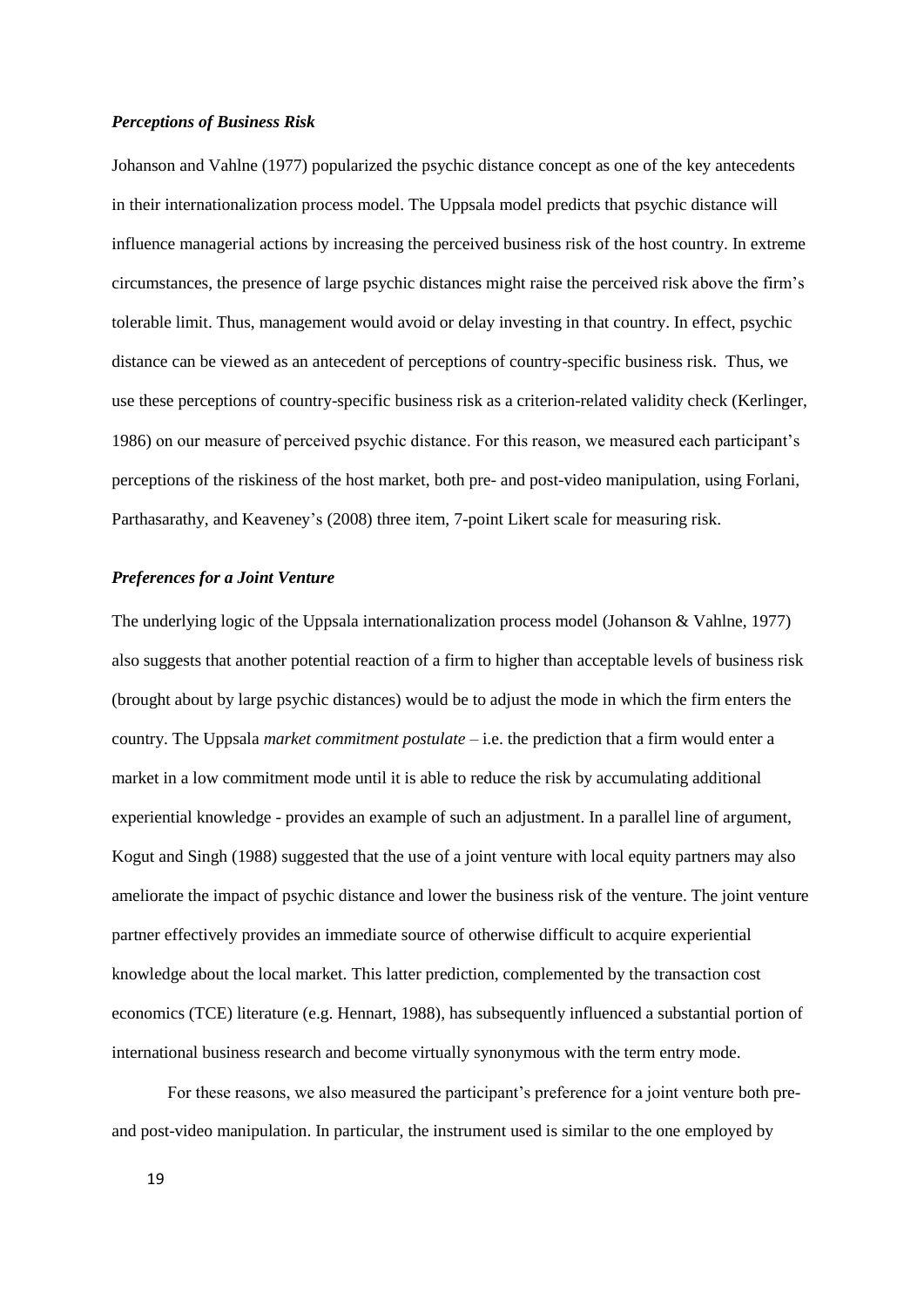Gatignon and Anderson (1988) and Delios and Henisz (2000). Participants were asked to identify which of four alternative entry modes they preferred: a wholly-owned subsidiary (i.e. 100% equity control), a majority share in a joint venture (i.e. 51% to 99% equity share), a 50-50 joint venture, or a minority share in a joint venture (i.e. < 50% equity share). In a similar fashion to business risk, the preference for a joint venture (i.e. higher levels of local equity participation) was utilized as a supplementary dependent variable in order to provide a validity check on perceived psychic distance, which is our primary criterion variable. The variable was coded as a preference for joint ventures in order to yield the same sign as the perceived psychic distance and business risk variables. Cronbach and Furby's (1970) technique was employed for both the business risk and preference for joint ventures variables. We utilized the post-treatment measure as the dependent variable and the pre-test measure as a control variable.

#### **Materials**

The materials created for this experiment are the videos manipulating the information that respondents have available to process. Three videos were prepared for each host country. One video emphasizes differences between the two countries, the second emphasizes the similarities, and the third presents a balanced perspective (in time and number of facts) of similarities and differences (Appendix II provides a sample script for one of the 12 videos).

To create the videos, we first determined the appropriate categories of information to be included. A review of the leading papers on psychic distance was conducted to identify the key dimensions (Evans & Mavondo, 2002; Johanson & Vahlne, 1977; Johanson & Wiedersheim-Paul, 1975; Maznevski, DiStefano, Gomez, Noorderhaven, & Wu, 2002). Seven major topic areas emerged from this review: 1) language, 2) religion, 3) industrial development, 4) education, 5) political and legal systems, 6) business practices, and 7) culture. The second step was to create the scripts for the videos. A common introduction was used for each video along with appropriate facts, such as examples of similarities and differences along each of the seven dimensions. The facts were drawn from a variety of sources, including the World Factbook (CIA, 2010), the Global Edge database sponsored by Michigan State University, and searches of local country websites. All facts were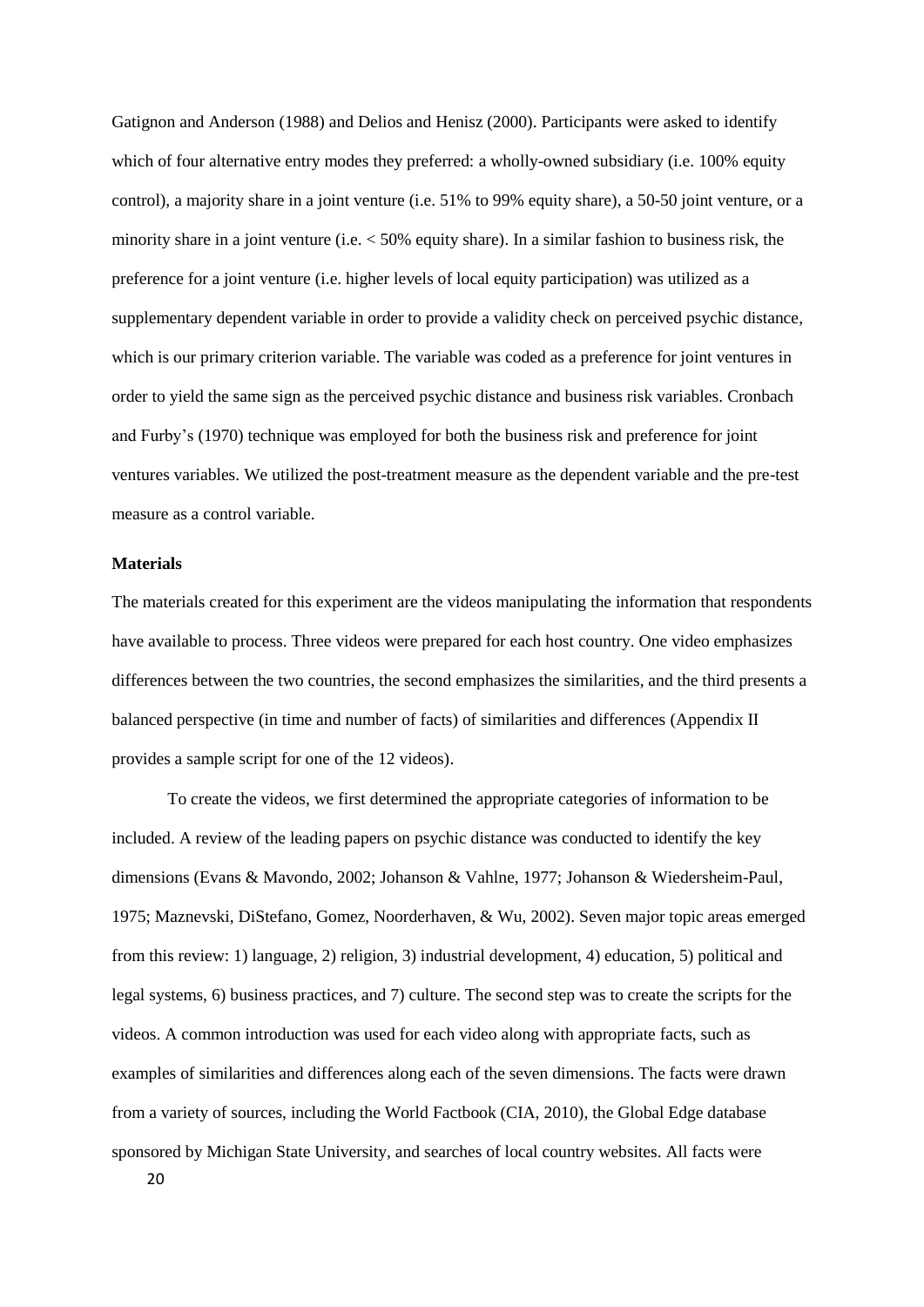double-checked for accuracy. The seven dimensions were addressed in the same order in each video. After the scripts were written, three coders completed an independent count of the unique claims in each script. The number of unique claims were also balanced across topic areas (e.g. ensured an equal number of claims concerning language versus the number of claims concerning religion).

Coders also assessed the strength, believability and relevance of the claims. After finishing the counts, the coders met and resolved any disagreements. Unanimous agreement was found and then the range of the count of unique claims were compared across videos. Initial differences in number of claims were adjusted through the addition of more claims until the range across all 8 bias videos was between 35 to 39 claims. For the balanced videos, the similarity and difference claims were approximately 20 each, resulting in roughly 40 claims per video. Given that differences might exist between claims (e.g. speaking a different language is different from preferring more formal dress) the authors ensured an equal number of claims within each topic area (e.g. differences in language). As described below, this issue was also double-checked by a subsequent pre-test survey.

For the actual video creation, the same images were used for each version. While simple, these images kept the visual component constant across all conditions. The same voice-actor (one of the co-authors who is a native English speaker) narrated each video. Each video was monitored to ensure consistency in total length and time spent on each topic. Overall, each video was between five and six minutes long. For the pairs (i.e. the similarity versus difference videos for the same country), the largest difference in length was 29 seconds. We purposively kept the videos simple, using a voiceover coupled with images of a deck of Powerpoint slides.

One of the final concerns with the development of the videos was the possibility of unintentional biases in the strength and relevance of the claims made in each video. To assess this potential problem, each video was tested on an independent sample of 246 respondents, ranging from 19 to 23 respondents for each of the 12 videos. This pre-test sample is younger than the main sample (35.3 years old versus 41.2 years old), less educated (69% university educated versus 95%), and smaller in the percentage of respondents holding managerial positions (27.6% versus 62%). These demographic factors were controlled for in the pre-test sample analyses. Each person in the pre-test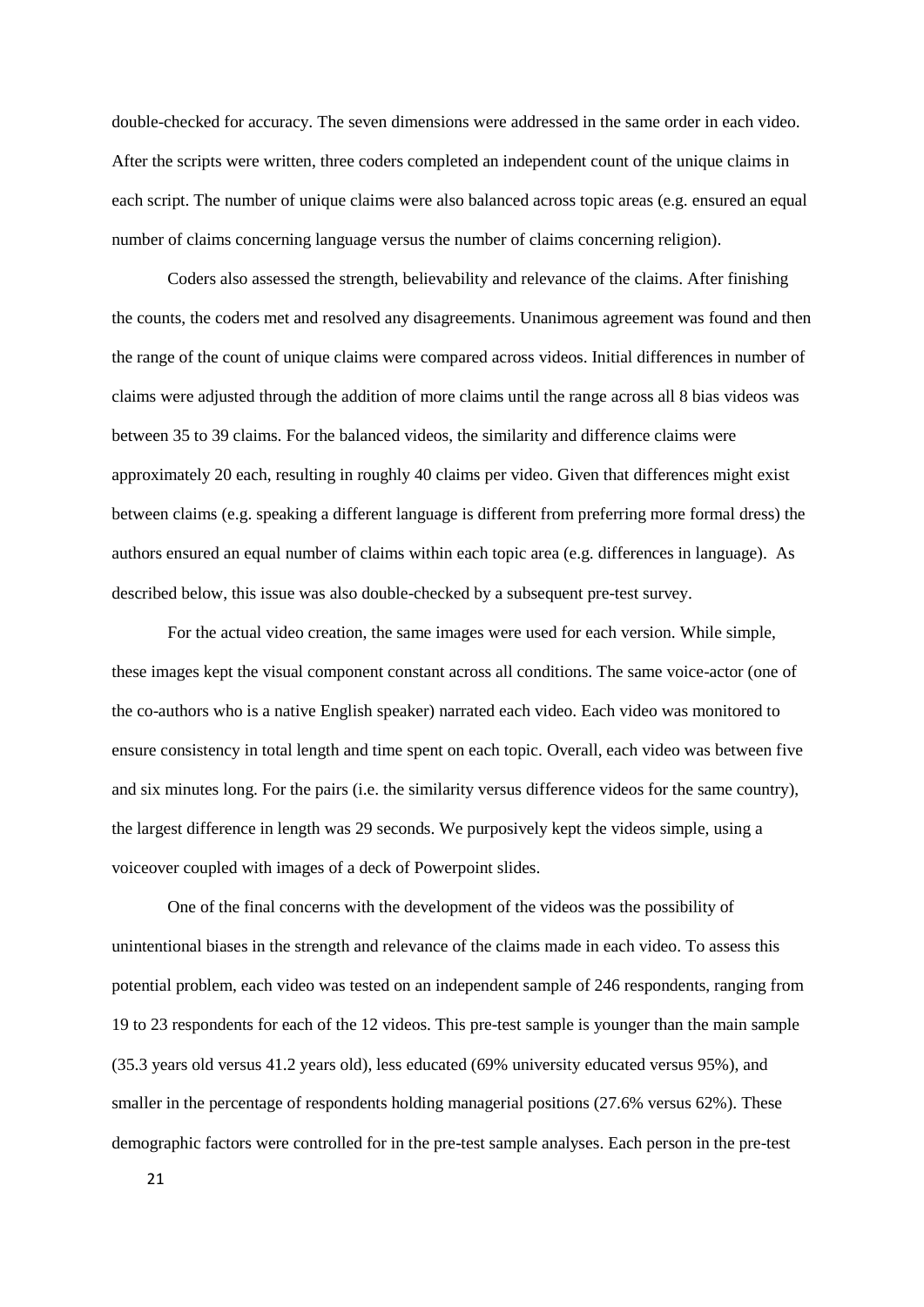sample was asked to view one video and then assess the degree to which the video stresses similarities as opposed to differences among the countries in question. In addition, we asked the respondents to assess the degree of relevance of the claims in the video regarding conducting business in a foreign country. We assessed both of these dimensions using a 5-point semantic difference scale. We also asked respondents to complete the same demographic questions as in the main sample.

Concerning the degree to which the videos are similarity-stressing, balanced, or differencestressing, they were confirmed to be significantly distinct  $(F[2,243] = 14.15, p < .001)$  as intended. In addition to that, the magnitude of the gaps between them (i.e. between the similarity-stressing and balanced videos and between the balanced and difference-stressing videos) are not significantly different from each other ( $t = 0.66$ ,  $p = .51$ ). However, the critical issue is not just whether the three conditions are distinct and roughly equal intervals, but rather that these characteristics do not vary between the confirmatory, neutral, and disconfirmatory conditions and thus might potentially bias the results. To test this possibility with maximum statistical power, the degree of similarity was regressed on both the variable coding the videos as similarity-stressing, balanced or difference-stressing, and the variable coding the videos as confirmatory, neutral or disconfirmatory. The regression was significant  $(F[2,242] = 14.23, p < .001)$ , but the relationship was entirely driven by the variable coding similarity-stressing versus difference stressing videos (i.e. the intended distinction). The variable indicating whether the video was confirmatory, neutral or disconfirmatory was non-significant (*t = 0.65, p = 0.514*), indicating that there appears to be no significant bias across the treatments.

A similar set of analyses was conducted to test the relevance of the claims made in the video. Once again the key attribute, the relevance of the information, was regressed on the variable indicating whether the video was a confirmatory, neutral, or disconfirmatory. The confirmatory nature of the videos was non-significant with respect to the perceived relevance of the information even when controlling for differences in the demographics ( $F[1, 244] = 1.09$ ,  $p = .297$ ). In summary, the pre-test analyses indicate that the videos are not unduly biased in terms of the strength and relevance of the claims. These results were also repeated controlling for the age, experience and occupation of the respondent with effectively the same results.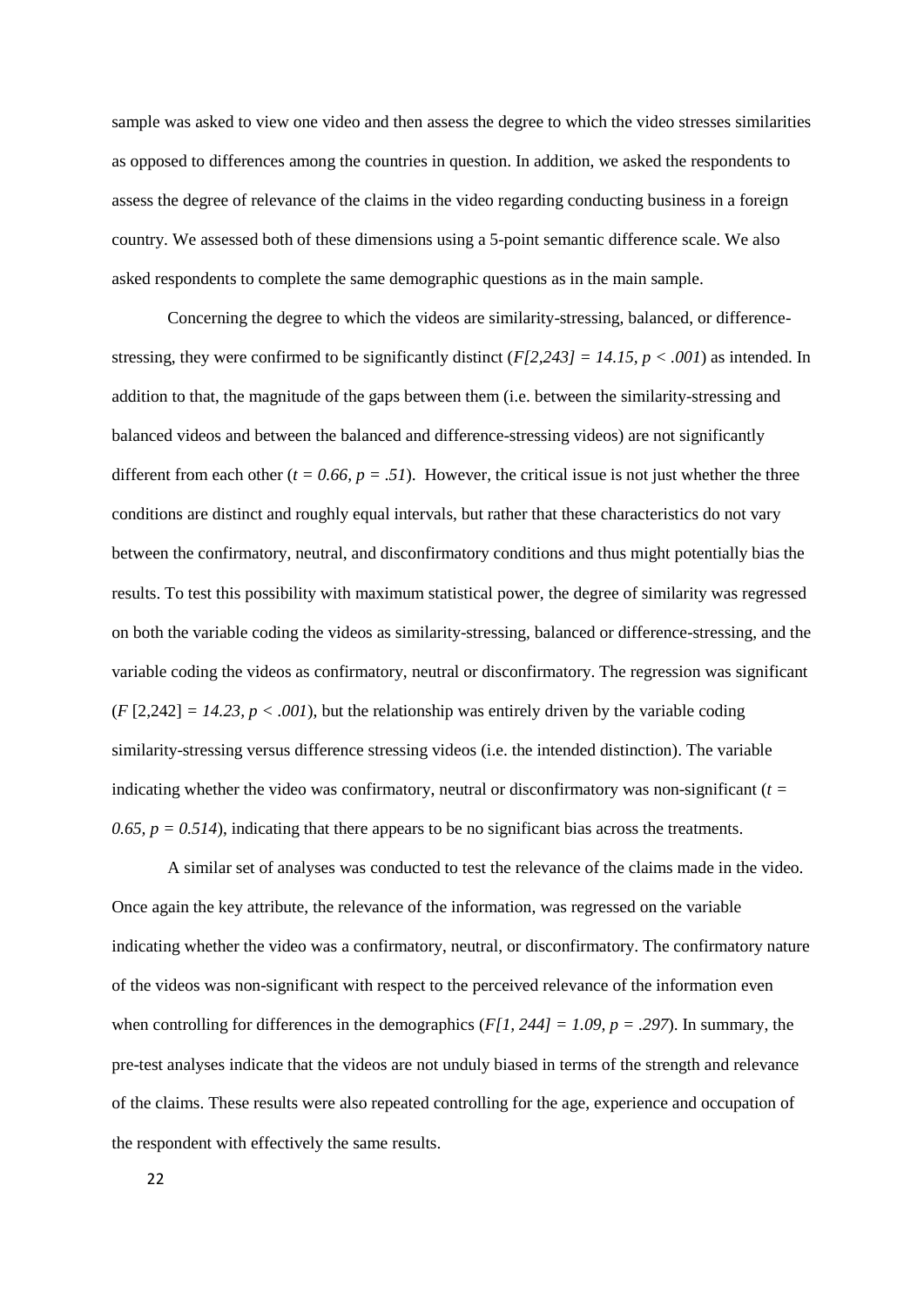#### **Structure of the Survey**

At the start of the survey, participants were asked to assess their perceptions of the psychic distance of nine countries using the BWS scaling technique. The participants were then provided with a one-page business scenario where they assumed the position of a senior manager of a medium-sized Australian manufacturing firm considering a possible foreign investment in a specific country. Respondents were then asked to assess the business risk of the proposed investment and indicate their preferred entry mode.

In the next step, participant demographic information was collected to help clear each respondent's short-term memory before the video manipulation. The participants were then randomly assigned to one of three video conditions (a similarity-stressing, a difference-stressing, or a balanced presentation) pertaining to the host country to which they had been assigned. In total, there are 12 video conditions (4 countries x 3 biases); however, each respondent was exposed to only one of the 12 videos. After watching the video, the respondent was asked to note as many of the seven dimensions discussed in the video as possible, and to also note the most surprising fact from the video. This step, along with a timer that recorded the actual viewing time, enabled us to confirm whether the respondents actually watched the videos.

After the video treatment, participants were asked to respond to the best-worst scaling psychic distance questions a second time, and to read and assess the same business scenario as in the first half of the survey. This process enabled us to estimate both the pre- and post-video perceived psychic distance, perceptions of business risk, and entry mode preferences.

#### **RESULTS**

Prior to formally testing the hypotheses, a number of preparatory steps were completed. First, a confirmatory factor analysis was conducted for the three-item measure of perceptions of business risk. The analyses indicated that for both the pre-test and post-test measurement of perceptions of business risk the factor loadings were all high and statistically significant, and that the overall reliabilities of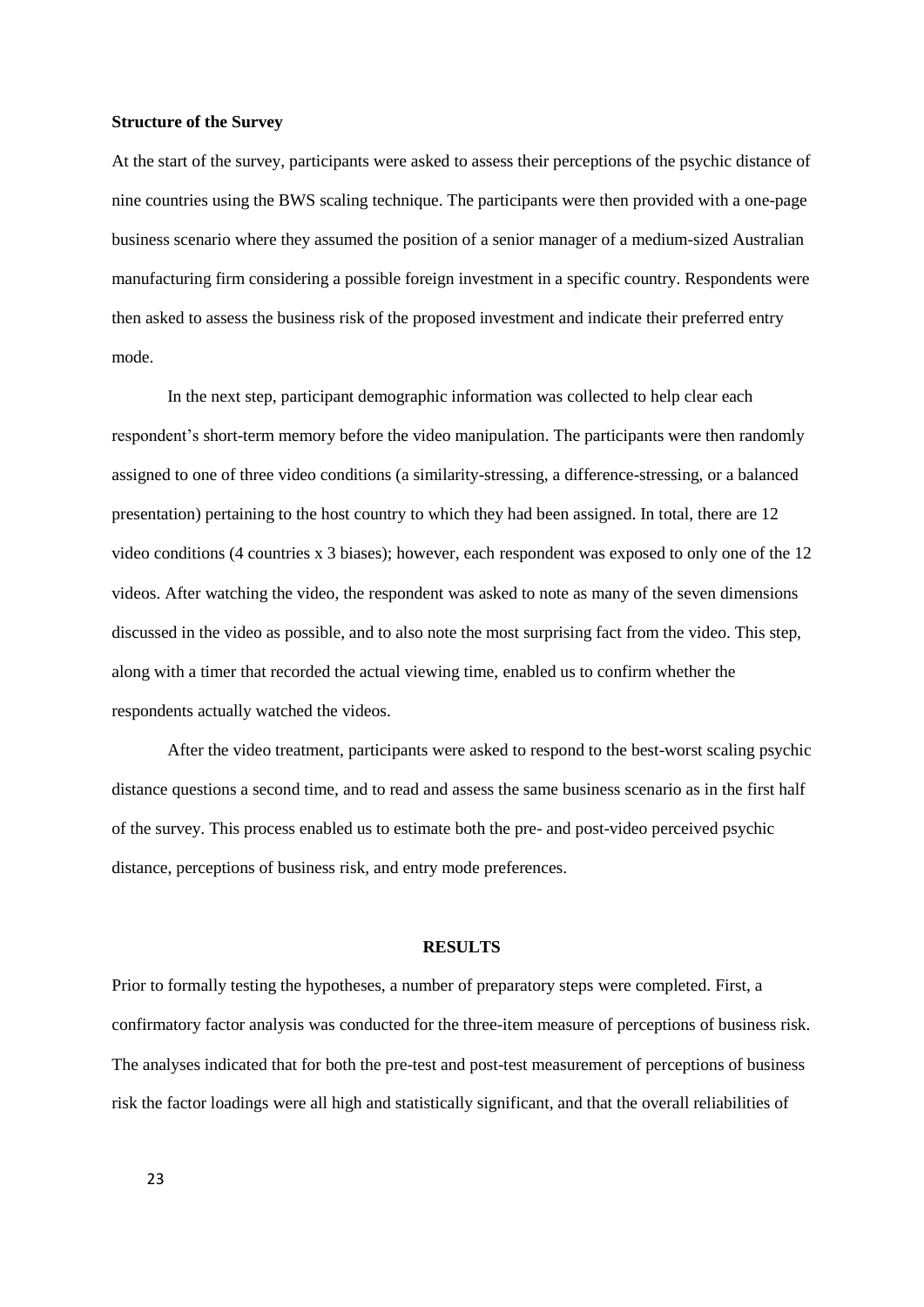0.927 and 0.946 respectively were well within acceptable limits (Nunnally, 1978). In each case, a composite score was created as the average of the measures of that variable.

The average pre-test scores of perceived psychic distance of each country were inspected to confirm our selection of countries (see Appendix III for a full listing). As expected, the two proximate countries: USA and Netherlands, fall below the median distance from Australia in terms of perceived psychic distance, while the two distant countries: China and Vietnam, are both above the median. More importantly the perceived psychic distances of the proximate countries are significantly lower  $(t= 12.74, p < 0.001)$  than the perceived distances of the distant countries; thus confirming that they are correctly classified. Experience and managerial status were also examined as possible controls, but had no impact, so results are reported without them.

The final preliminary check was taken to determine whether some participants did not understand the task. To test this possibility, the post-test perceived psychic distance was regressed on to the equivalent pre-test scores. Respondents with absolute standardized residuals greater than 3.0 would be expected less than 0.3% of the time, but in our sample of 200, we observed three such cases (1.5% of the sample). These cases concerned an belief similarity stressing video about Vietnam, a balanced video concerning Vietnam, and a difference stressing video concerning China were regarded as outliers and eliminated from subsequent analyses (Aguinis, Gottfredson, & Joo, 2013; Hair, Anderson, Tatham, & Black, 1998). This process reduced the sample population to 197 respondents. Descriptive statistics and intercorrelations for all measures from these respondents are shown in Table 2.

# Insert Table 2 Here \_\_\_\_\_\_\_\_\_\_\_\_\_\_\_\_\_\_\_\_\_\_\_\_\_\_

\_\_\_\_\_\_\_\_\_\_\_\_\_\_\_\_\_\_\_\_\_\_\_\_\_\_

To test the hypotheses, the post-test perceived psychic distance was regressed on the pre-test perceptions of distance, plus three variables indicating the relevant video treatments (i.e. confirming, neutral and disconfirming videos). If a confirming video was shown, the confirming video variable was coded with a non-zero value; however, there are actually two types of confirming scenarios as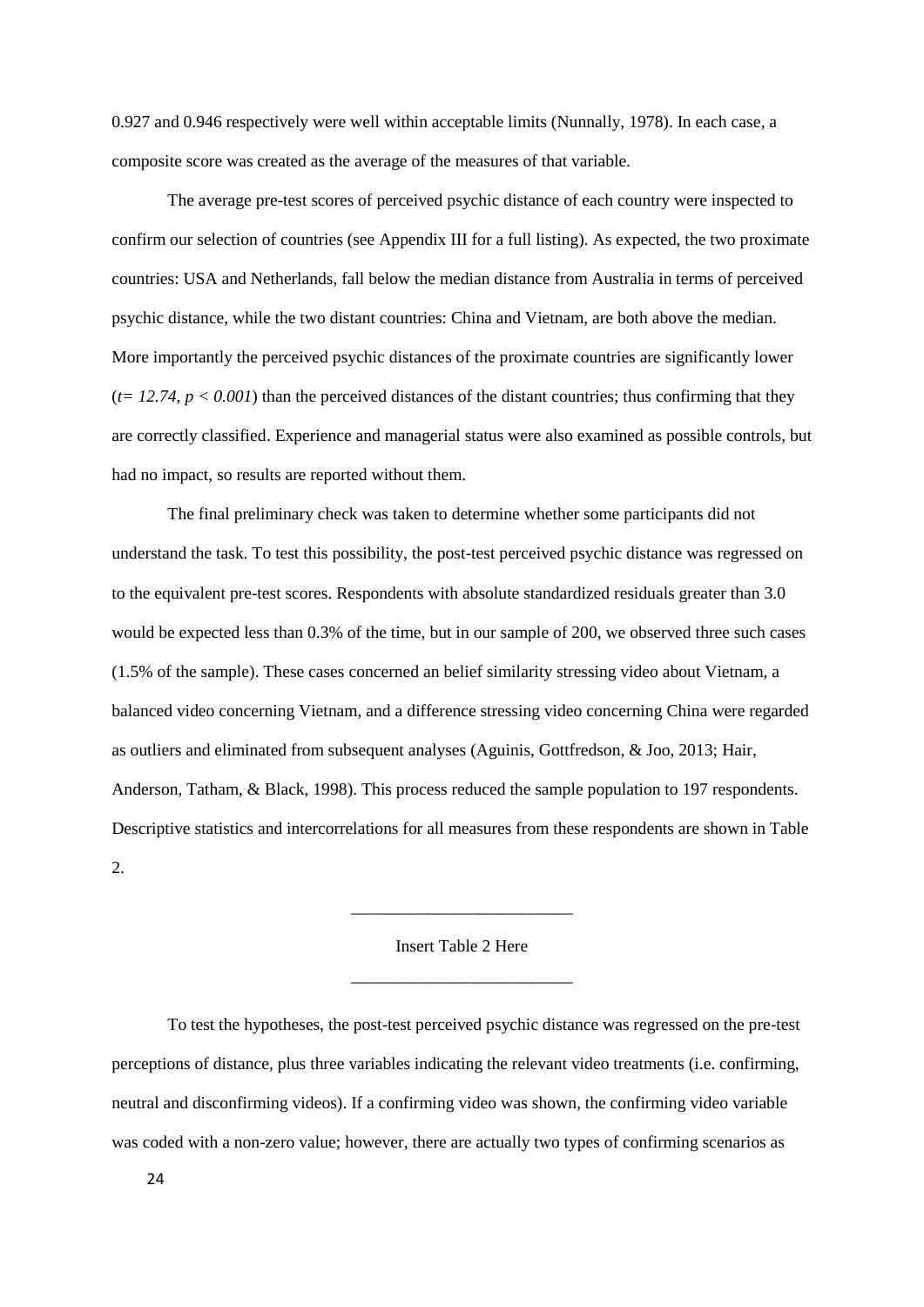illustrated in Table 1. A participant may be shown a difference-stressing video concerning a country he or she believes to be distant. In this case, the confirming video variable was coded +1 to reflect a predicted increase in perceived distance. Alternatively, the participant may be shown a similaritystressing video concerning a country that he or she believes to be proximate. This constitutes another confirming video; however, the variable was coded -1 to reflect a predicted decrease in perceived distance. In all other instances the confirming video variable was coded zero. We repeated this pattern for the neutral video and disconfirming video variables. In this manner, all three hypotheses were tested simultaneously.

Model 1 in Table 3 indicates that the overall regression model predicting post-test perceived psychic distance is highly significant ( $F = 506.4$ ,  $df = 4$ ,  $p < .001$ ) and explains 91% of the variance; however, the high level of fit is primarily driven by the pre-test measure of distance. Within this model, all of the three video treatment variables confirm their relevant hypothesis.

In a test of H1, the coefficient for the confirming video is positive and significant ( $b = .716$ , t  $= 6.59, p < .001$ ). Confirmatory information significantly increases the perceived distance for far countries and decreases the perceived distance of near countries.

In a more elaborate test of confirmation bias, the coefficient for the neutral video was also positive and significant ( $b = .463$ ,  $t = 4.10$ ,  $p < .001$ ), confirming H3. This result illustrates that even when balanced information is provided, the perceived distance for far countries increases and the perceived distance for near countries is reduced. Essentially, the effect reverses direction depending on the prior beliefs.

Finally, in a test of H2, the coefficient for the disconfirming video is non-significant as predicted ( $b = -171$ ,  $t = 1.55$ ,  $p > 0.10$ ). The disconfirmatory information appears to have no significant effect on perceptions of psychic distance, supporting H2.

Nevertheless, one concern is that since H2 is a null hypothesis, the result may possibly be driven by a lack of statistical power. However in this case, the non-significant coefficient is negative rather than positive, which is not in the direction that one would expect if a confirmation bias were completely absent. As a further test, we compared the difference in the magnitude of the confirming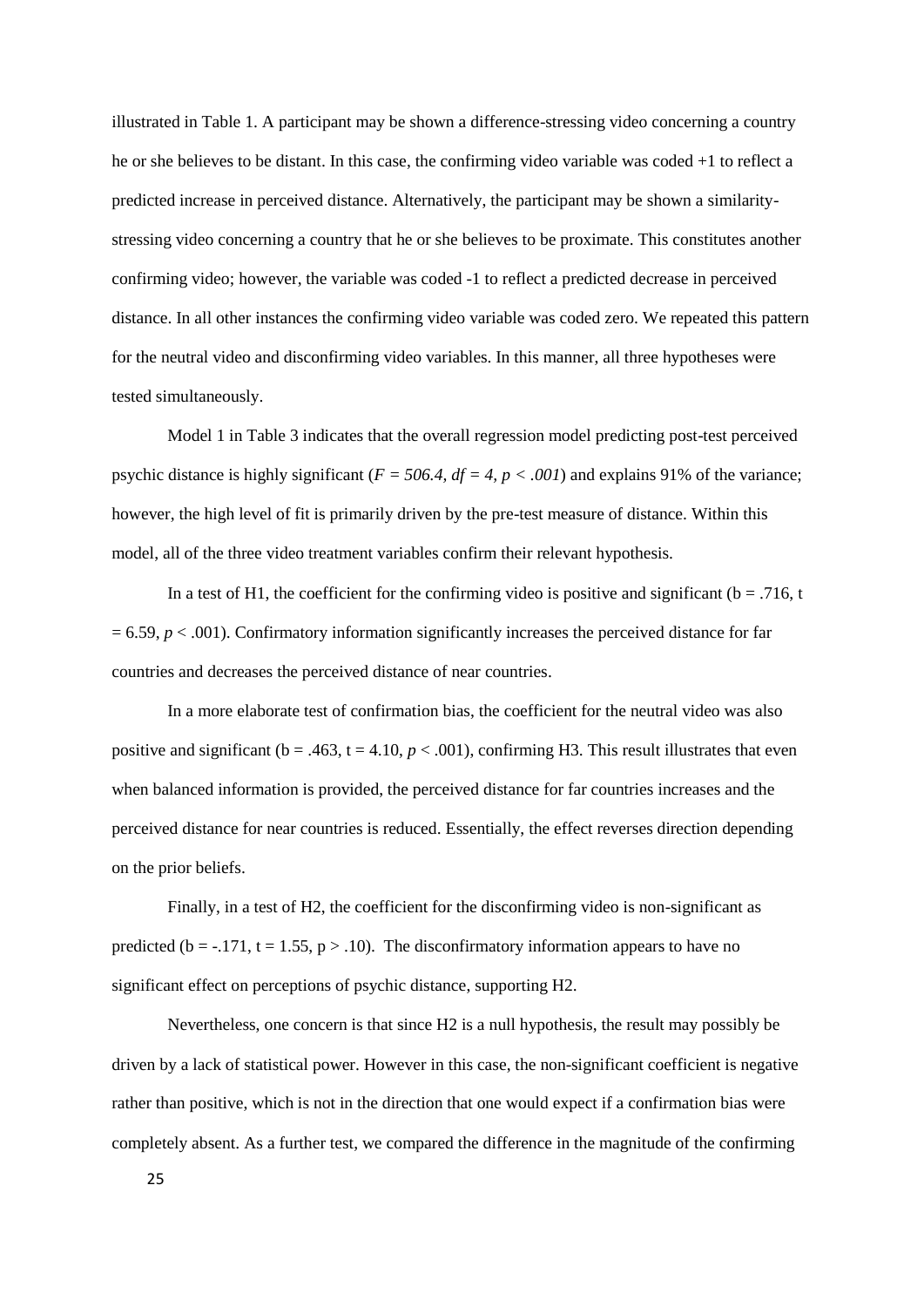video coefficient with the coefficient for the neutral video  $(\Delta b_{cn})$ , and the difference in the magnitude of the neutral video coefficient with the coefficient for the disconfirming video ( $\Delta b_{nd}$ ). Both differences are highly significant  $\Delta b_{cn} = 0.634$ ,  $F = 13.19$ ,  $p < .001$ ; and  $\Delta b_{nd} = 0.253$ ,  $F = 3.502$ , p *= .037*, respectively). These findings demonstrate that in each step, as the degree to which the video confirms prior beliefs increases (i.e. moves from disconfirming to neutral and then to confirming), the magnitude of the impact on post-test perceptions increases significantly, supporting all three hypotheses.

# Insert Table 3 Here \_\_\_\_\_\_\_\_\_\_\_\_\_\_\_\_\_\_\_\_\_\_\_\_\_\_

\_\_\_\_\_\_\_\_\_\_\_\_\_\_\_\_\_\_\_\_\_\_\_\_\_\_

Models 2 and 3 in Table 3 repeat these same analyses using the two supplementary criterion variables: perceptions of business risk and preferences for joint ventures. While the explained variance gradually decreases across the three models (from 91.2% to 71.5%), the models are still statistically significant and support all three hypotheses. The confirming videos significantly increased perceived psychic distance, perceptions of business risk, and preferences for joint ventures. The disconfirming videos had no significant effect, while the neutral videos had generated significant effects, and the confirming video impact was significantly greater than the neutral video impact for both Models 2 and 3  $\langle F[1,192] = 15.63, p < .001, F[1,192] = 9.58, p = .002$ , respectively).

Given the cascading relationship between the three criterion variables in Models 1, 2 and 3, subsidiary analyses were also conducted to confirm to what extent perceived psychic distance mediates the impact of confirmation bias on perceptions of risk and entry mode choice. In each case the evidence indicates a partially mediated relationship. These results are not reported here but are available on request from the authors.

For ease of interpretation, Table 4 demonstrates the same relationships by providing the mean changes in perceptions and preferences (pre-test to post-test) for each of the six possible treatment combinations. For each criterion variable, the change in score is the residual of regressing the post-test perception (or preference) on the pre-test perception (or preference), without any additional variables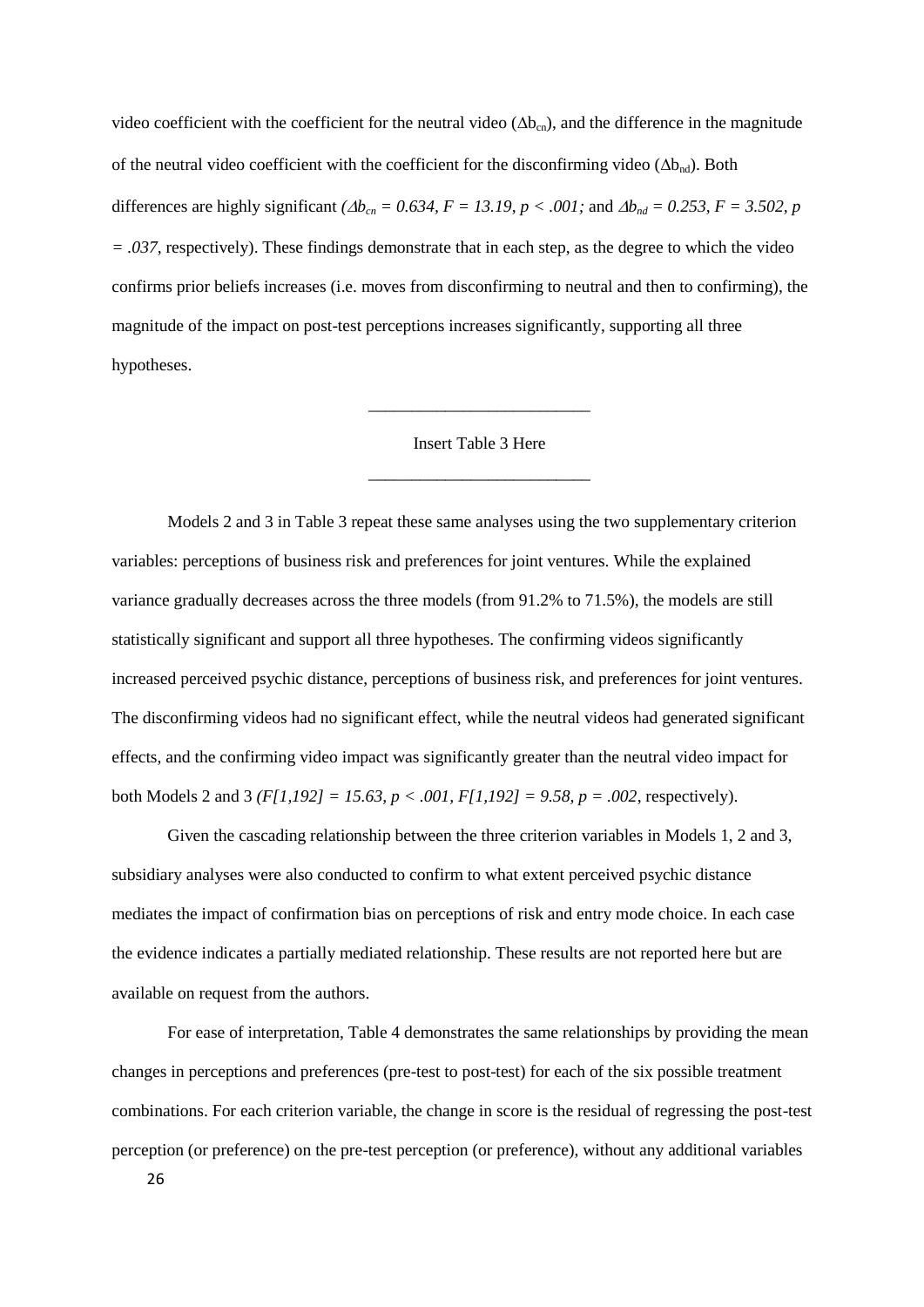in the model. A clear pattern becomes apparent when comparing the mean changes down each column (e.g. the left hand column compares the changes in response to a similarity-stressing video). For the more heavily shaded belief confirming treatment cells, the shifts in all three of the perceptions and preferences are quite pronounced in the direction of the pre-existing beliefs, while the changes in the more lightly shaded belief disconfirming treatment cells are close to zero. This indicates that the respondents seem to systematically process the messages that reinforce their pre-existing beliefs (H1), while ignoring (or not processing) the messages that contradict their pre-existing beliefs (H2).

> Insert Table 4 Here \_\_\_\_\_\_\_\_\_\_\_\_\_\_\_\_\_\_\_\_\_\_\_\_\_\_

> \_\_\_\_\_\_\_\_\_\_\_\_\_\_\_\_\_\_\_\_\_\_\_\_\_\_

The middle column of Table 4 provides a demonstration of how the same bias may become manifest even within a balanced video (H3). For the distant countries, the participants with an initial perception of high distance appear to only process the portions of the message that reinforce the differences between the countries and in the process, increase perceptions of distance and risk. Conversely, for the psychically proximate countries, the respondents with an initial perception of low distance appear to process the portions of the message that reinforce the similarities, resulting in lower perceptions of distance and risk.

#### **DISCUSSION AND IMPLICATIONS**

This research draws upon the social cognition literature in order to explore the processes that shape an individual's perceptions of psychic distance and specifically demonstrate that confirmation bias appears to have a significant impact on managerial perceptions of psychic distance. Through the use of an experimental design, we demonstrate that even with a relatively modest intervention (i.e. a 5 to 6 minute video), the impact of confirmation bias on perceptions of distance and risk, as well as managerial choices can be detected. This research fits into the emerging research topic of behavioral strategy and indicates that this growing field offers the potential to make significant contributions to our understanding of strategic decision-making (Powell, Lovallo, & Fox, 2011).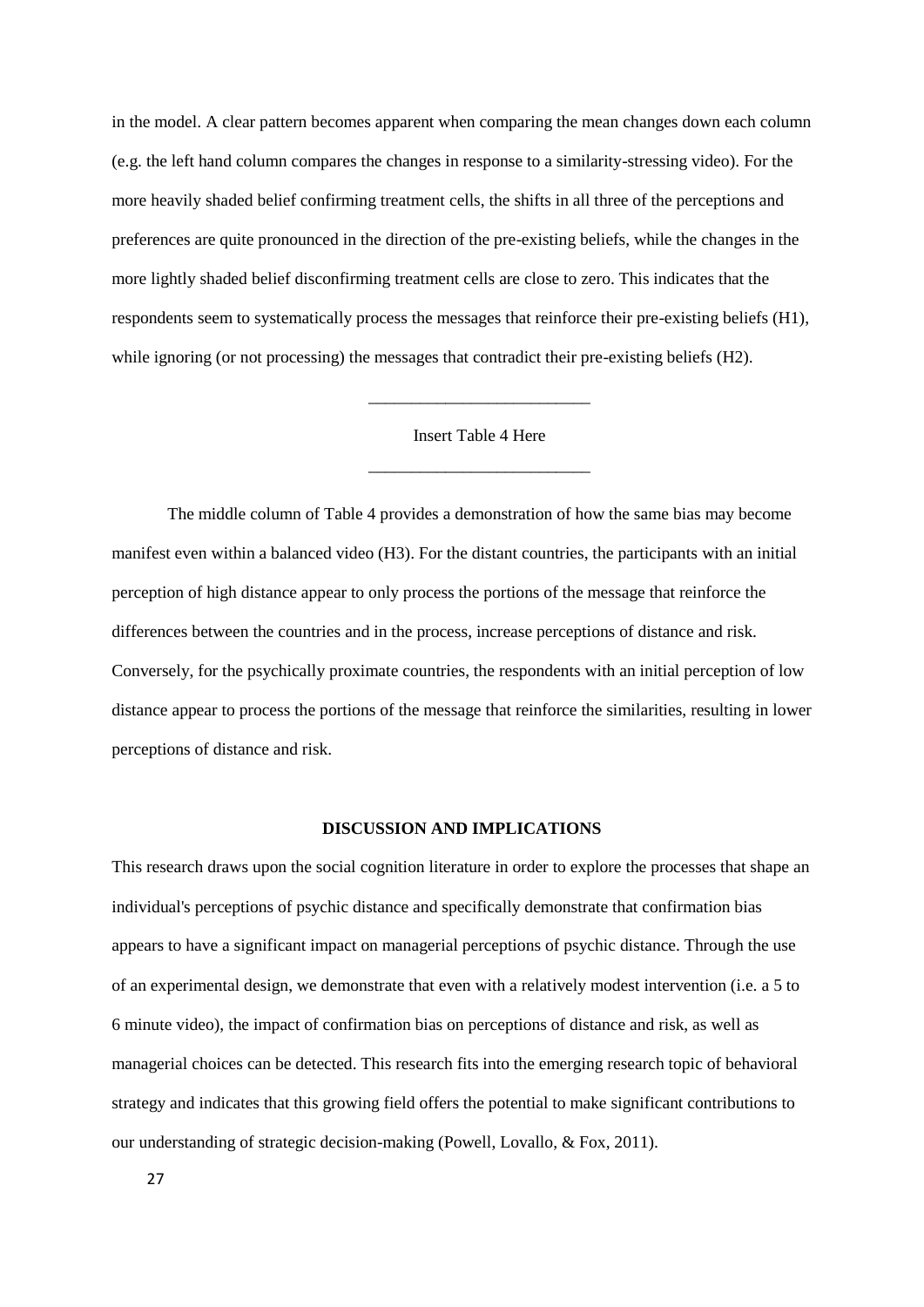From a social cognition perspective, this research represents, to our knowledge, one of the first applications and testing of confirmation bias in an international business setting. While the social cognition literature broadly acknowledges the concept of confirmation bias, its presence and implications in an international business setting have yet to be tested. Our findings indicate that managers seem to be more likely to process information and revise their perceptions of distance and risk, and their preferences for particular entry modes, when that information confirms their original beliefs. When the information contradicts their beliefs, they do not seem to process the information and/or are resistant to revising their perceptions and preferences. As a result, when managers are faced with a proximate (or distant) country, they may tend to underestimate (or overestimate) how different that country is from their own in terms of psychic distance, due to biases rooted in past experiences and existing beliefs regarding that country. Consequently we argue that these findings have broadened the application of the confirmation bias construct and illustrated its potential impact on significant international business decisions. As managers consistently face not only new information, but are then expected to make decisions based on the processing of that information, the role of confirmation bias is potentially broad. As a fundamental part of decision making across many different settings including daily life for individuals, our results begin to illuminate the process by which managers' perceptions of psychic distance change over time. Therefore, these results constitute the first step in what could potentially become a large research agenda that examines the process by which managers form perceptions of psychic distance.

From an international business perspective, this work represents one of the few efforts to understand the underlying processes that shape perceptions of distance. A consensus appears to have emerged, suggesting that the more abstract forms of distance, such as psychic distance, should be considered in terms of individual-level perceptions of distance rather than with national-level indices based on secondary sources. If such is the case, then we should seek to understand the factors that shape these individual-level perceptions and thereby better understand when, how, and why they might deviate from the traditionally employed national-level indices. These issues have not been discussed or explored to any significant extent in the current international business literature. Some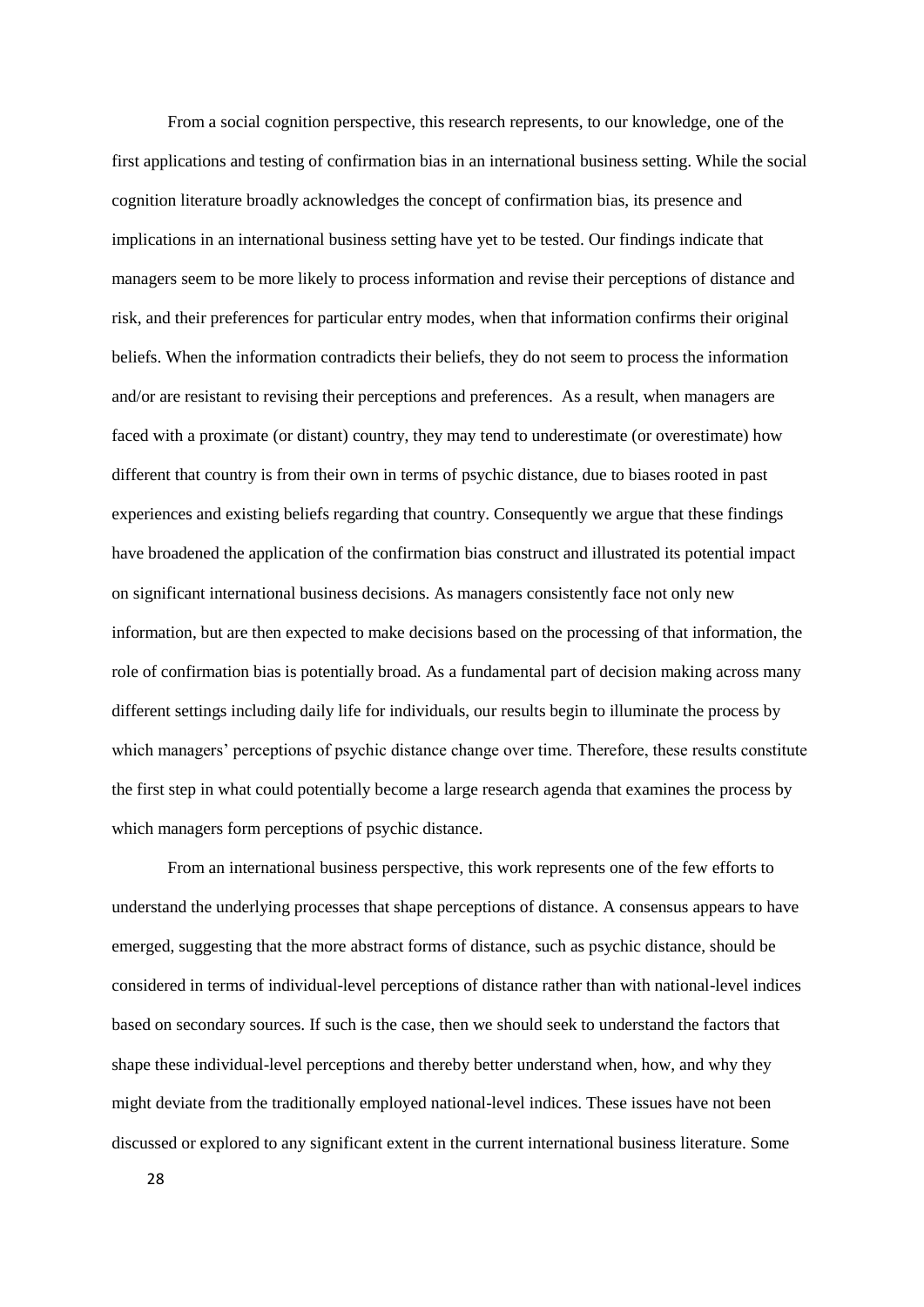work has begun in this area (i.e. Håkanson & Ambos, 2010; Sousa & Bradley, 2006), but this paper extends those efforts by drawing on the field of social cognition and bridging the psychology and international business fields. Our paper is by no means exhaustive in explaining the drivers of perceptions of distance, but it does represent an important step in a new area of international business research.

Within the international business context, this work provides a theoretical basis for a wellknown but relatively underexplored observation found in the O'Grady and Lane (1996) article regarding the psychic distance paradox. The outward manifestation of the paradox, that a positive link between psychic distance and performance might exist, has been explored (e.g. Evans & Mavondo, 2002); however, no research to our knowledge has explored the underlying mechanisms of the phenomena. We believe confirmation bias may indeed be one of the underlying mechanisms. As such, we hope that this paper advances our theoretical understanding of the paradox predictions as it provides partial empirical evidence to support those claims.

From a methodological perspective, this research may make a contribution by responding to both Leung et al*.*'s (2005) call for the greater use of the experimental approach and to Tung and Verbeke's (2010) call for more micro-level studies involving individual managers. If those involved in the field of international business wish to understand the mechanisms underlying managerial choices, such as entry mode choices, additional micro-level research is needed.

A major implication of this paper for researchers concerns how to measure psychic distance. Some commentators (e.g. Dow & Karunaratna, 2006, Zaheer et al*.*, 2012) argue that measuring the decision maker's *a priori* perceptions of distance is a more appropriate approach than using exogenous national averages or *post hoc* perceptions of distance, but such an approach may not be practicable. As a result, when forced to adopt alternative approaches to measuring distance, such as secondary indicators, one needs to be cognizant that information processing biases, such as the confirmation bias, may distort subsequent results.

In terms of managerial implications, this study offers a timely reminder that the backgrounds of employees and the resulting information biases may influence their decision-making processes.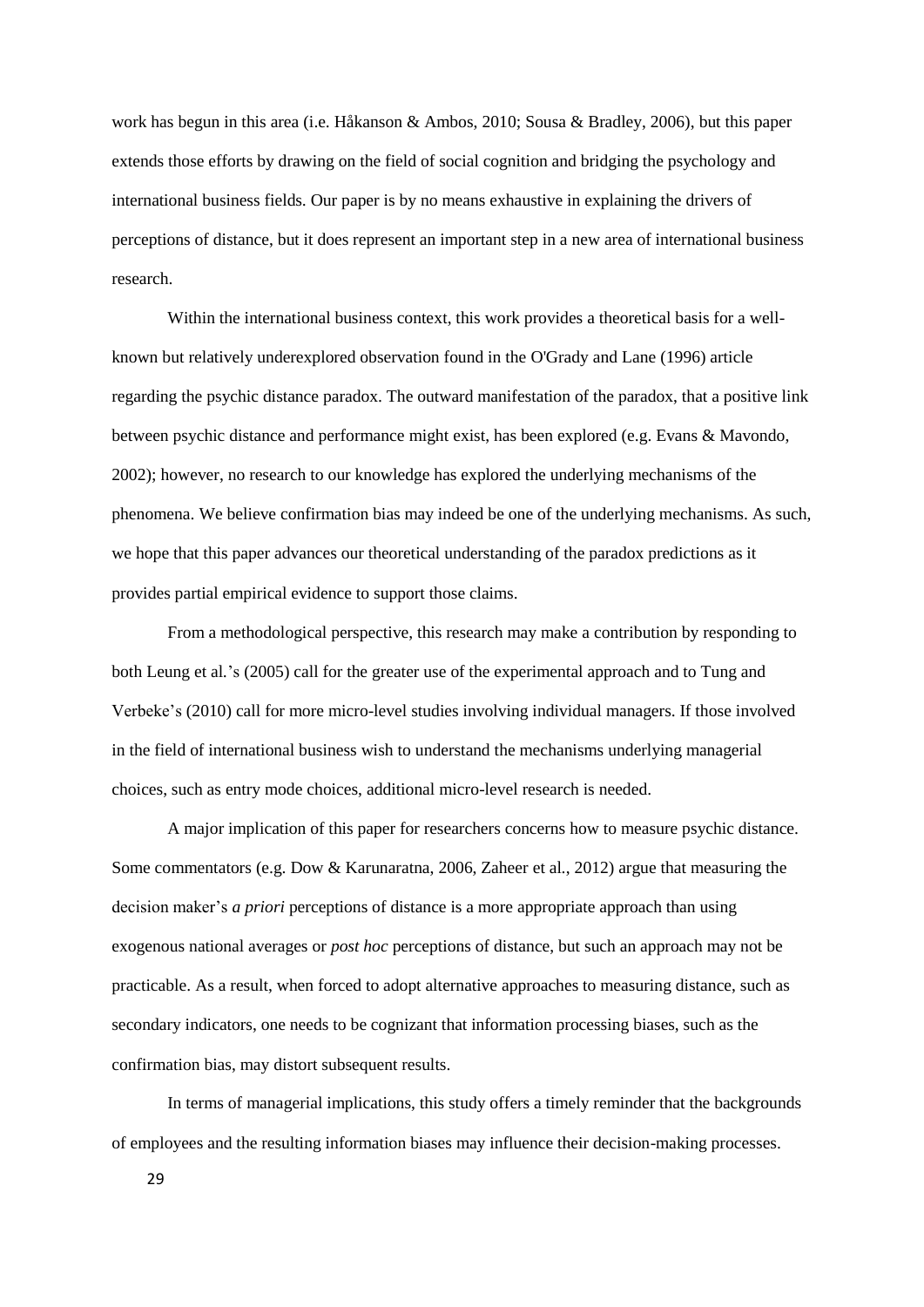This may systematically cause managers to overlook opportunities in more distant markets and to overemphasize the potential opportunities in proximate markets. Conversely, the judicious selection of employees with broader international experiences and backgrounds may help to overcome such biases.

This research also offers implications for the short-term training courses used to prepare employees for international postings that may benefit international human resource managers. The effectiveness of such training of programs constitutes a complex topic; however, our results indicate that at least with respect to shifting short-term perceptions of a foreign country, low involvement training programs may have limited impact.

As is the case with all experimental research in the social sciences, we need to be cautious about whether the behaviors in an experimental setting accurately reflect how people are likely to behave in general. In this specific instance, while we have taken extensive measures to ensure an appropriate sample of respondents experiencing a realistic scenario, we cannot replicate the actual financial risk that such a decision entails. As a result, the possibility exists that the participants may have been more risk-seeking than in a real-life situation, as nothing is truly at risk. Thus, our results may understate the degree to which people respond to and attempt to mitigate those risks. We call on future researchers, as best as possible, to investigate actual decisions made by actual decision makers. Even though this data would be difficult to collect, it may be worthwhile to do so.

Another potential limitation of this research rests in the use of a simple intervention: a 5 to 6 minute video designed to measure short-term shifts in perceptions and preferences. However, we argue that particularly in the early stages of internationalization, the search process can be idiosyncratic and opportunistic. In that sense, a short video might simulate the forms of information a manager receives from government export facilitation programs, host country campaigns encouraging inward foreign direct investment, brief overseas visits, and company training programs. The critical issue here is not the duration of the intervention and/or the effect, but whether the effect becomes evident under some circumstances (i.e. when it is belief confirming) and not evident in others (i.e. when it is belief disconfirming). Our results indicate that a systematic confirmation bias in short-term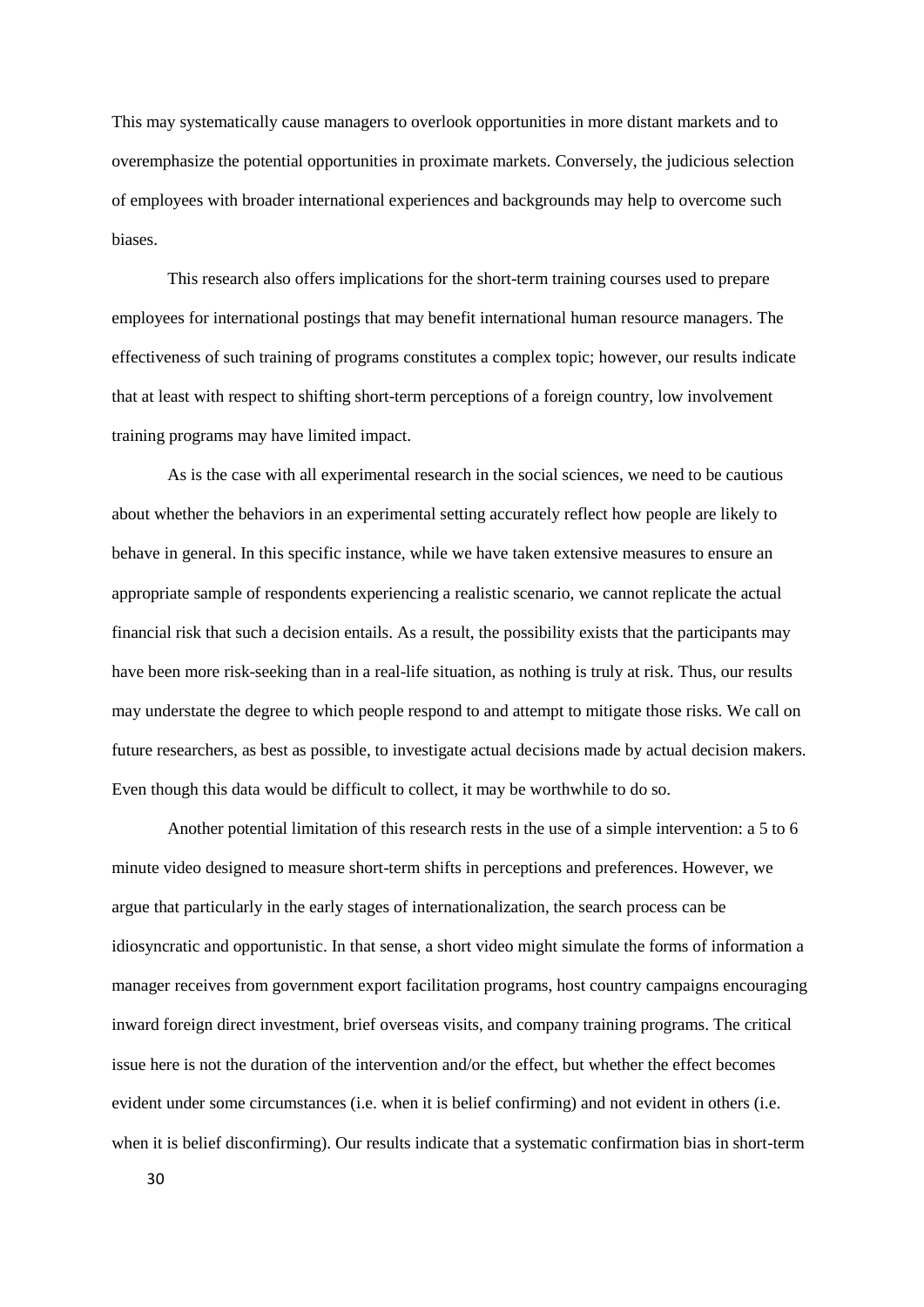processing of information and in the resulting perceptions does occur. Still one corollary remains. Does this bias also occur with respect to longer term information processing and a more substantial exposure to information about a market? In one sense, more sustained exposure to information may merely entrench existing beliefs even further; however, it may also be the case that more extensive exposure, such as living in a foreign environment for a sustained period, may make it more difficult to deny disconfirming information. Thus, the confirmation bias effects may be profound in the early stages of a manager's international career, but once he or she has a sustained exposure to a country, the effect may dissipate. Future research may need to utilize more traditional research methods in order to look for confirmation bias regarding these issues. It would not be practical to test them using an experimental approach. Future research is needed that links the large body of research regarding cultural intelligence, international human resources, and cultural training to the relatively isolated study of psychic distance. The move to an individual-level analysis allows for a better link between these two important bodies of research.

A third limitation to these finding emerges from the realization that many business decisions are made by a top management team rather than by one individual. Thus, while a shift from national averages to the perceptions of one individual represents a significant improvement, additional work needs to be undertaken regarding the ways in which individual preferences translate into a decision by a team. This may lead to an examination of group behaviors, and group decision-making, including investigations of constructs such as group polarization and group-serving bias. Understanding the role of group dynamics in decision-making remains a key relatively unexplored issue for psychic distance research.

A fourth concern results from the complication that an individual's perceptions of distance may be contingent on context. For example, perceptions of distance may be high when one considers a long-term investment in manufacturing facilities, but the perceptions may be lower when the person considers a once-off export of product. The context of our experiments controls this aspect; however, generalization of the results to other contexts should be undertaken with caution. These contexts represent a potentially fruitful area for future research. All perceptions, and all countries, are not

31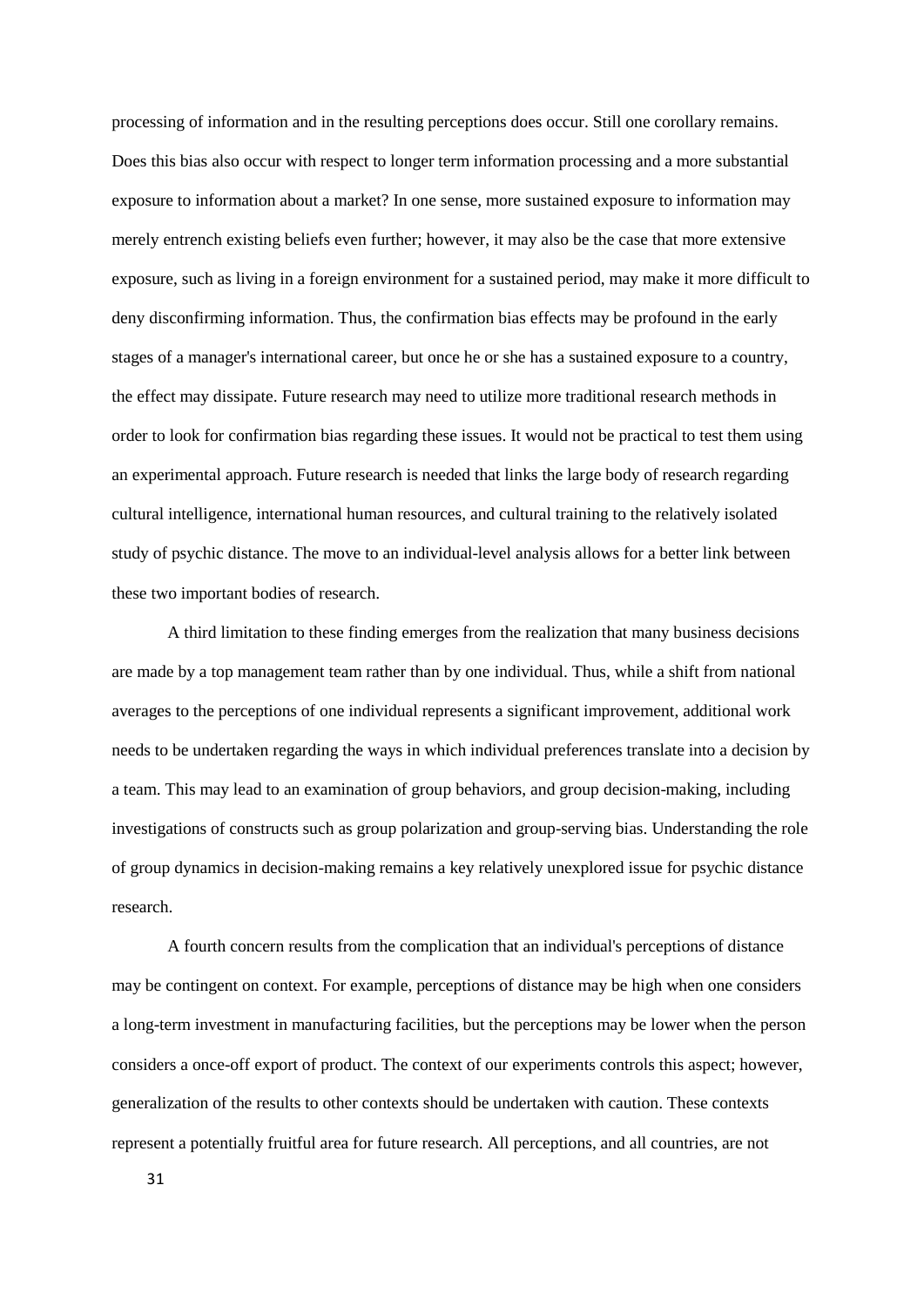created nor processed equally. By acknowledging this false assumption of equivalence, we open the door allowing in many interesting questions to be investigated.

In terms of other avenues of future research, a great deal of potential emerges from the social cognition literature. To date, little research has focused on the perceptions of distance and to our knowledge only one paper (Sousa & Bradley, 2006) has concentrated on detecting biases in those perceptions. In contrast, extensive research has been conducted on actual managerial choices (e.g. market selection and entry mode choices). Thus, substantial evidence may be found concerning the decisions managers typically make, but a great deal less about the reasons why they make them. An obvious first step is replication and confirmation of our findings with respect to confirmation bias; however, moving beyond that, we also need to understand what factors might moderate the magnitude of any confirmation bias. For example, does the strength of the bias change with the strength of the belief, with the depth of knowledge in the relevant area, or possibly with the degree of cognitive complexity (e.g. Bieri, 1955) or cultural intelligence (Thomas, 2006)? Moreover, the core question of how managerial choices change over time is grossly under-researched.

More research is also needed on the basic linkage between the national-level indices and perceptions of distance. Which dimensions, such as differences in language, religion and culture, are more critical in the formation of perceptions of distance, and what factors moderate their relative importance? For example, Håkanson and Ambos (2010) find that geographic distance is the single strongest predictor of perceptions of distance. This is somewhat surprising given that Beckerman (1956) coined the term to account for trade patterns not explained by geographic distance. This represents an interesting paradox that has not yet been explained.

Moving into the broader social psychology literature, social identity theory (Tajfel, 1974) may be able to shed new light on what shapes our perceptions of distance. This may be particularly powerful within the context of language differences and knowledge flow (Rieche, Harzing, and Pudelko, 2015). Similarly, attribution theory (Heider, 1958) may provide insights into the role that perceptions of distance may play in cross-national joint ventures. To this extent we have only just

32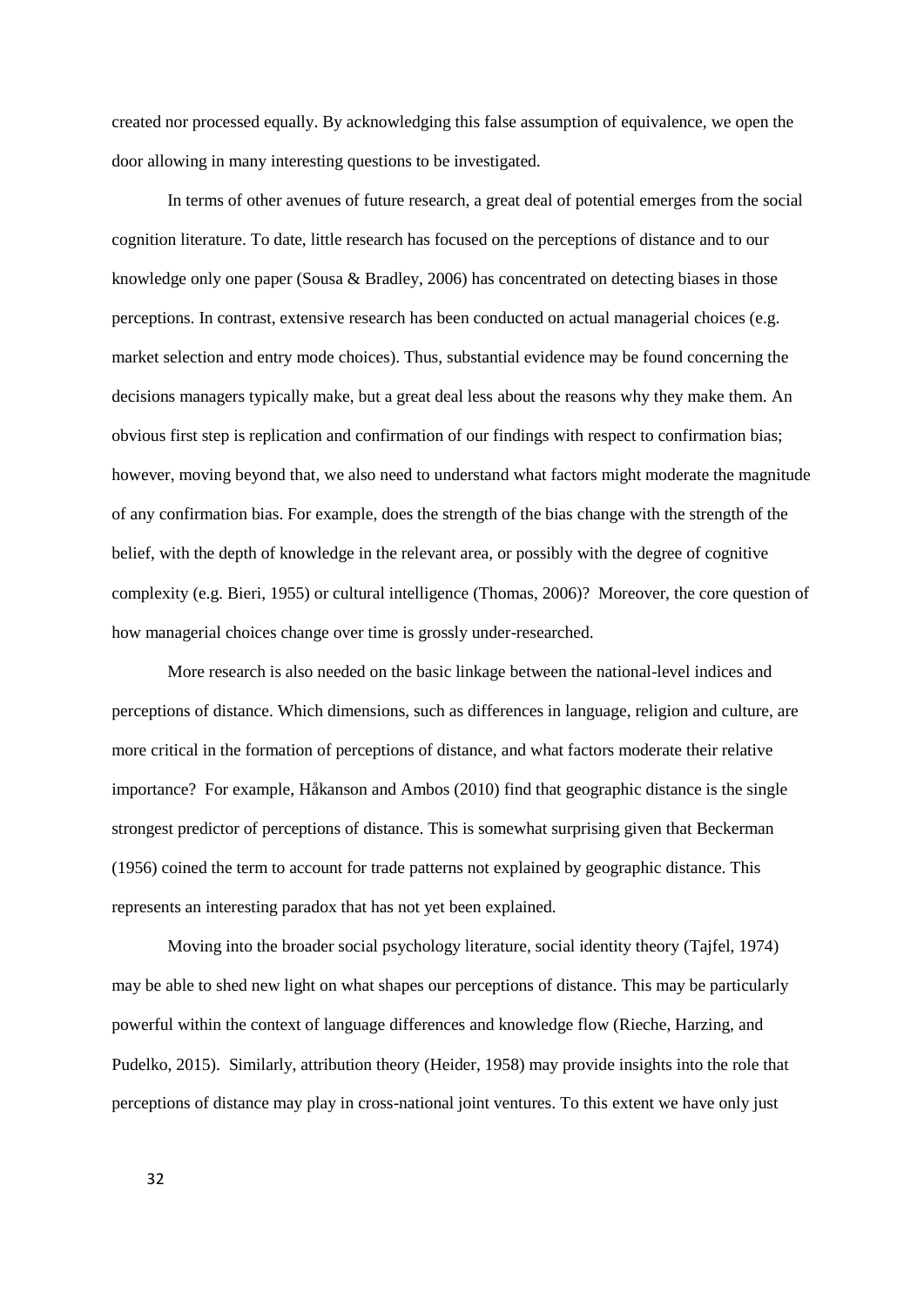begun to scratch the surface in terms of how existing social cognition theories may play a role in explaining international business decisions.

Another interesting avenue for investigation is whether the international behaviors commonly linked to psychic distance are normative, or are they merely descriptive. For example, is the gradual internationalization associated with the Uppsala model (Johanson & Vahlne, 1977) truly in the best interests of the firm? For example, is it a rational response to risks brought about by barriers to communication, and as such can be linked to firm survival or superior performance in the long run; or is it to some extent a misguided behavior resulting from biases in the information processing and decision making? The results presented here imply that there may be an element of truth to the latter interpretation.

In conclusion, our argument is that the use of more abstract forms of distance in international business research may have reached an inflection point. When trying to predict firm behavior, broad national-level indices have played an appropriate role in the research to date, but now a shift in the unit of analysis closer to the actual decision makers (individual-level perceptions of distance) should take place. Such a shift in focus opens up new research agendas. In particular, we need to explore and understand processes that shape those individual-level perceptions of distance. What are the key factors shaping those perceptions, and what biases may be involved in the process of assimilating new information about foreign markets? This effort offers both an approach to thinking about those issues as it draws from the field of social cognition to provide some preliminary evidence on how confirmation bias may play a role in distorting people's perceptions of distance.

#### **REFERENCES**

ABS. 2009. Women in Management by Occupation: Australian Bureau of Statistics.

Aguinis, H., Gottfredson, R. K., & Joo, H. 2013. Best-Practice Recommendations for Defining, Identifying and Handling Outliers. *Organizational Research Methods*, 16(2): 270-301.

Augoustinos, M., Walker, I., & Donaghue, N. 2014. *Social Cognition: An Integrated Introduction*: Sage.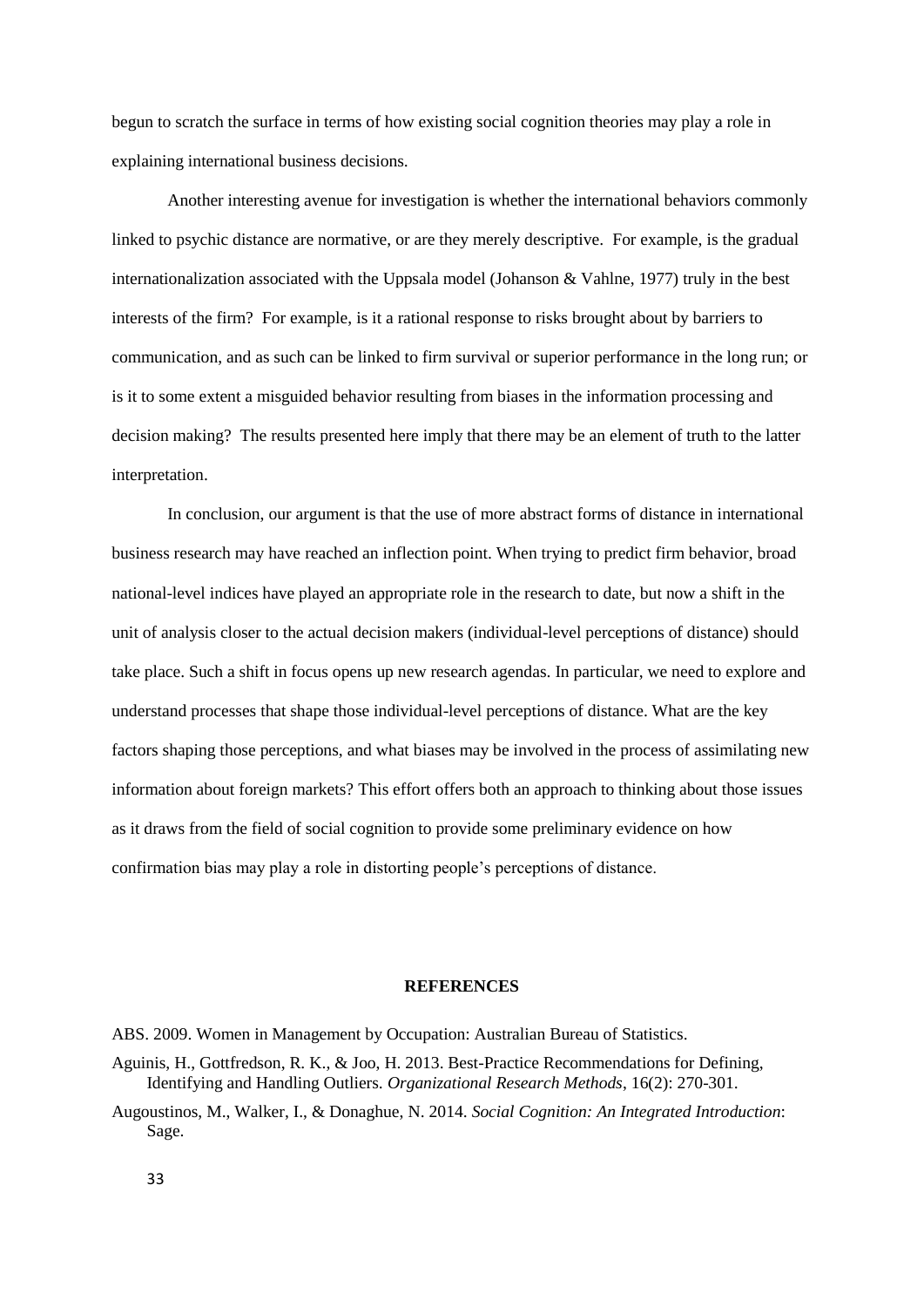- Beckerman, W. 1956. Distance and the Pattern of Inter-European Trade. *The Review of Economics and Statistics*, 38(1): 31-40.
- Berry, H., Guillen, M., & Zhou, A. 2010. An Institutional Approach to Cross-National Distance. *Journal of International Business Studies*, 41(9): 1460-80.
- Beugelsdijk, S. (2013). From 1st to 2nd Generation Distance Research in International Business, Atlanta, GA, *Academy of International Business: Southeast USA Chapter*.
- Beugelsdijk, S., Maseland, R., Onrust, M., van Hoorn, A., & Slangen, A. 2015. Cultural Distance in International Business and Management: From Mean-Based to Variance-Based Measures. *The International Journal of Human Resource Management*, 26(2): 165-91.
- Beugelsdijk, S., Slangen, A., Maseland, R., & Onrust, M. 2013. The Impact of Home–Host Cultural Distance on Foreign Affiliate Sales: The Moderating Role of Cultural Variation Within Host Countries. *Journal of Business Research*.
- Bieri, J. 1955. Cognitive Complexity-Simplicity and Predictive Behavior. *Journal of Abnormal Psychology*, 51(2): 263-68.
- Bilkey, W. J. & Tesar, G. 1977. The Export Behaviour of Smaller Sized Wisconsin Manufacturing Firms. *Journal of International Business Studies*, 8(1): 93-98.
- Boyacigiller, N. 1990. The Role of Expatriates in the Management of Interdependence, Complexity and Risk in Multinational Corporations. *Journal of International Business Studies*, 21(3): 357- 81.
- Brooks, M. E. 2011. Management Indecision. *Management Decision*, 49(5): 683-93.
- Brouthers, K. D. 2002. Institutional, Cultural and Transaction Cost Influences on Entry Mode Choice and Performance. *Journal of International Business Studies*, 33(2): 203-21.
- Brouthers, K. D. & Brouthers, L. E. 2000. Acquisition or Greenfield Startup? Institutional, Cultural and Transaction Cost Influences. *Strategic Management Journal*, 21(1): 89-97.
- Brouthers, K. D. & Hennart, J. F. 2007. Boundaries of the Firm: Insights from International Entry Mode Research. *Journal of Management*, 33(3): 395-425.
- Calof, J. & Beamish, P. 1995. Adapting to Foreign Markets: Explaining Internationalization. *International Business Review*, 4(2): 115-31.
- Cavusgil, S. T. 1980. On the Internationalization Process of Firms. *European Research*, 8(Nov): 273- 81.
- Chen, X.-P., Yao, X., & Kotha, S. 2009. Entrepreneurial Passion and Preparedness in Business Plan Presentations: A Persuasion Analysis of Venture Capitalists' Funding Decisions. *Academy of Management Journal*, 52(1): 199-214.
- Child, J., Ng, S. H., & Wong, C. 2002. Psychic Distance and Internationalization. *International Studies of Management & Organizations*, 32(1): 36-56.
- Cho, K. R. & Padmanabhan, P. 2005. Revisiting the Role of Cultural Distance in MNC's Foreign Ownership Mode Choice: The Moderating Effect of Experience Attributes. *International Business Review*, 14(3): 307-24.

CIA. 2010. World Factbook.

- Cohen, J. B. & Reed II, A. 2006. A Multiple Pathway Anchoring and Adjustment (MPAA) Model of Attitude Generation and Recruitment. *Journal of Consumer Research*, 33(1): 1-15.
- Cronbach, L. J. & Furby, L. 1970. How We should Measure "Change" or Should We? *Psychological Bulletin*, 74(1): 68-80.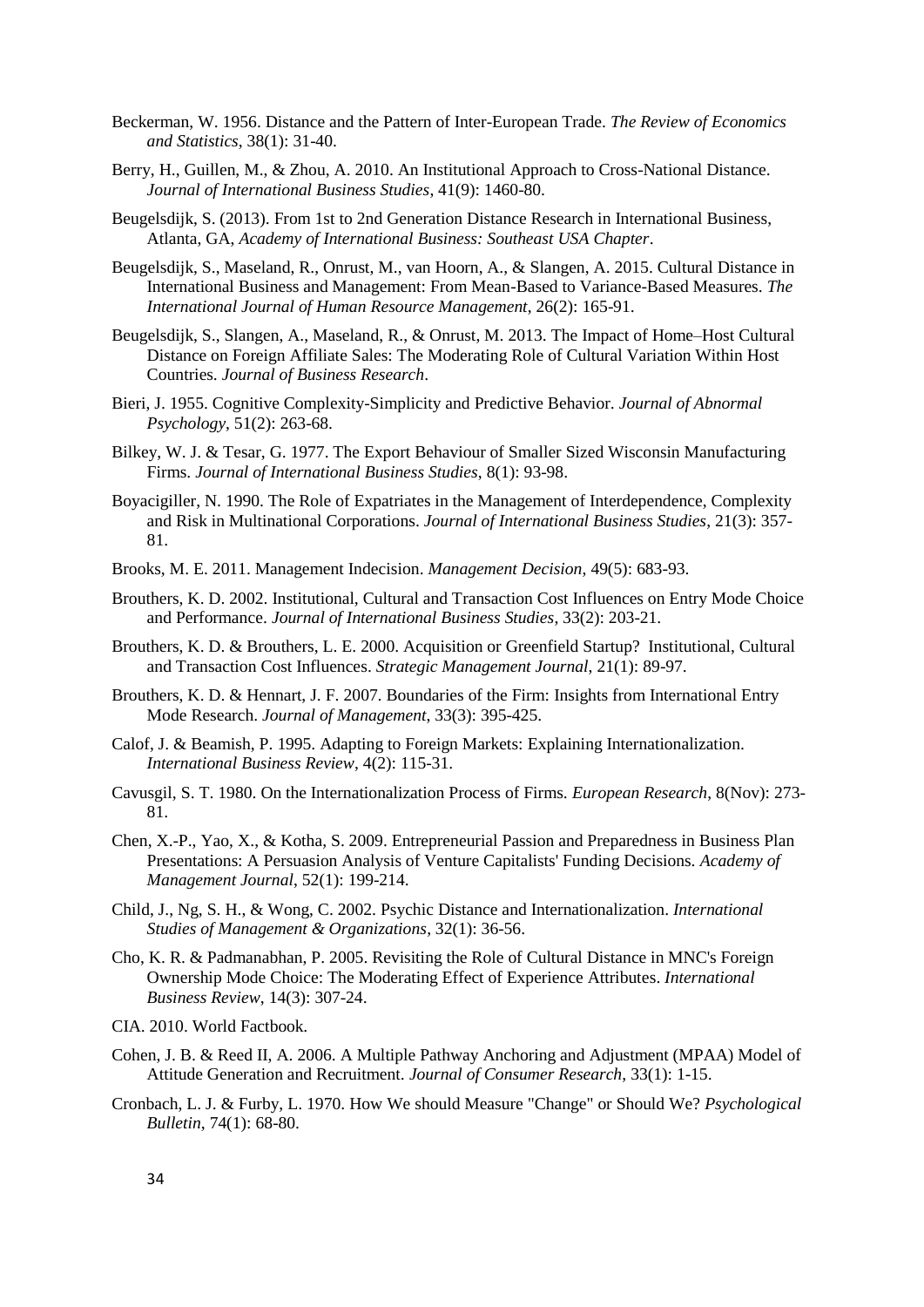- Cuypers, I. R.P., Ertug, G., & Hennart, J.-F. 2015. The Effects of Linguistic Distance and Lingua Franca Proficiency on the Stake Taken by Acquirers in Cross-border Acquisitions. *Journal of International Business,* advance online publication, January, 29, 2015, doi:10.1057/jibs.2014.71.
- Davidson, W. 1980. The Location of Foreign Direct Investment Activity: Country Characteristics and Experience Effects. *Journal of International Business Studies*, 11(2): 9-22.
- Delios, A. & Henisz, W. J. 2000. Japanese Firms' Investment Strategies in Emerging Economies. *Academy of Management Journal*, 43(3): 305-23.
- Dow, D. 2001. The Adaptation of Host Market Positioning Strategies: Empirical Evidence from Australia. *Journal of International Marketing*, 9(3): 41-62.
- Dow, D. 2008. Factors Influencing Managerial Perceptions of Psychic Distance, *European International Business Academy*. Tallinn.
- Dow, D. & Karunaratna, A. 2006. Developing a Multidimensional Instrument to Measure Psychic Distance Stimuli. *Journal of International Business Studies*, 37(5): 575-77.
- Dow, D. & Larimo, J. 2009. Challenging the Conceptualization and Measurement of Distance and International Experience in Entry Mode Choice Research. *Journal of International Marketing*, 17(2): 74-98.
- Duong, C., Pescetto, G., & Santamaria, D. 2014. How Value–Glamour Investors Use Financial Information: UK Evidence of Investors' Confirmation Bias. *The European Journal of Finance*, 20(6): 524-49.
- Ellis, P. 2008. Does Psychic Distance Moderate the Market Size-Entry Sequence Relationship? *Journal of International Business Studies*, 39(3): 351-69.
- Ellis, P. 2011. Social Ties and International Entrepreneurship: Opportunities and Constraints Affecting Firm Internationalization. *Journal of International Business Studies*, 42(1): 99 - 127.
- Em, L. 2011. Disentangling the Different Concepts of Distance: A Lexicographic Exploration of the Past 20 years of the Journal of International Business Studies, *Academy of International Business*. Nagoya, Japan.
- Evans, J. & Mavondo, F. T. 2002. Psychic Distance and Organizational Performance: An Empirical Examination of International Retailing Operations. *Journal of International Business Studies*, 33(3): 515-32.
- Forlani, D., Parthasarathy, M., & Keaveney, S. M. 2008. Managerial Risk Perceptions of International Entry Mode Strategies. *International Marketing Review*, 25(3): 292-311.
- Friedrich, J. 1993. Primary Error Detection and Minimization (PEDMIN) Strategies in Social Cognition: A Reinterpretation of Confirmation Bias Phenomena. *Psychological Review*, 100(2): 298-319.
- Gatignon, H. & Anderson, E. 1988. The Multinational Corporation's Degree of Control Over Foreign Subsidiaries: An Empirical Test of a Transaction Cost Explanation. *Journal of Law, Economics and Organization*, 4(2): 305-36.
- Hair, J. F. J., Anderson, R. E., Tatham, R. L., & Black, W. C. 1998. *Multivariate Data Analysis*. 5th ed. Upper Saddle River, N.J.: Prentice-Hall.
- Håkanson, L. & Ambos, B. 2010. The Antecedents of Psychic Distance. *Journal of International Management*, 16(3): 195-210.
- Harzing, A. W. 2003. The Role of Culture in Entry Mode Studies: From Neglect to Myopia. In Cheng, J. & M. Hitt, (Eds.), *Advances in International Management*. Amsterdam/New York: Elsevier / JAI.
- 35 Heider, F. 1958. *The Psychology of Interpersonal Relations*. New York: Wiley.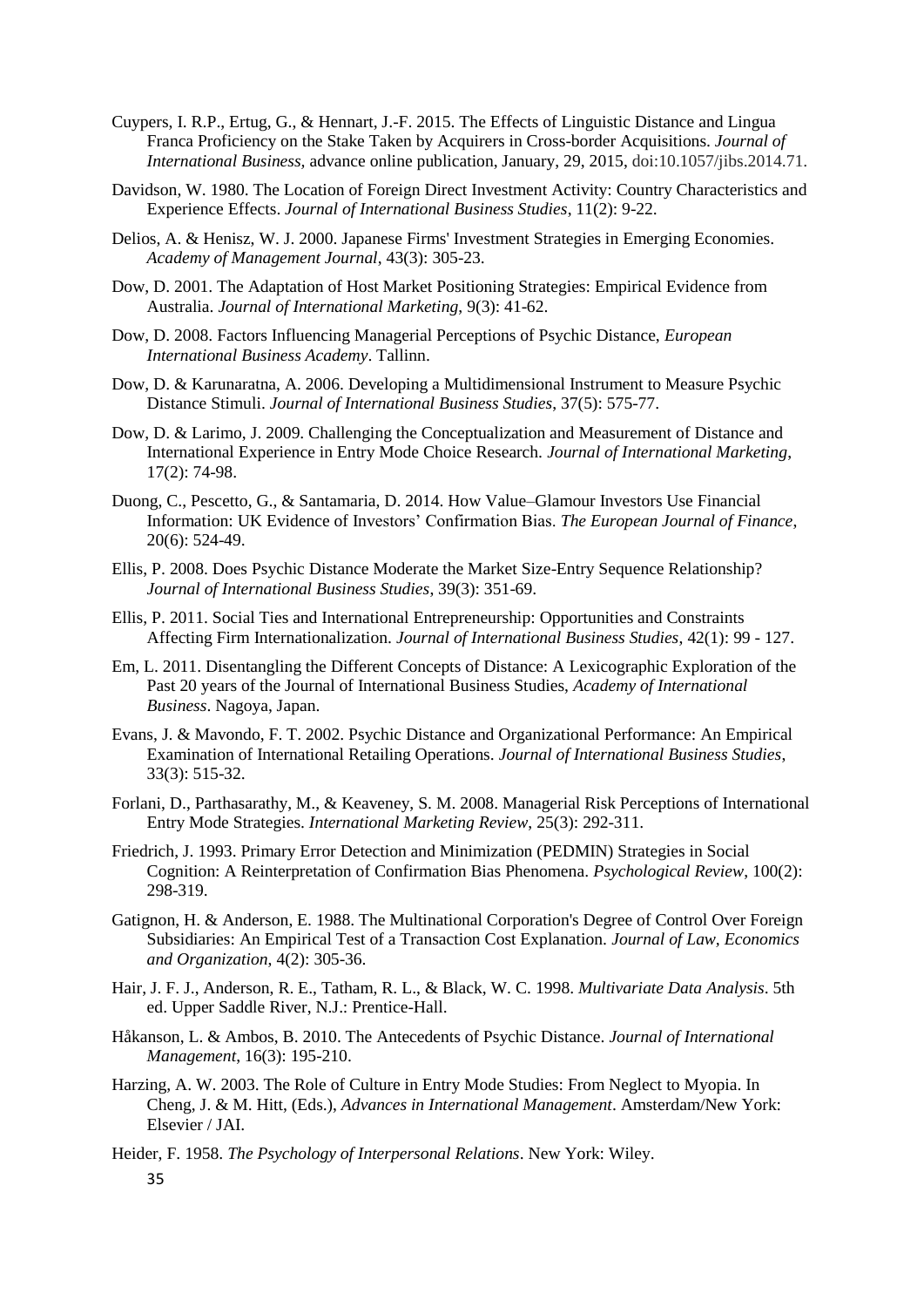- Hennart, J.-F. 1988. A Transaction Costs Theory of Equity Joint Ventures. *Strategic Management Journal*, 9(4): 361-74.
- Hennart, J. F. & Larimo, J. 1998. The Impact of Culture on the Strategy of Multinational Enterprises: Does National Origin Affect Ownership Decisions? *Journal of International Business Studies*, 29(3): 515-38.
- Hoch, S. J. & Ha, Y.-W. 1986. Consumer Learning: Advertising and Ambiguity of Product Experience. *Journal of Consumer Research*, 13(2): 221-33.
- House, R. J., Hanges, P. J., Dorfman, P. W., & Gupta, V. 2004. *Culture, Leadership and Organizations: The GLOBE Study of 62 Nations*. Thousand Oaks, CA: Sage.
- Johanson, J. & Vahlne, J.-E. 1977. The Internationalization Process of the Firm-A Model of Knowledge Development and Increasing Foreign Commitments. *Journal of International Business Studies*, 8(1): 23-32.
- Johanson, J. & Wiedersheim-Paul, F. 1975. The Internationalization of the Firm: Four Swedish Cases. *Journal of Management Studies*, 12(October): 305-22.
- Jonas, E., Schulz-Hardt, S., Frey, D., & Thelen, N. 2001. Confirmation Bias in Sequential Information Search After Preliminary Decisions: An Expansion of Dissonance Theoretical Research on Selective Exposure to Information. *Journal of Personality and Social Psychology*, 80(4): 557-71.
- Jones, M. V. & Sugden, R. 2001. Positive Confirmation Bias in the Acquisition of Information. *Theory and Decision*, 50(1): 59-99.
- Jussim, L. 1991. Social Perception and Social Reality: A Reflection-Construction Model. *Psychological Review*, 98(1): 54-73.
- Kerlinger, F. N. 1986. *Foundations of Behavioural Research*. 3rd ed. New York: Holt, Rinehart & Winston.
- Kim, J., Yoon, H. J., & Lee, S. Y. 2010. Integrating Advertising and Publicity. *Journal of Advertising*, 39(1): 97-113.
- Klayman, J. 1995. Varieties of Confirmation Bias. *Psychology of Learning and Motivation*, 32: 385- 418.
- Klayman, J. & Ha, Y.-W. 1987. Confirmation, Disconfirmation, and Information in Hypothesis Testing. *Psychological Review*, 94(2): 211-28.
- Kogut, B. & Singh, H. 1988. The Effect of National Culture on the Choice of Entry Mode. *Journal of International Business Studies*, 19(3): 411-32.
- Krishnamurthy, P. & Nagpal, A. 2010. Marking Choices Under Conflict: The Impact of Decision Frames. *Marketing Letters*, 21(1): 37-51.
- Larrick, R. P. & Wu, G. 2007. Claiming a Large Slice of a Small Pie: Asymetric Disconfirmation in Negotiation. *Journal of Personality and Social Psychology*, 93(2): 212-33.
- Leung, K., Bhagat, R. S., Buchan, N. R., Erez, N. R., & Gibson, C. B. 2005. Culture and International Business: Recent Advances and Their Implications for Future Research. *Journal of International Business Studies*, 36(4): 357-78.
- Magnusson, P., Baack, D. W., Zdravkovic, S., Staub, K., & Amine, L. 2008. Meta-Analysis of Cultural Differenecs: Another Slice at the Apple *International Business Review*, 17(5): 520-32.
- Marley, A. A. J. & Louviere, J. J. 2005. Some Probabilistic Models of Best, Worst, and Best-Worst Choices. *Journal of Mathematical Psychology*, 49(6): 464-80.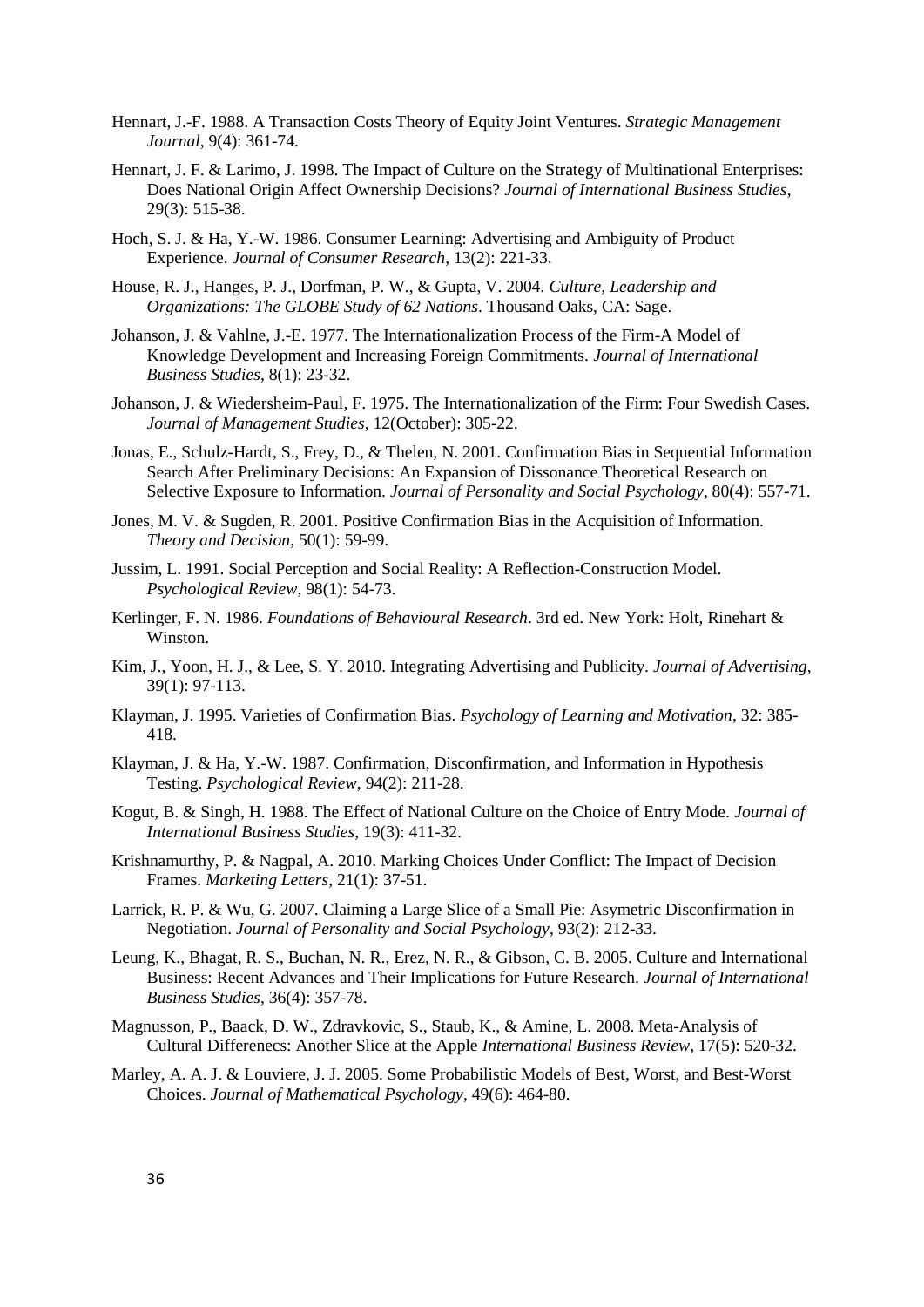- Maznevski, M. L., DiStefano, J. J., Gomez, C. B., Noorderhaven, N. G., & Wu, P.-C. 2002. Cultural Dimensions at the Individual Level of Analysis: The Cultural Orientations Framework. *International Journal of Cross Cultural Management*, 2(3): 275-95.
- Minas, R. K., Potter, R. F., Dennis, A. R., Bartelt, V., & Bae, S. 2014. Putting on the Thinking Cap: Using NeuroIS to Understand Information Processing Biases in Virtual Teams. *Journal of Management Information Systems*, 30(4): 49-82.
- Monteiro, L. F. 2015. Selective Attention and the Initiation of the Global Knowledge-sourcing Process in Multinational Corporations. *Journal of International Business Studies.* advance online publication, January 29, 2015, (doi:10.1057/jibs.2014.72).
- Mynatt, C. R., Doherty, M. E., & Tweney, R. D. 1977. Confirmation Bias in a Simulated Research Environment: An Experimental Study of Scientific Inference. *Quarterly Journal of Experimental Psychology*, 29(1): 85-95.
- Narasimhan, C., He, C., Anderson, E. T., Brenner, L., Desai, P., Kuksov, D., Messinger, P., Moorthy, S., Nunes, J., Rottensteich, Y., Staelin, R., Wu, G., & Zhang, Z. J. 2005. Incorporating Behavioral Anomalies in Strategic Models. *Marketing Letters*, 16(3/4): 361-73.
- Naylor, R. W. 2007. Nonverbal Cues-based First Impressions: Impression Formation Through Exposure to Static Images. *Marketing Letters*, 18(3): 165-79.
- Nickerson, R. S. 1998. Confirmation Bias: A Ubiquitous Phenomenon in Many Guises. *Review of General Psychology*, 2(2): 175-220.
- Nunnally, J. C. 1978. *Psychometric Theory*. 2nd ed. New York: McGraw Hill.
- Nunnally, J. C. 1982. The Study of Human Change: Measurement, Research Strategies, and Methods of Analysis.In Wolman, B. B., (Ed.), *Handbook of Developmental Psychology* Englewood Cliffs, NJ: Prentice Hall.
- O'Grady, S. & Lane, H. W. 1996. The Psychic Distance Paradox. *Journal of International Business Studies*, 27(2): 309-33.
- Oaksford, M., Morris, F., Grainger, B., & Williams, J. M. G. 1996. Mood, Reasoning, and Central Executive Processes. *Journal of Experimental Psychology: Learning, Memory and Cognition*, 22: 476-92.
- Obermiller, C. & Sawyer, A. G. 2011. The Effects of Advertisement Picture Likeability on Information Search and Brand Choice. *Marketing Letters*, 22(2): 101-13.
- Powell, T. C., Lovallo, D., & Fox, C. R. 2011. Behavioral Strategy. *Strategic Management Journal*, 32(13): 1369-86.
- Reid, S. 1984. Information Acquisition and Export Entry and Expansion. *Journal of Business Research*, 12(2): 141-57.
- Rieche, B.S., Harzing, A.-W., & Pudelko, M. 2015. Why and How Does Shared Language Affect Subsidiary Knowledge Inflows? A Social Identity Perspective. *Journal of International Business,* advance online publication, April 2, 2015, doi:10.1057/jibs.2015.3.
- Reus, T. H. & Rottig, D. 2009. Meta-Analyses of International Joint Venture Performance Determinants: Evidence for Theory, methodological Artifacts and the Unique Context of China. *Management International Review*, 49(5): 607-40.
- Schoemaker, P. J. H. & Day, G. S. 2009. Why We Miss the Signs. *Sloan Management Review*, 50(2): 43-44.
- Schwartz, S. H. 1999. A Theory of Cultural Values and Some Implications for Work. *Applied Psychology: An International Review*, 48(1): 23-47.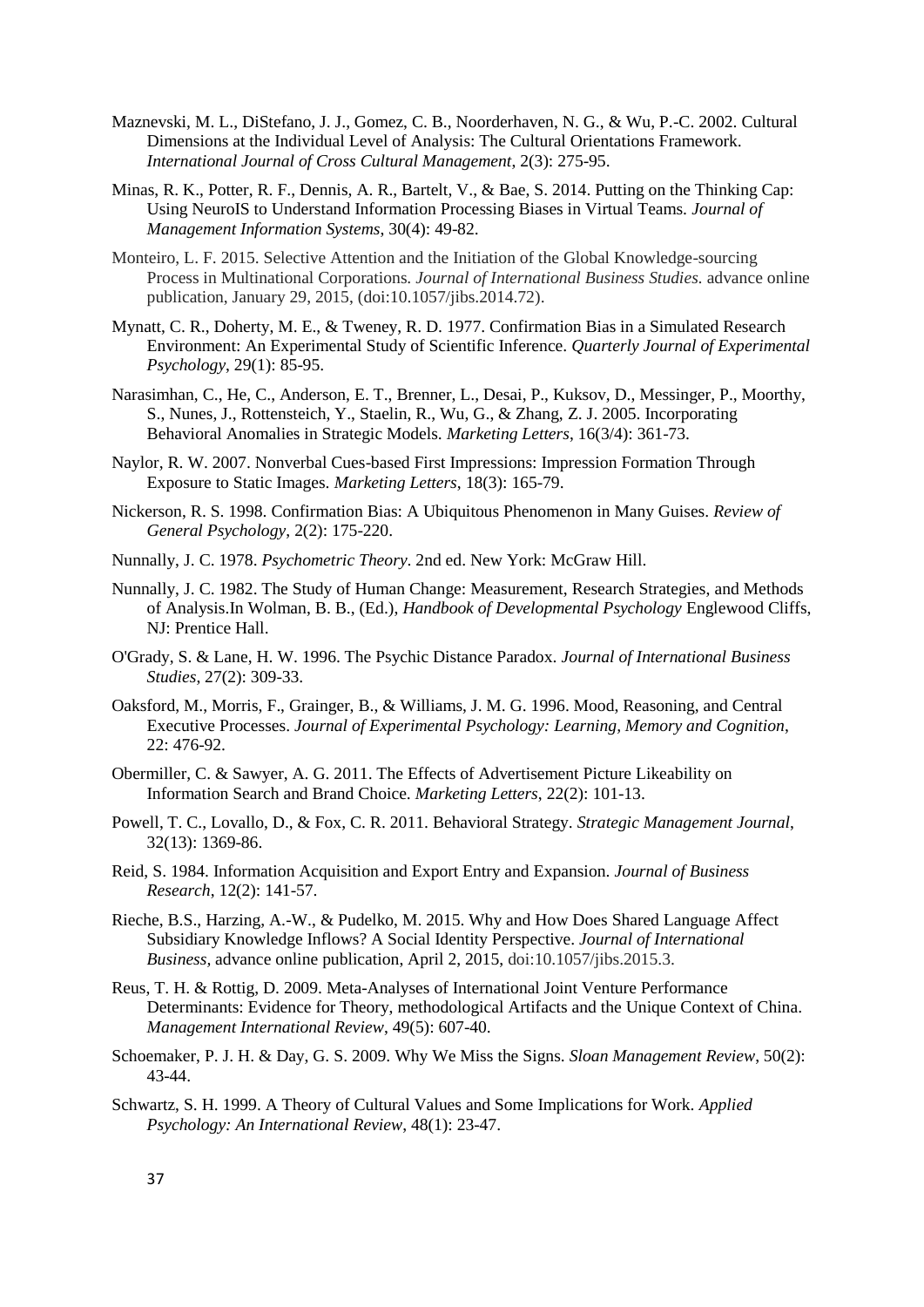- Shadish, W. R., Cook, T. D., & Campbell, D. T. 2002. *Experimental and Quasi-Experimental Designs for Generalized Causal Inference*. Boston: Houghton Mifflin.
- Shenkar, O. 2001. Cultural Distance Revisited: Towards a More Rigorous Conceptualization and Measurement of Cultural Differences. *Journal of International Business Studies*, 32(3): 519-36.
- Sivakumar, K. & Nakata, C. 2001. The Stampede Toward Hofstede's Framework: Avoiding the Sample Design Pit in Cross-Cultural Research. *Journal of International Business Studies*, 32(3): 555-75.
- Sousa, C. M. P. & Bradley, F. 2006. Cultural Distance and Psychic Distance: Two Peas in a Pod? *Journal of International Marketing*, 14(1): 49-70.
- Stahl, G. K. & Tung, R. L. 2015. Towards a More Balanced Treatment of Culture in International Business Studies: The Need for Positive Cross-Cultural Scholarship. *Journal of International Business Studies*, advance online publication, December 18, 2014, doi:10.1057/jibs.2014.68.
- Stahl, G. & Voigt, A. 2008. Do Cultures Matter in Mergers and Acquisitions? A Tentative Model and Examination. *Organization Science*, 19(1): 160-76.
- Tajfel, H. 1974. Social Identity and Intergroup Behaviour. *Social Science Information*, 13(2): 65-93.
- Thomas, D. C. 2006. Domain and Development of Cultural Intelligence: The Importance of Mindfulness. *Group & Organization Management*, 31(78): 78-99.
- Tihanyi, L., Griffith, D. A., & Russell, C. J. 2005. The Effect of Cultural Distance on Entry Mode Choice, International Diversification, and MNE Performance: A Meta-Analysis. *Journal of International Business Studies*, 36(3): 270-83.
- Tung, R. L. & Verbeke, A. 2010. Beyond Hofstede and GLOBE: Improving the Quality of Cross-Cultural Research. *Journal of International Business Studies*, 41(8): 1259-74.
- Urbany, J. E., Reynolds, T. J., & Phillips, J. M. 2008. How to Make Values Count in Everyday Decisions. *Sloan Management Review*, 49(4): 75-80.
- Van den Steen, E. 2011. Overconfidence by Bayesian-Rational Agents. *Management Science*, 57(5): 884-96.
- Wason, P. C. 1960. On the Failure to Eliminate Hypotheses in a Conceptual Task. *Quarterly Journal of Experimental Psychology*, 12(3): 129-40.
- Wason, P. C. 1968. Reasoning About a Rule. *Quarterly Journal of Experimental Psychology*, 20(3): 273-81.
- Williams, D. W. & Gregoire, D. A. 2015. Seeking Commonalities or Avoiding Differences? Reconceptualizing Distance and Its Effects on Internationalization Decisions. *Journal of International Business Studies*, 46(3): 253-84.
- Xu, D. & Shenkar, O. 2002. Institutional Distance and the Multinational Enterprise. *Academy of Management Review*, 27(4): 608-18.
- Zaheer, S., Schomaker, M. S., & Nachum, L. 2012. Distance Without Direction: Restoring Credibility to a Much-Loved Construct. *Journal of International Business Studies*, 43(1): 18-27.
- Zhao, H., Luo, Y., & Suh, T. 2004. Transaction Cost Determinants and Ownership-Based Entry Mode Choice: A Meta-Analytic Review. *Journal of International Business Studies*, 35(6): 524-44.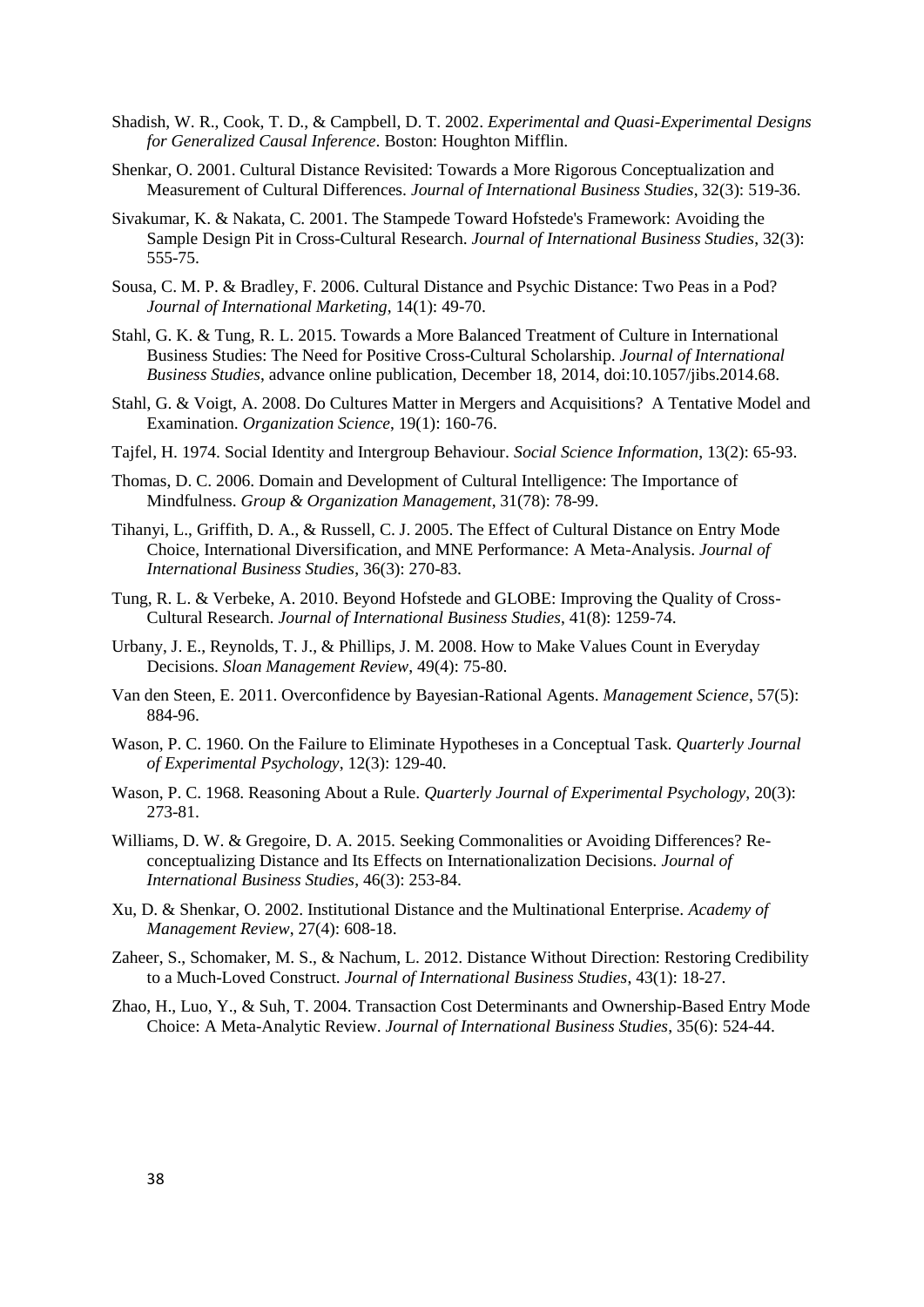|                                                           |             | <b>Information Conditions</b>                                                 |                                                                 |                                                                        |
|-----------------------------------------------------------|-------------|-------------------------------------------------------------------------------|-----------------------------------------------------------------|------------------------------------------------------------------------|
|                                                           |             | <b>Similarity-Stressing</b><br><b>Video Presentation</b>                      | <b>Balanced</b><br><b>Video Presentation</b>                    | <b>Difference-Stressing</b><br><b>Video Presentation</b>               |
| <b>Pre-existing</b><br><b>Perceived</b><br><b>Psychic</b> | <b>High</b> | <b>Disconfirming</b><br>$-$ no change in<br><i>perceptions of</i><br>distance | <b>Neutral</b><br>- will increase<br>perceptions of<br>distance | Confirming<br>– will increase<br>perceptions of<br><i>distance</i>     |
| <b>Distance of</b><br><b>Host</b><br>Country              | Low         | <b>Confirming</b><br>$-$ will lower<br><i>perceptions of</i><br>distance      | <b>Neutral</b><br>$-$ will lower<br>perceptions of<br>distance  | <b>Disconfirming</b><br>$-$ no change in<br>perceptions of<br>distance |

# **Table 1 Information Conditions and Predicted Impact on Perceived Psychic Distance**

÷.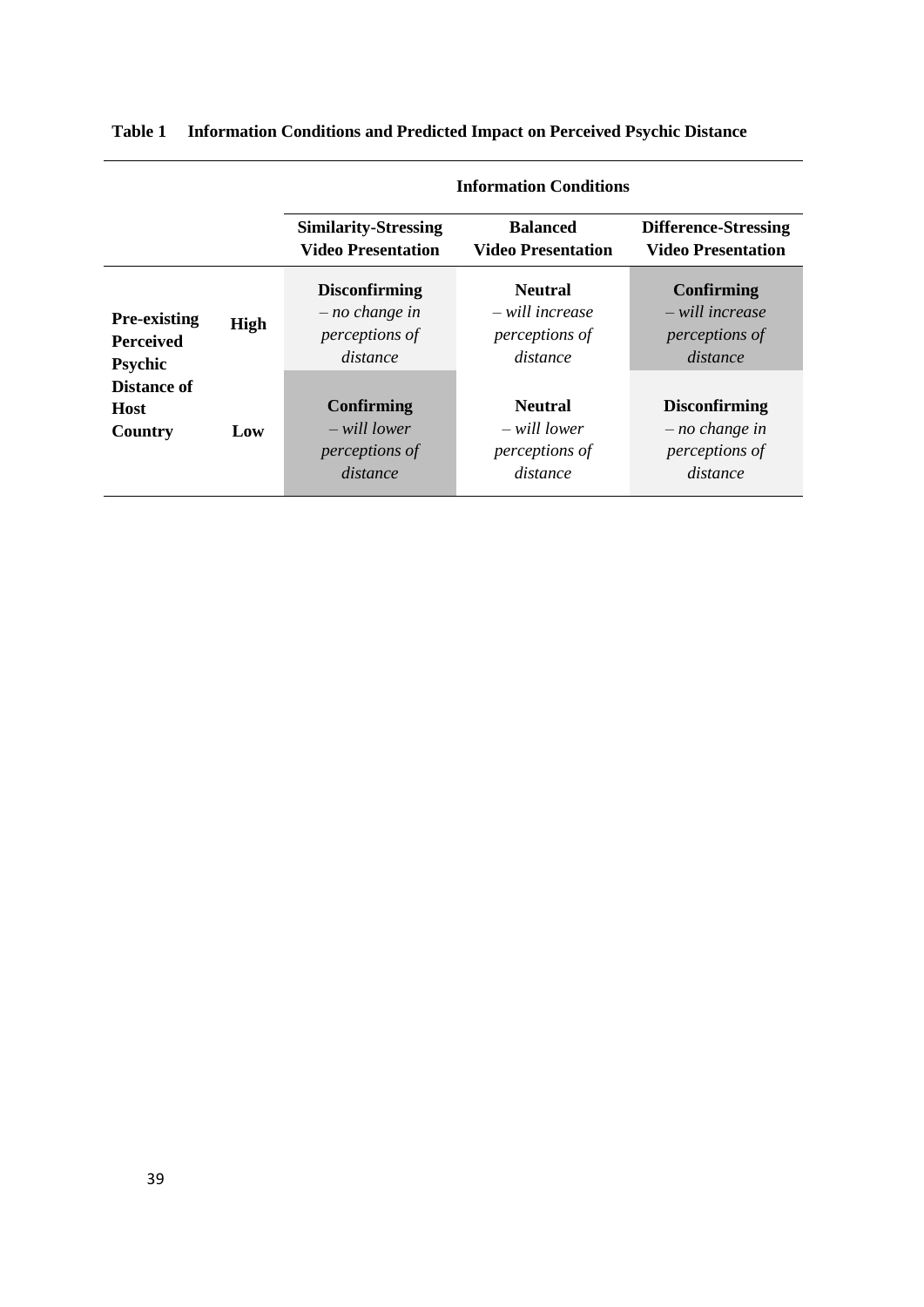| <b>Variable</b>                            | $\boldsymbol{M}$ | SD   | <b>Pre-test</b><br>perceived<br>psychic<br>distance | <b>Pre-test</b><br>perceptions<br>of business<br>risk | <b>Pre-test</b><br>preference<br>for joint<br>ventures | Post-test<br>perceived<br>psychic<br>distance | Post-test<br>perceptions<br>of business<br>risk | Post-test<br>preference<br>for joint<br>ventures |
|--------------------------------------------|------------------|------|-----------------------------------------------------|-------------------------------------------------------|--------------------------------------------------------|-----------------------------------------------|-------------------------------------------------|--------------------------------------------------|
| Pre-test perceived<br>psychic distance     | $-0.42$          | 2.49 | 1.00                                                |                                                       |                                                        |                                               |                                                 |                                                  |
| Pre-test perceptions<br>of business risk   | 4.10             | 1.43 | $0.32**$                                            | 1.00                                                  |                                                        |                                               |                                                 |                                                  |
| Pre-test preference<br>for joint ventures  | 1.94             | 0.84 | $0.31**$                                            | 0.01                                                  | 1.00                                                   |                                               |                                                 |                                                  |
| Post-test perceived<br>psychic distance    | $-0.57$          | 2.64 | $0.94**$                                            | $0.34**$                                              | $0.36**$                                               | 1.00                                          |                                                 |                                                  |
| Post-test perceptions<br>of business risk  | 4.12             | 1.64 | $0.44**$                                            | $0.89**$                                              | 0.12                                                   | $0.51**$                                      | 1.00                                            |                                                  |
| Post-test preference<br>for joint ventures | 2.06             | 1.00 | $0.44**$                                            | 0.12                                                  | $0.79**$                                               | $0.52**$                                      | $0.32**$                                        | 1.00                                             |

# **Table 2 Means, Standard Deviations, and Correlations Among Measured Variables** <sup>t</sup>

<sup>t</sup>  $n = 197$ , \* if  $p < .05$ , \*\* if  $p < .01$ .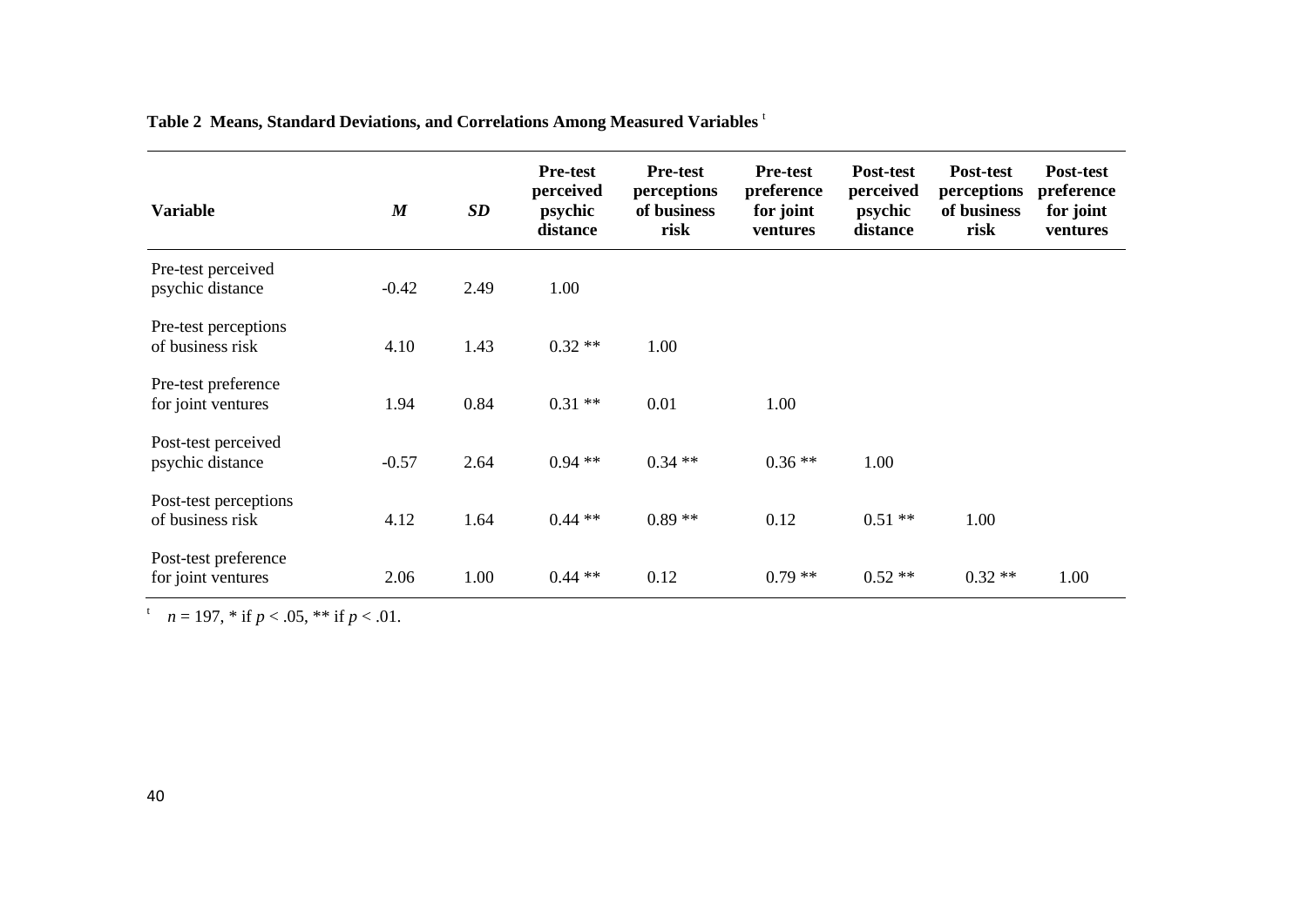| Dependent variable:                       | <b>Model 1</b><br><i>post-test perceived</i><br><i>psychic distance</i> |     | <b>Model 2</b><br><i>post-test perceptions</i><br>of business risk |     | <b>Model 3</b><br>post-test preference<br>for joint ventures |      |
|-------------------------------------------|-------------------------------------------------------------------------|-----|--------------------------------------------------------------------|-----|--------------------------------------------------------------|------|
| Pre-test perceived<br>psychic distance    | .873<br>(.031)                                                          | *** |                                                                    |     |                                                              |      |
| Pre-test perceptions<br>of business risk  |                                                                         |     | .877<br>(.036)                                                     | *** |                                                              |      |
| Pre-test preference<br>for joint ventures |                                                                         |     |                                                                    |     | .858<br>(.047)                                               | ***  |
| Confirming video                          | .716<br>(.109)                                                          | *** | .763<br>(.081)                                                     | *** | .505<br>(.065)                                               | ***  |
| Neutral video                             | .463<br>(.113)                                                          | *** | .339<br>(.079)                                                     | *** | .220<br>(.067)                                               | $**$ |
| Disconfirming video                       | $-.171$<br>(.110)                                                       |     | $-.046$<br>(.083)                                                  |     | $-.094$<br>(.069)                                            |      |
| F(df)<br>P<br>Adjusted R sq.              | 506.4 (4,192)<br>< 0.001<br>0.912                                       |     | 296.2 (4,192)<br>< 0.001<br>0.858                                  |     | 123.9 (4,192)<br>< 0.001<br>0.715                            |      |

# **Table 3 Factors predicting post-test perceptions and preferences <sup>t</sup>**

 Unstandardized coefficients and standard errors (in parentheses) are reported for each independent variable; two tailed probabilities are indicated as follows:  $*$  if  $p < 0.05$ ,  $**$  if  $p < 0.01$  and  $**$  if  $p$  $< 0.001.$ 

t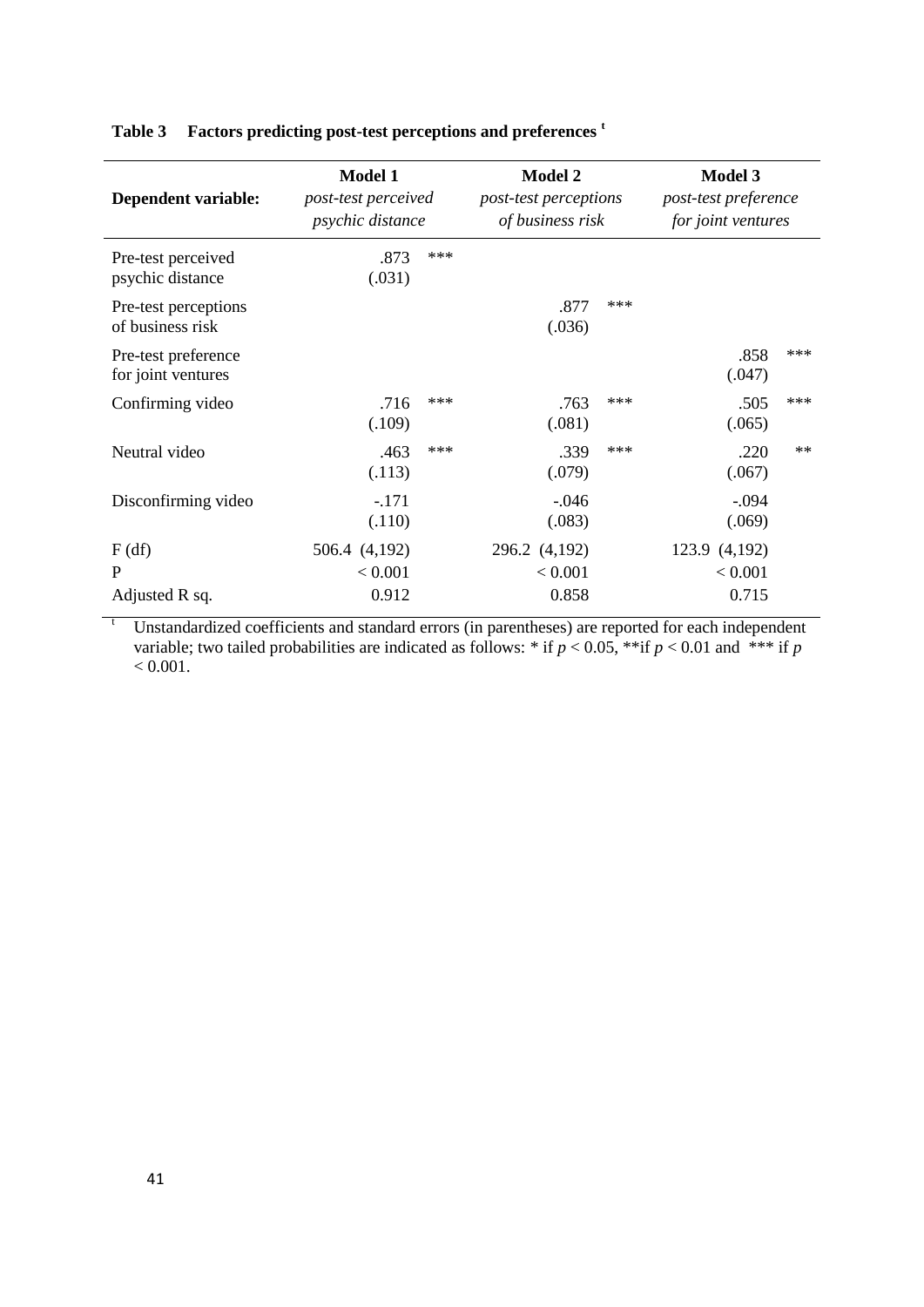|                                                            |                                               | Similarity-<br>stressing video              | <b>Balanced</b><br>video    | Difference-<br>stressing video              |
|------------------------------------------------------------|-----------------------------------------------|---------------------------------------------|-----------------------------|---------------------------------------------|
|                                                            |                                               | <b>Belief</b><br>disconfirming<br>treatment | <b>Neutral</b><br>treatment | <b>Belief</b><br>confirming<br>treatment    |
| <b>Psychically</b><br><b>Distant</b><br><b>Countries</b>   | Change in<br>perceived<br>psychic distance    | $-.02$<br>(.53)                             | .08<br>(1.07)               | .70<br>(.89)                                |
| (China &<br>Vietnam)                                       | Change in<br>perception of<br>business risk   | $-.09$<br>(.67)                             | .27<br>(.66)                | .76<br>(.92)                                |
|                                                            | Change in<br>preference for<br>joint ventures | $-.02$<br>(.43)                             | .35<br>(.63)                | .52<br>(.66)                                |
|                                                            |                                               | <b>Belief</b><br>confirming<br>treatment    | <b>Neutral</b><br>treatment | <b>Belief</b><br>disconfirming<br>treatment |
| <b>Psychically</b><br><b>Proximate</b><br><b>Countries</b> | Change in<br>perceived<br>psychic distance    | $-.33$<br>(.84)                             | $-.32$<br>(.83)             | .03<br>(.61)                                |
| (USA &<br>Netherlands)                                     | Change in<br>perception of<br>business risk   | $-.54$<br>(.54)                             | $-.25$<br>(.63)             | .03<br>(.35)                                |
|                                                            | Change in<br>preference for<br>joint ventures | $-.47$<br>(.53)                             | $-.08$<br>(.51)             | $-16$<br>(.39)                              |

**Table 4 Mean Change in Scores by Treatments <sup>t</sup>**

<sup>t</sup> Changes in scores are based on the residuals of the post-test variable regressed on the corresponding pre-test variable.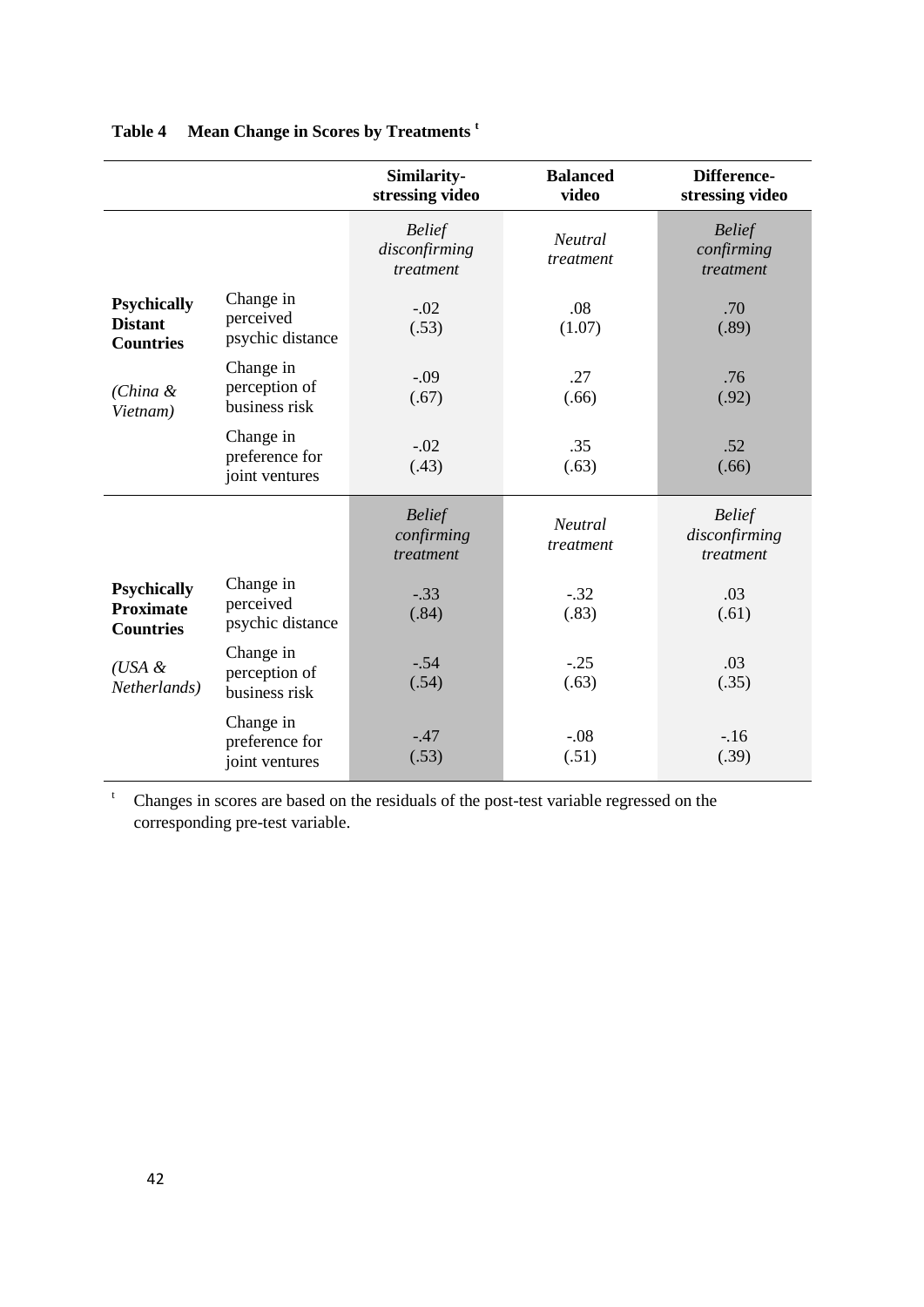|                                         | <b>Mean</b>                  | <b>Std Dev</b> | <b>Minimum</b>                                  | <b>Maximum</b>    |
|-----------------------------------------|------------------------------|----------------|-------------------------------------------------|-------------------|
| Age (5 point scale - 10 year intervals) | 2.67<br>$(41.2 \text{ yrs})$ | 1.02           | 1<br>$(15.8 \text{ yrs})$ $(20-29 \text{ yrs})$ | 6<br>$(70 + yrs)$ |
| Years of work experience                | 19.4                         | 9.6            | $\overline{2}$                                  | 50                |
| Size of employer (# of employees)       | 17,878                       | 52,975         | 1                                               | 400,000           |
| Gender (male)                           | 73%                          |                |                                                 |                   |
| University education                    | 95%                          |                |                                                 |                   |
| In full-time employment                 | 82%                          |                |                                                 |                   |
| Role within Most Recent Employer:       |                              |                |                                                 |                   |
| <b>Senior Managers</b>                  | 33%                          |                |                                                 |                   |
| Middle Managers                         | 29%                          |                |                                                 |                   |
| Professionals/Consultants               | 34%                          |                |                                                 |                   |
| Other (including Sales)                 | 4%                           |                |                                                 |                   |

# **Appendix I Descriptive Statistics Concerning Respondents (n = 200)**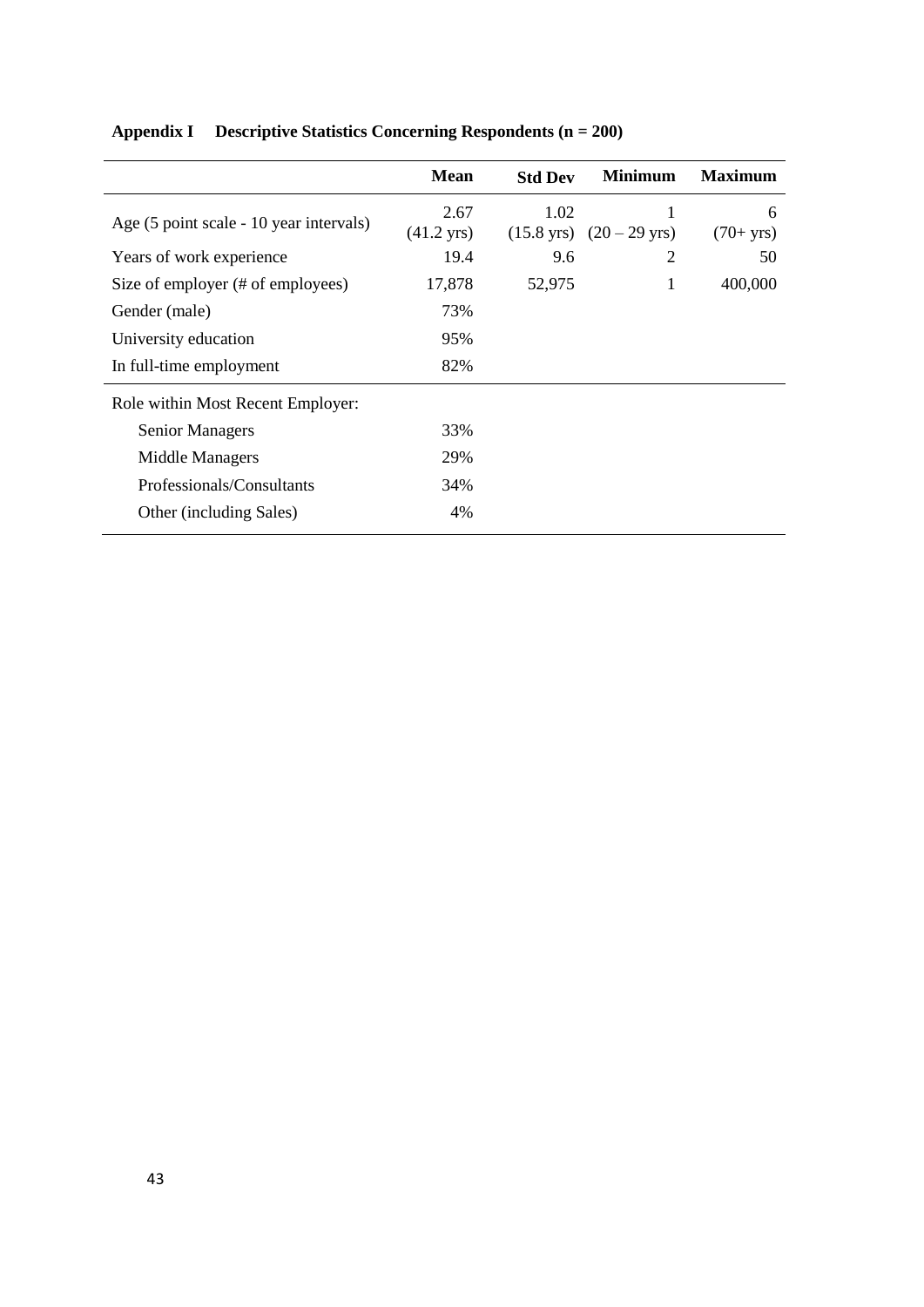# **Appendix II: Script for Australia – China Neutral Video**

# **Introduction**

This brief segment focuses on China. The goal of this presentation is to inform you on various aspects of that country, in preparation for your upcoming investment decision.

# **Language**

There are many aspects of a country that may be relevant to a potential investment decision; and the various languages of a country is the first of such issues. Similarities and/or differences in languages can have a substantial impact on a firm's ability to communicate with local customers, suppliers and even employees.

While Australia and China have distinctly different dominant languages, many Australians might not be aware that even within China, there are huge linguistic variations. What we nominally refer to as 'Chinese', actually includes six very different languages. Fortunately, it is also true that the use of the English language in China is widespread and growing rapidly. The Economist reported in 2006 that up to one fifth of the population is learning English.

# **Religion**

A second issue which can influence a firm's ability to conduct business in a foreign country is the dominant religion. Religion has a potentially powerful impact on people's value systems, and can influence how they behave and interact with one another.

In terms of religious affiliation and attitudes, Australia and China are quite distinct. While a very large proportion of the Chinese population has no religious affiliation, the remaining portion of the population is heavily skewed to a mixture of Chinese-folk religions, Taoism and Buddhism (approximately 17%). Nevertheless, many Australians may not realize that Christianity has gone through several cycles of popularity in China since first being introduced in 635 AD, and it is once again on the increase. Independent estimates of the number of practicing Christians in China range from 40 million to 54 million people.

## **Industrial Development**

A third factor which may influence a company's ability to conduct business in a foreign country is the level of development. This not only influences the cost of labour in a country and consumption patterns, but it also arguably shapes the attitudes, beliefs, values and behaviours of the population in general.

Despite its miraculous industrial growth over the past decade, the differences between Australia and China in terms of economic and industrial development are still substantial. In particular, China is still a heavily rural agrarian society with almost 40% of its workforce in agricultural production compared to 5% for Australia. However, in the major coastal cities of China, the overall standard of living, the consumption of consumer goods, and prominence of the service economy are rapidly approaching Australian standards.

# **Education**

A fourth important issue is the similarities and/or differences in the educational systems of countries.

China has recently implemented major reforms in education intended to produce more able people and in turn develop an education system more like Australia where education is available to all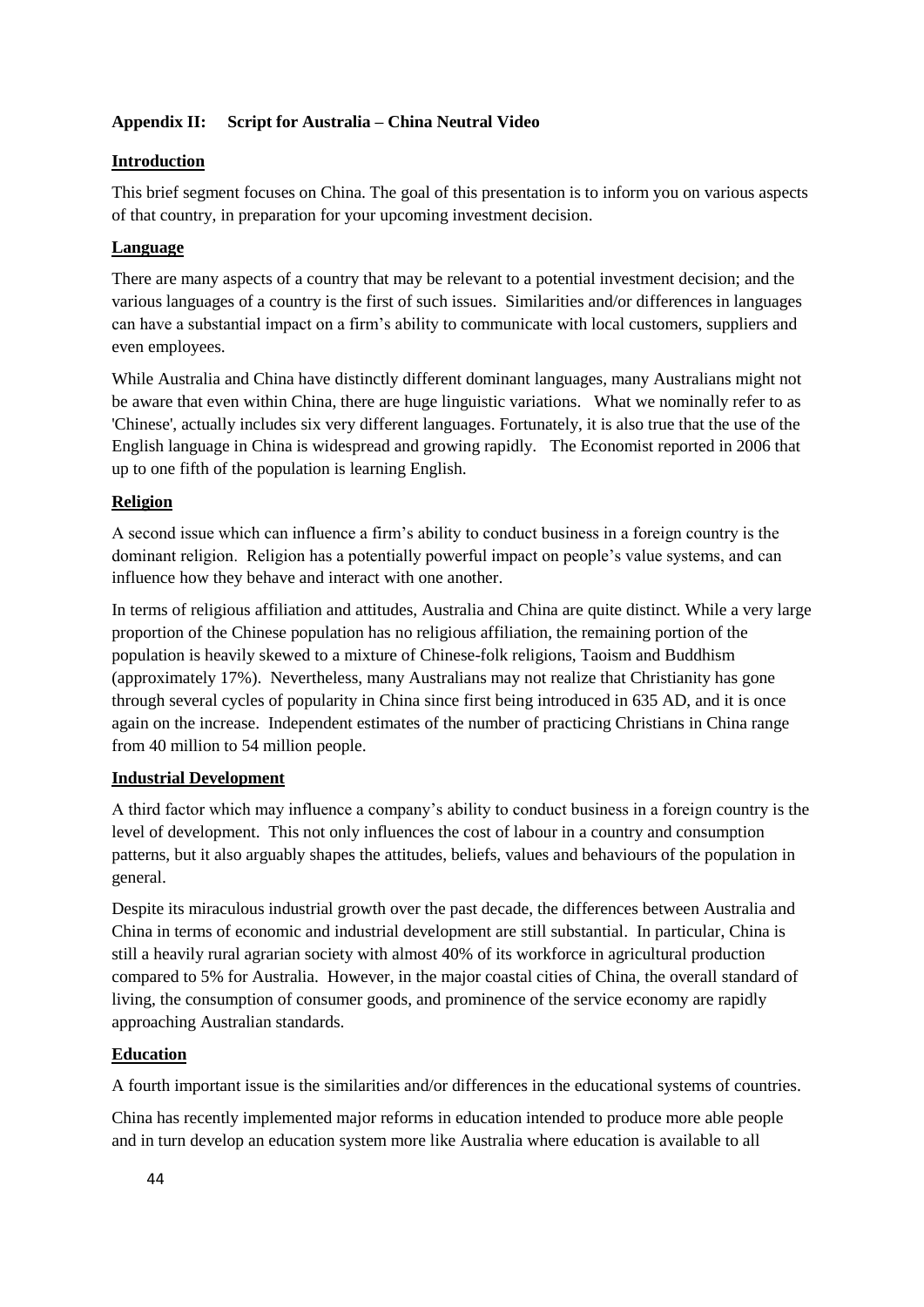people. However, China's education system is a substantially more varied, and is still in need of much modernization.

# **Political & Legal Systems**

A fifth critical issue with respect to doing business in another country is similarities and/or differences in the legal and political systems.

In contrast to Australia, China is only nominally a democratic government. While, the President and Vice-President is elected by the National People's Congress (NPC) for a 5 year term, machinations behind the scenes truly determine who serves in these positions. In China, the NPC is deemed to be the highest organ of state power as per the Chinese constitution and is partially composed of a permanent body called Standing Committee of the NPC. Nevertheless, in recent years, Chinese political system has become more open and democratic, and the country has started legal reforms to shift their system to one more similar to Australia.

# **Business Practices**

A sixth but potentially more subtle issue is similarities and/or differences in actual business practices. This can involve simple, but potentially embarrassing issues such as how to properly greet people, and attitudes towards time.

While Chinese culture obviously is different from Australia's it is important to be just as aware of the similarities as of the differences. For example, being extremely late for an appointment is considered an insult in both cultures. Dress is also similar, and jeans are acceptable casual wear for both men and women. Business meetings over food are also common. During a meal, expressing enthusiasm about the food you are eating is a welcome, and usually expected, topic of conversation.

However, there are also some striking differences in business practices between the countries. As an initial example, most Chinese workers take a break between 12:00 p.m.- 2:00 p.m. Practically everything "shuts down" during this period, including elevator and phone services. A common problem in communication revolves around the word 'no.' Negative replies are considered impolite. Instead of saying 'no', answer 'maybe', 'I'll think about it', or 'We'll see' and get into specifics later. You'll find that the Chinese will do the same. The Chinese also tend to be driven more by emotions than figures during negotiations and for business decisions.

## **Culture**

The seventh and final issue is the broader set of cultural values which are commonly shared by a large portion of a country's population. Countries can vary in terms of the emphasis placed on individuality (versus conformity), attitudes towards uncertainty and ambiguity, attitudes towards authority and social inequities, and not the least, attitudes concerning how gender roles are allocated in society.

Not surprisingly, the Chinese are different from Australians in terms of many cultural values. The largest difference is in terms of the role of the individual vs. the importance of the group. China is strongly collectivist and individuals are expected to subsume their own wants for the benefit of the group. Interestingly, these differences do not include masculinity or relationships between genders. Women in China enjoy opportunities and status similar to women in Australia.

This concludes our brief presentation on China.